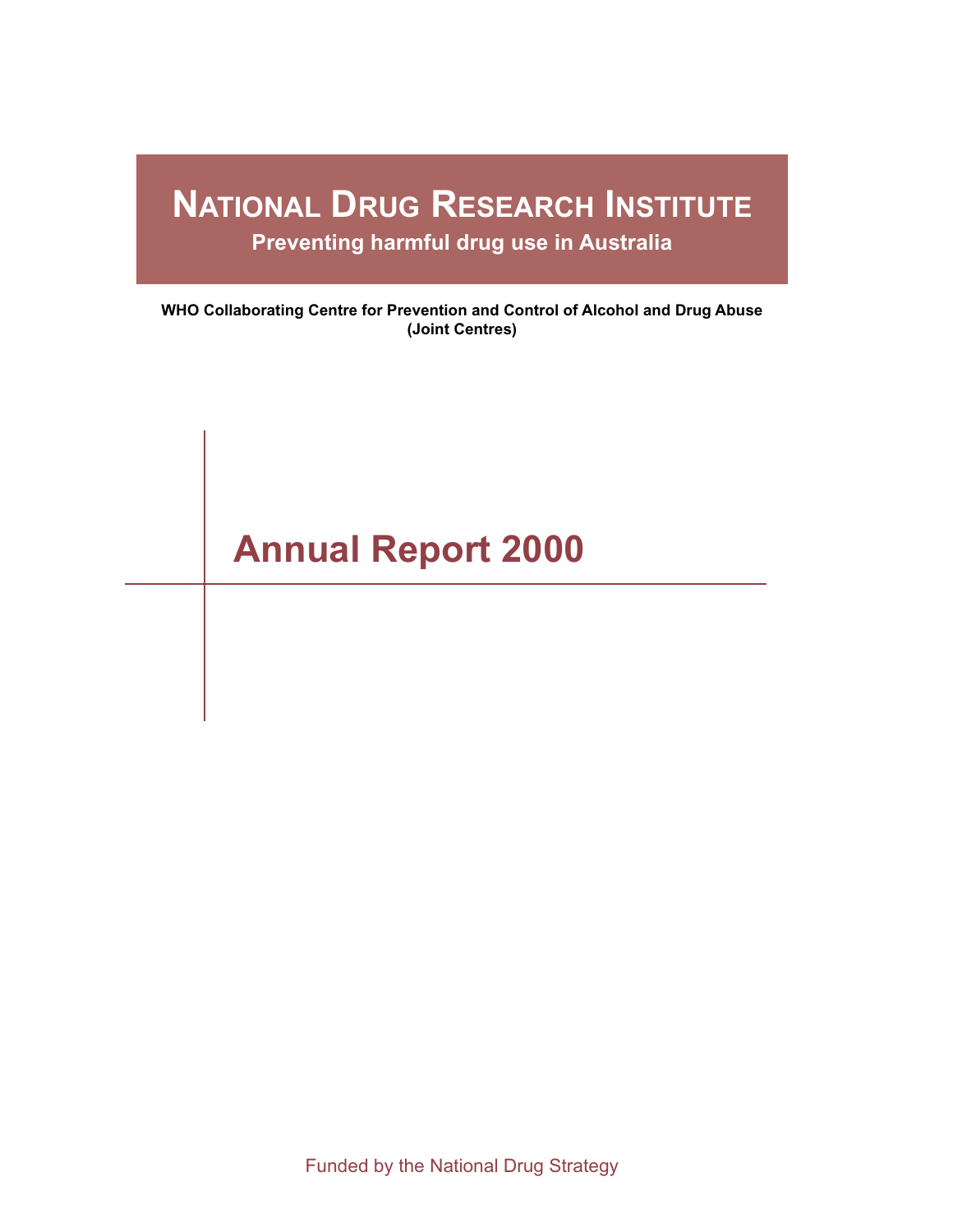### **National Drug Research Institute**

Curtin University of Technology Level 4, 679 Murray Street WEST PERTH Western Australia 6005

Postal Address: GPO Box U1987 PERTH Western Australia 6845

Telephone: (08) 9426 4200<br>Fax: (08) 9486 9477 (08) 9486 9477

email: [enquiries@ndri.curtin.edu.au](mailto:enquires@ndri.curtin.edu.au)<br>Web address: www.ndri.curtin.edu.au www.ndri.curtin.edu.au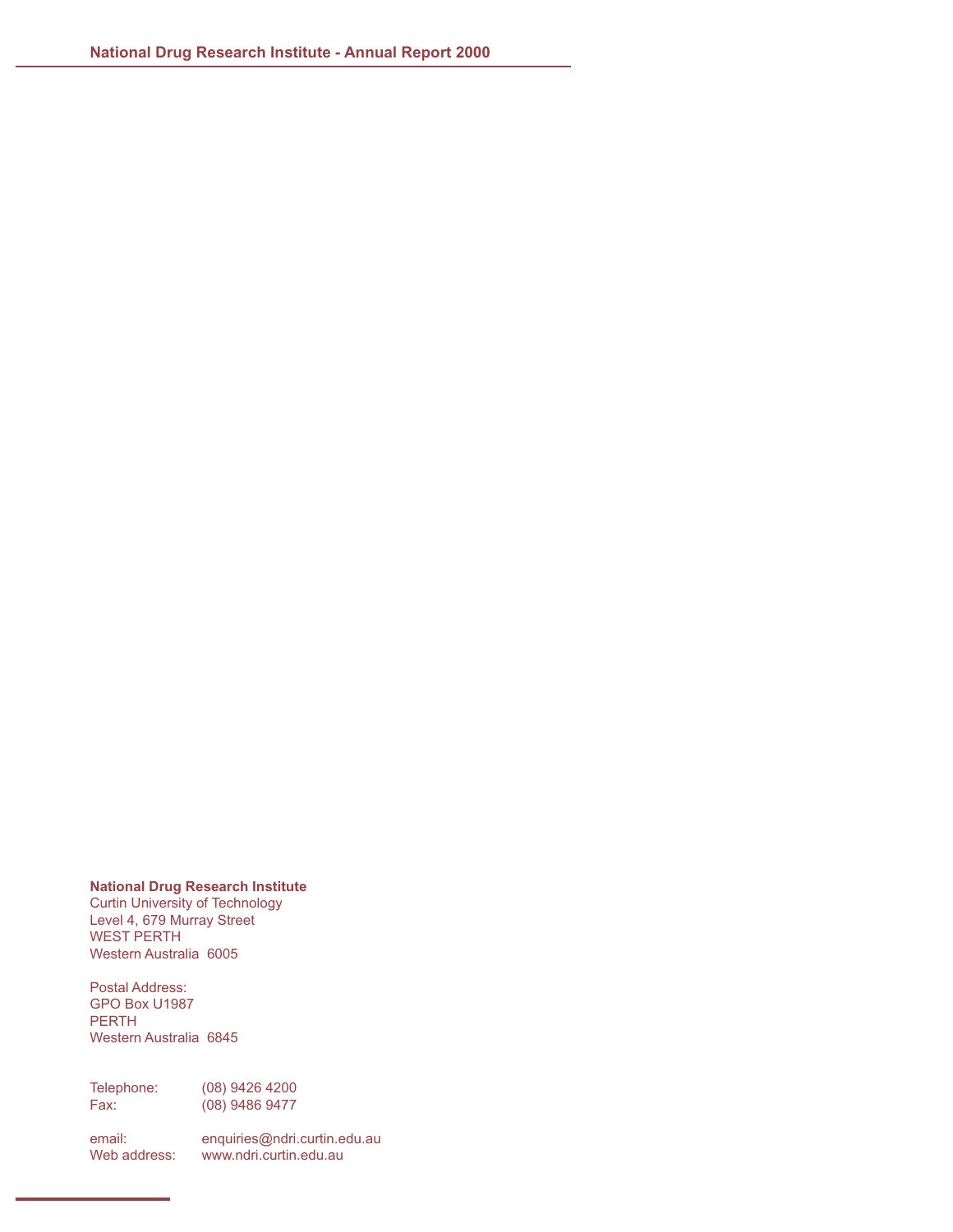# **Contents**

| <b>Foreword</b>                                                                                                                                                                                                                                                                                                                                                                                                                                                                                                                                                                                                                        | $\mathbf{1}$                              |
|----------------------------------------------------------------------------------------------------------------------------------------------------------------------------------------------------------------------------------------------------------------------------------------------------------------------------------------------------------------------------------------------------------------------------------------------------------------------------------------------------------------------------------------------------------------------------------------------------------------------------------------|-------------------------------------------|
| <b>The Year in Review</b>                                                                                                                                                                                                                                                                                                                                                                                                                                                                                                                                                                                                              | $\overline{2}$                            |
| <b>Mission</b>                                                                                                                                                                                                                                                                                                                                                                                                                                                                                                                                                                                                                         | $\overline{4}$                            |
| <b>Key Result Areas</b>                                                                                                                                                                                                                                                                                                                                                                                                                                                                                                                                                                                                                | 4                                         |
| <b>Research Activities</b><br>Alcohol and Other Drug Consumption Patterns and Related Harms<br>Aboriginal Alcohol and Other Drug Use<br>Blood-borne Viruses among Injecting Drug Users<br>$\bullet$<br>Educational, Legislative and Regulatory Strategies to Minimise Alcohol<br>$\bullet$<br>and Other Drug-Related Harms<br>The Prevention of Harmful Drug Use in Key Target Groups<br>$\bullet$<br>School-based and Community-based Drug Education and Prevention<br>$\bullet$<br>Programs<br>New Fundamental, Strategic and Developmental Research Questions<br>$\bullet$<br>in the Area of Primary Prevention of Harmful Drug Use | 5<br>5<br>8<br>11<br>13<br>16<br>17<br>21 |
| <b>Activities Supporting the Key Results Areas</b><br><b>Collaborative Centres and Links</b><br>$\bullet$<br><b>Graduate Students</b><br>$\bullet$<br><b>Reviews of Manuscripts and Grant Applications</b><br>$\bullet$<br>Visitors to the Institute<br>$\bullet$<br>Media Liaison<br>٠                                                                                                                                                                                                                                                                                                                                                | 22<br>22<br>23<br>24<br>24<br>25          |
| <b>Organisational Structure and Funding</b><br><b>Board of Management</b><br><b>Staff</b><br><b>External Contributions of Staff</b><br>Funding<br>$\bullet$                                                                                                                                                                                                                                                                                                                                                                                                                                                                            | 27<br>27<br>28<br>31<br>33                |
| <b>Dissemination</b><br><b>Journal Articles</b><br>$\bullet$<br><b>Unrefereed Articles</b><br>$\bullet$<br>Monographs, Books and Chapters<br><b>Technical and Other Reports</b><br>Conference, Seminar and Workshop Presentations<br><b>NDRI Seminars</b><br>٠                                                                                                                                                                                                                                                                                                                                                                         | 36<br>37<br>37<br>38<br>38<br>39<br>42    |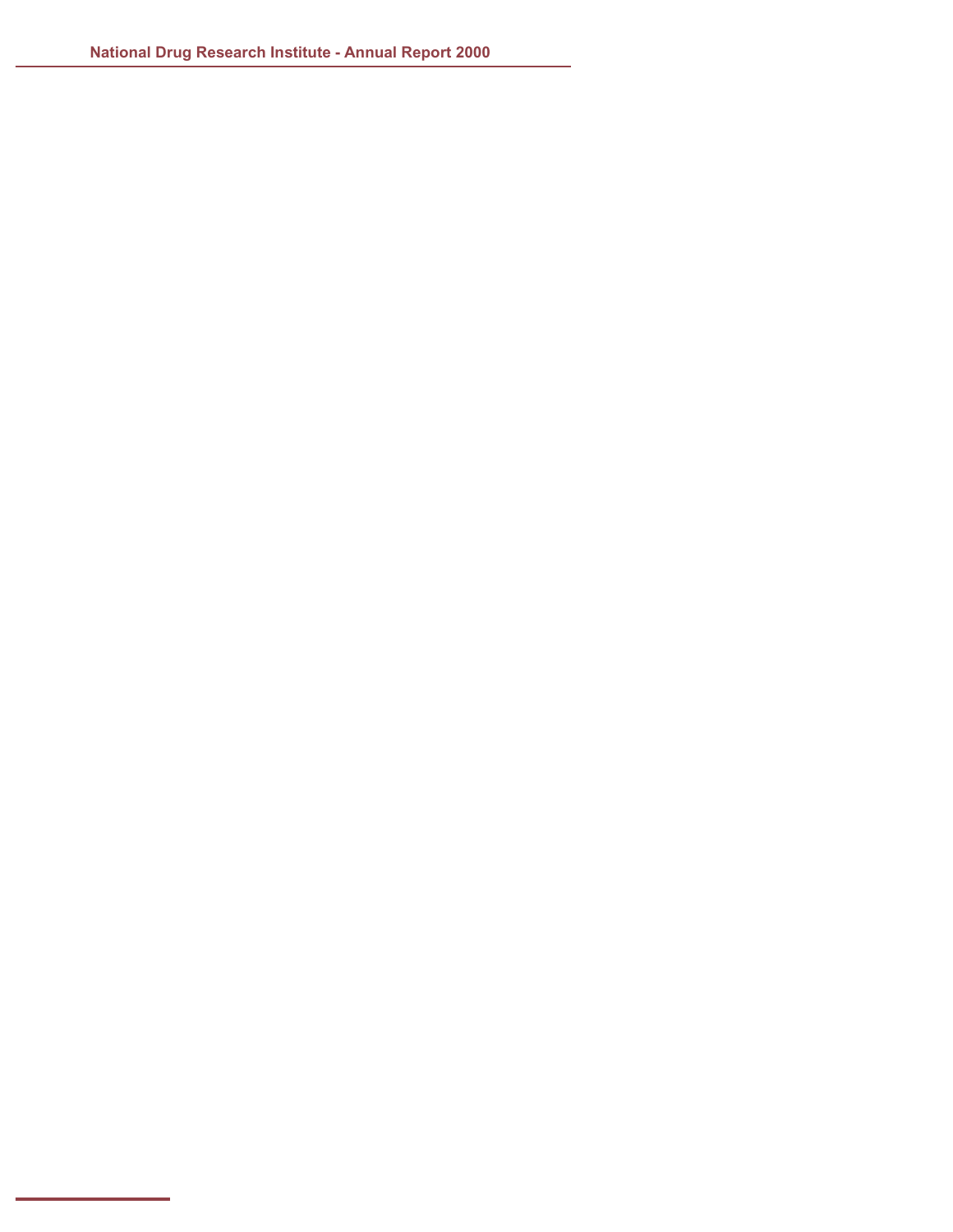### <span id="page-4-0"></span>Welcome to this Annual Report which covers the third year of the NDRI's current five year funding cycle. I would like to offer my congratulations to all the staff for what has been a year of significant achievement.

Firstly I would like to note the development of a wider range of research programs with a clear primary prevention focus. It is gratifying that this has occurred in close association at the national level with the Commonwealth Department of Health and Aged Care (our primary funding agency) and also with WHO at the international level. NDRI's primary prevention activities have expanded to include an emphasis on illicit drugs, with a particular interest in adolescents and young people.

Secondly, NDRI has benefited greatly through its partnerships with other agencies and individuals around Australia, some of which have now been formally recognised as Collaborating Centres. Advice from NDRI staff is increasingly sought by policy makers from other States and Territories and across a wide range of issues.

Finally, I would also like to acknowledge the many other ways in which staff at NDRI contribute to our national efforts to remedy drug problems through their work on national committees. Tim Stockwell has been a key member of the NHMRC Working Party to Review National Drinking Guidelines and the National Expert Advisory Committee on Alcohol. He also served on the Steering Committee of the National Alcohol Research Priorities Project. Susan Carruthers has continued to serve on the Australian National Council



**Professor Charles Watson**

# **Foreword**

on HIV, Hepatitis C and Related Diseases and is also Chairperson of the Hepatitis C Council of WA. Dennis Gray has been commissioned to conduct analyses of funded Aboriginal projects for the Australian National Council on Drugs. These activities are an invaluable means of ensuring our research program is relevant and useful to a broad range of stakeholders in the National Drug Strategic Framework.

My thanks to Tim, Wendy and Fran for their excellent management of the Institute and its staff.

Candy Walne

Professor Charles Watson Executive Dean, Division Health Sciences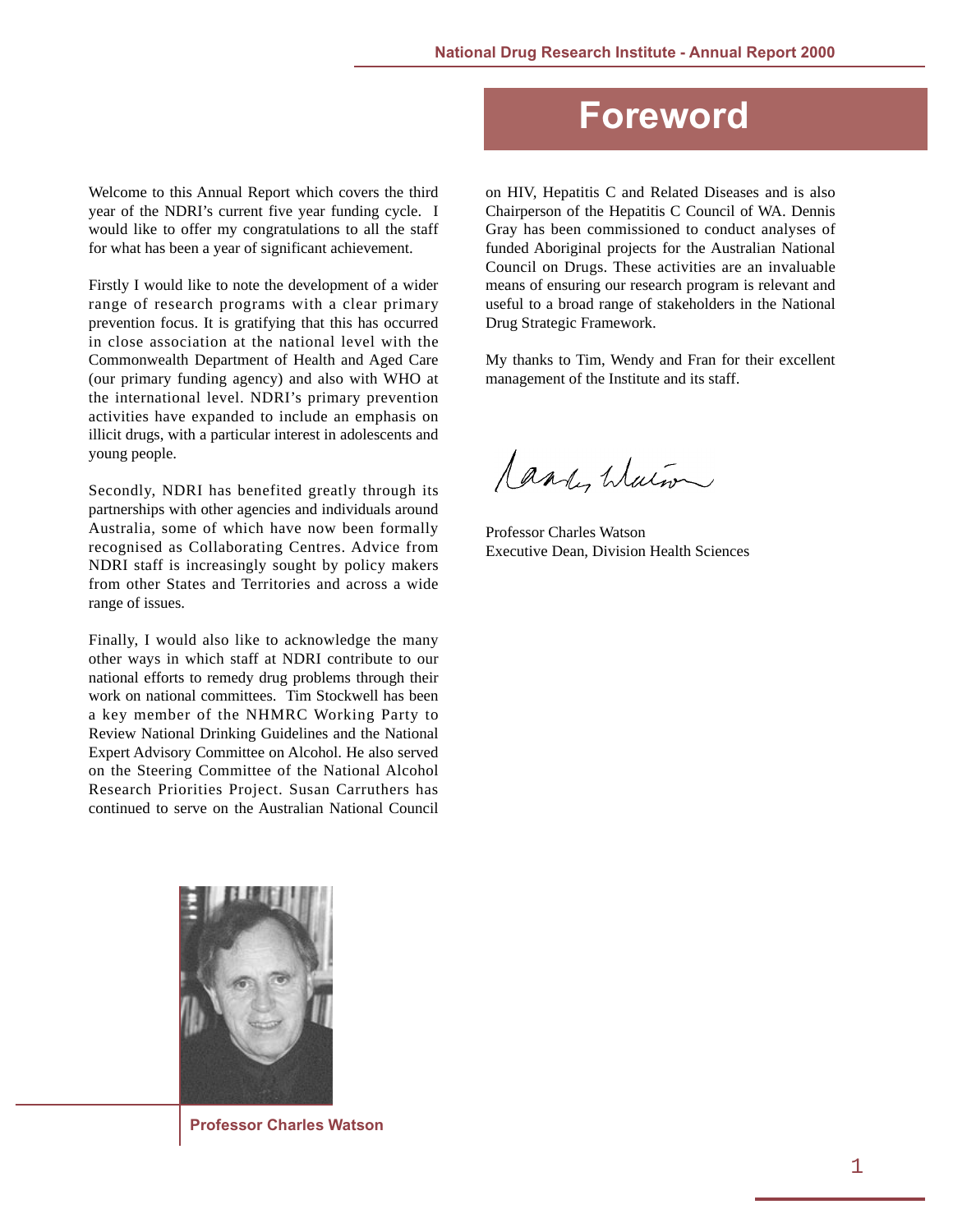# <span id="page-5-0"></span>**Year in Review**

Looking back over the past year, it is clear that during 2000, partnership and collaboration were major themes for the National Drug Research Institute.

At an international level, in November we were delighted to be recognised by the World Health Organisation (WHO) for our contribution to drug and alcohol research. Together with our Sydney-based sister organisation, the National Drug and Alcohol Research Centre (NDARC), NDRI was designated a WHO Collaborating Centre for the Prevention and Control of Alcohol and Drug Abuse (Joint Centre) for a second consecutive four-year term.

It appears that our Collaborating Centre is one of only five in the whole Western Pacific area with a focus on alcohol and/or other drug issues, and we were indeed proud to be given this honour once again. Our collaboration with the WHO opens up many opportunities to contribute to the reduction of problems related to drug and alcohol abuse both in our global region and further afield.

A personal highlight towards the end of 2000 was the publication of the WHO's new *International Guide for Monitoring Alcohol Consumption and Related Harm*. This publication was coordinated and edited by myself and NDRI colleague Tanya Chikritzhs, with the kind support of many leading alcohol researchers from around the world. The aim of the guide is to raise awareness of alcohol's negative contribution to public health and safety and to stimulate new prevention efforts.

NDRI accepted an invitation to design and contribute to a one-day meeting in Stockholm in 2001 for the European Region of WHO to conduct a workshop on the new guidelines, which it is intended will be a prototype for similar events in other WHO regions. The focus of the workshop will be on simple and practical measures that can be used as indicators of alcohol-related harm as a means of evaluating impacts of policy changes.

We were also delighted to be commissioned by WHO Geneva to conduct a systematic review of 'what works' in prevention with a particular emphasis on the transferability of different strategies from the developed to the developing country context. The focus of this study, due to start in early 2001, will be on both alcohol and illicit drugs.

At a national level, during the year NDRI began formalising links with other research centres in Australia whose brief includes alcohol and other drug research, and with whom we have active collaboration. Having such relationships with research agencies and individuals in other parts of the country is a vital strategy for any national Australian organisation, not least one that is located in Perth.

During 2000, the Institute awarded Collaborating Centre status to the Australian Institute of Criminology (Canberra), the Drug and Alcohol Services Council of South Australia, Turning Point Alcohol and Drug Services Inc (Melbourne), the New South Wales Bureau of Crime Statistics and Research and the National Drug and Alcohol Research Centre (Sydney).

The above organisations have enabled us to realise and develop a national research agenda around the prevention of harmful drug use that would not have been possible working alone, and for that we are extremely grateful. Through collaboration and partnership over the past year we were able to undertake and share a range of activities, spanning many facets of prevention in relation to both legal and illegal drugs. Noteworthy projects include:

• **National Alcohol Indicators Project (NAIP)** – Run in collaboration with Turning Point Alcohol and Drug Centre, NAIP is the first long-term study to monitor and report on trends in alcohol-related harm in Australia at national, state and local level. Significant progress was made during 2000, with the results of the first three stages of the project being launched, covering alcoholcaused deaths and hospitalisations; alcohol-related serious road injury; and patterns of high risk alcohol consumption.

• **Monitoring of Alcohol-Related Violence and Crime in NSW** – A new collaborative project looking at alcohol-related crime, violence and other social disorders was established between NDRI, the NSW Bureau of Crime Statistics and Research (BOCSAR) and the Drug Programs Bureau, NSW Health.

**• Drug Use Monitoring in Australia (DUMA)** - NDRI continued its work as the Western Australian partner in the DUMA project. Coordinated by the Australian Institute of Criminology, this study is investigating the prevalence of illicit drug use among people who have recently been charged with a criminal offence.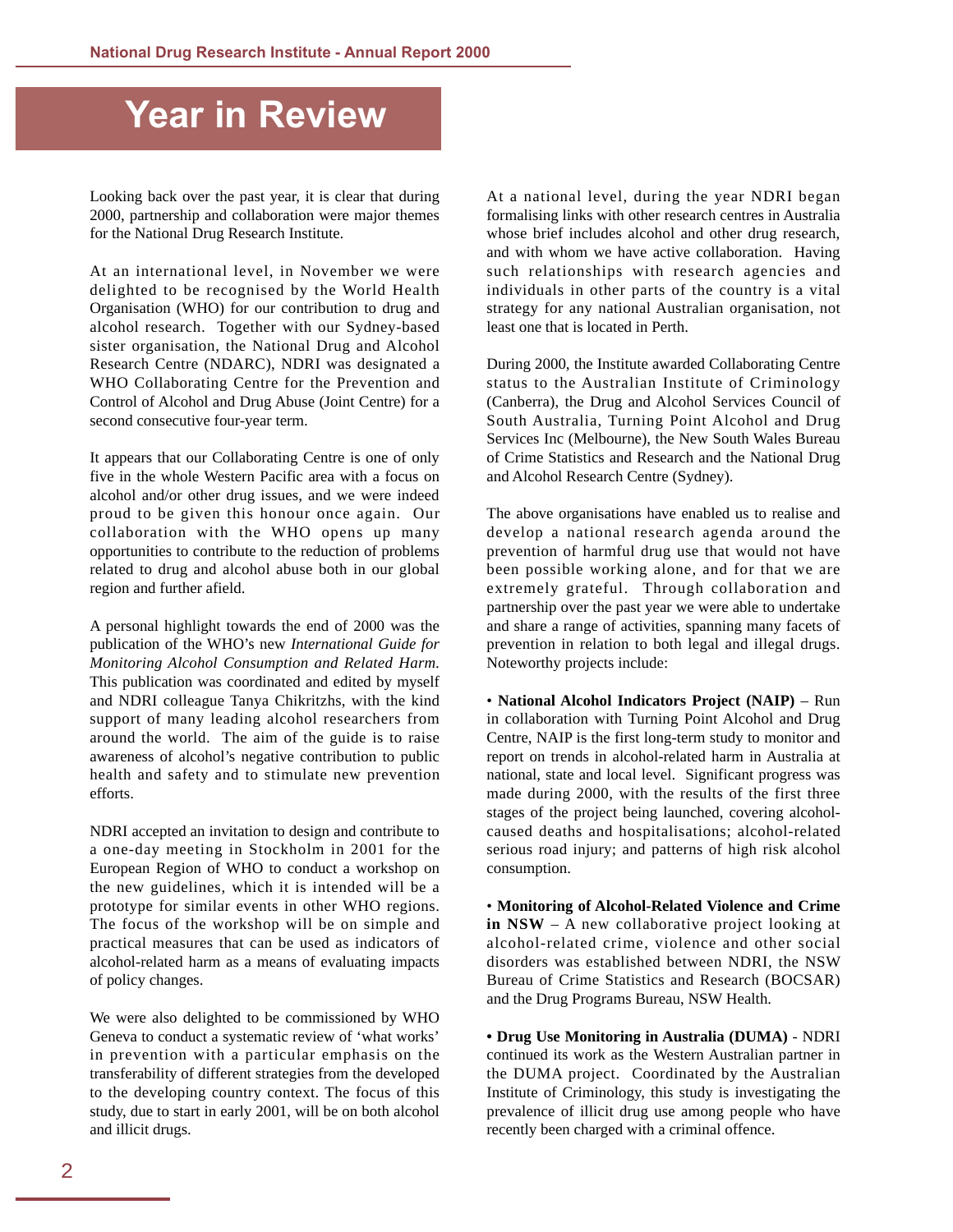• **Illicit Drug Reporting System (IDRS)** – NDRI also continued to manage the Western Australian arm of the Illicit Drug Reporting System, coordinated by the National Drug and Alcohol Research Centre (NDARC). IDRS provides a coordinated approach to the monitoring of data associated with illicit drug use in Australia.

Of course, as well as those activities run in conjunction with our formal partners, many other significant and exciting research projects were either completed or embarked upon throughout the year. A few highlights include:

• In March, NDRI launched the report of the first four years of the Northern Territory's Living With Alcohol program. The findings of this report have serious implications for public health in Australia, and have been an important addition to national debate about alcohol taxation.

• In June, a report proposing a new set of laws for regulating cannabis possession, use and supply in Victoria was launched. Aimed at stimulating public debate on the issue, the expert document was the result of a six-month study carried out on behalf of the Drugs and Crime Prevention Committee (DCPC) of the Parliament of Victoria.

• In August, NDRI was delighted to be appointed to evaluate the Commonwealth Government's Community Partnerships Initiative, aimed at mobilising communities across Australia into helping prevent and reduce illicit drug use by young people. This national project will be continuing for the next 18 months.

Other highlights of the year included the NDRI Symposium, *Injecting Drugs: The Prevention of Blood Borne Viruses and Overdose*, held in August. This symposium endeavoured to move away from controversial and much-debated proposals for injecting rooms and heroin trials, and focus on the broader range of prevention strategies which can also contribute to reducing the harm arising from injecting drug use. The event was very well received, stimulating much discussion and debate about issues including safe injecting practices to prevent the transmission of blood borne viruses, the wider provision of methadone, and making the drug naloxone (Narcan) more widely available to help revive overdose cases. **Professor Tim Stockwell**

We were pleased to be given the opportunity to present oral evidence to the Federal Parliament's Inquiry into Substance Abuse in Australia when it visited Perth in September. NDRI was one of just six WA-based organisations invited to meet with the House of Representatives Standing Committee on Family and Community Affairs.

In 2000 NDRI was successful once more in gaining funds for specifically commissioned projects and from competitive funding sources. I would like to particularly acknowledge Wendy Loxley, Dennis Gray and Richard Midford for their diligence in putting together funding applications, and ensuring that the coming year will be certainly as challenging, and hopefully as productive, as the last.

Tim Pockwell

Professor Tim Stockwell **Director** 

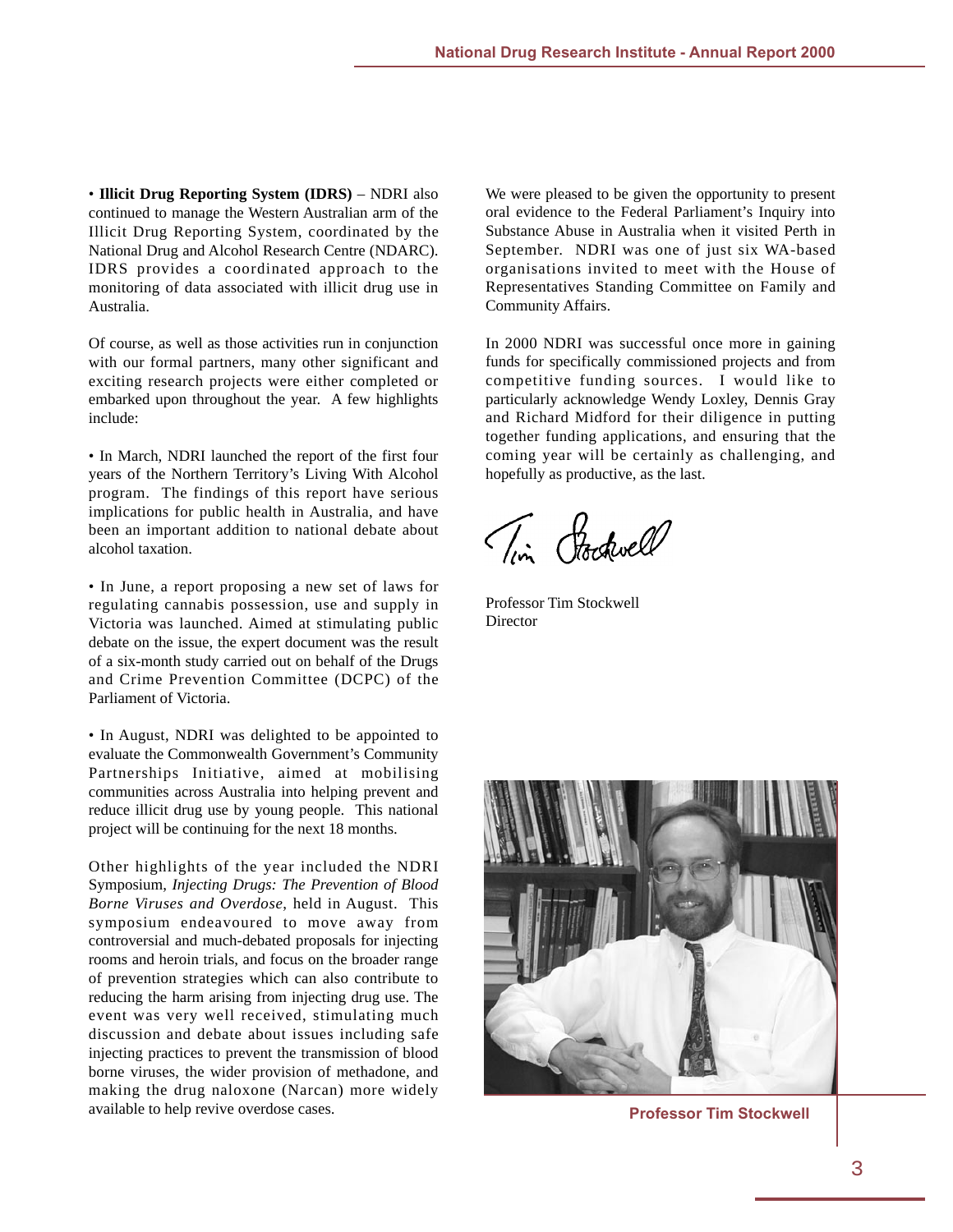# <span id="page-7-1"></span><span id="page-7-0"></span>**Mission**

The National Drug Research Institute, formerly the National Centre for Research into the Prevention of Drug Abuse, was established in March 1986 as one of two Centres of Excellence in Drug Research funded by the National Campaign Against Drug Abuse (now the National Drug Strategy). The Centre was formally designated an Institute at Curtin University of Technology in September 1999 by Professor Lance Twomey. The Institute's core funding is received from the Commonwealth Department of Health and Aged Care and in addition further funds are sought from a variety of Commonwealth and State granting bodies.

The mission of the Institute, stated simply, is to contribute to the overall aim of the National Drug Strategic Framework, which is "To improve health, social and economic outcomes by preventing the uptake of harmful drug use and reducing the harmful effects of licit and illicit drugs in Australian society". The Institute does this by undertaking research designed to establish the preventive potential of a number of interventions: legislative, fiscal, regulatory and educational. It therefore complements the role of the National Drug and Alcohol Research Centre whose primary focus is on treatment.

# **NATIONAL DRUG RESEARCH INSTITUTE MISSION**

"To conduct and disseminate high quality research that contributes to the primary prevention of harmful drug use and the reduction of drug related harm"

# **KEY RESULT AREAS**

- The conduct and dissemination of high quality research in order to contribute to the primary prevention of harmful drug use and the reduction of drug related harm.
- Further building of the national capacity and expertise required to undertake research in the area of primary prevention of drug-related harms and dissemination of knowledge and information.
- Increasing the awareness of drug-related harms and effective preventative measures among policy makers, the public and those who might benefit from prevention strategies.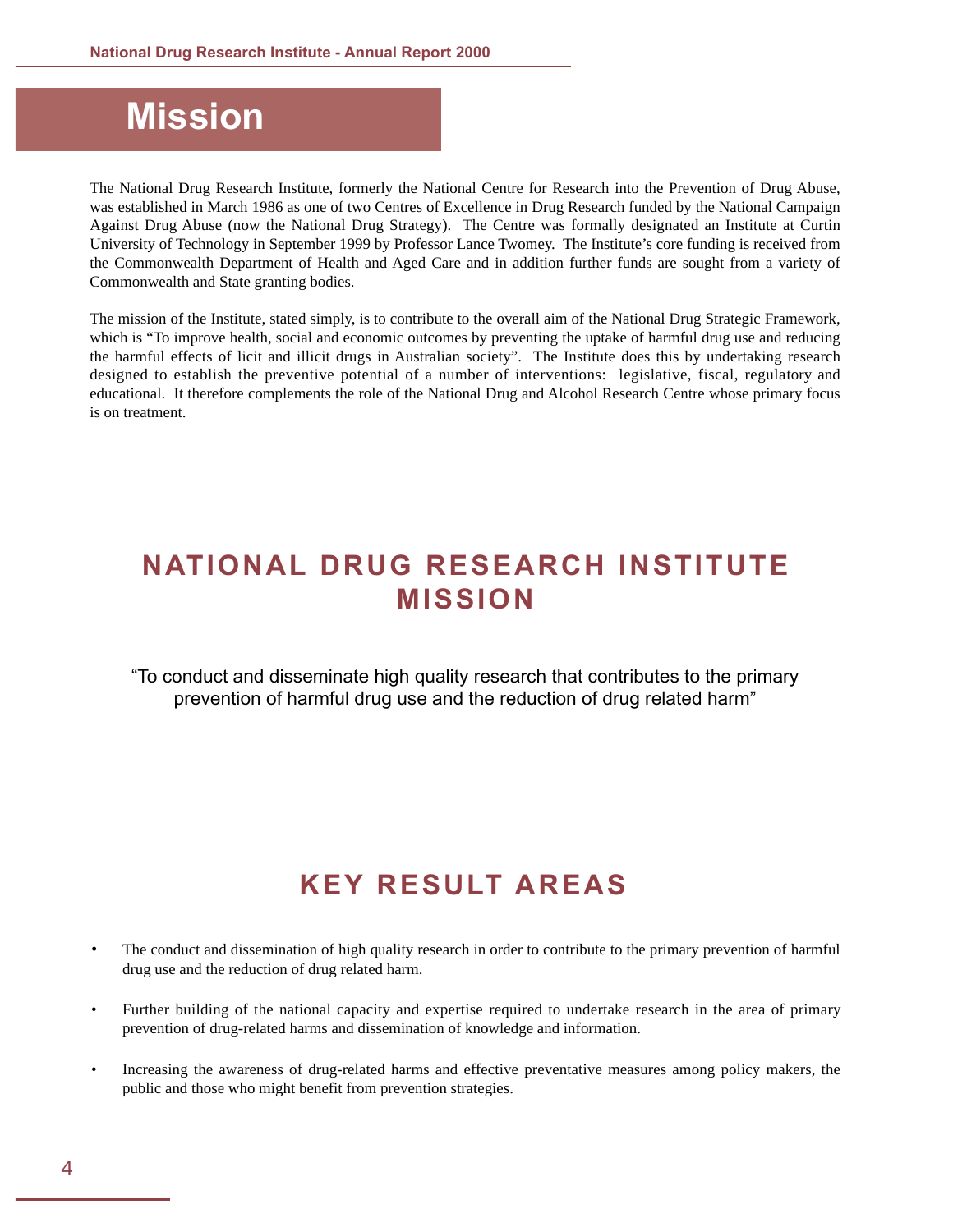# <span id="page-8-0"></span>**Research Activities**

# **National monitoring of alcohol and other drug consumption patterns and related harms**

### **International monitoring of alcohol consumption and harm**

| Chief Investigator: | T R Stockwell                   |
|---------------------|---------------------------------|
| Co-investigators:   | T Chikritzhs, D Dawson,         |
|                     | H Holder, D Jernigan, M Medina- |
|                     | Mora and E Single               |
|                     |                                 |

Project Status: Completed in 2000

The WHO Program on Substance Abuse funded NDRI to coordinate the development of a document on alcohol consistent with 'Guidelines for controlling and monitoring the tobacco epidemic' (WHO, 1996). The purpose of the document is twofold:

to provide advice and guidance to all WHO Member States on assessment and epidemiological monitoring in order to inform and facilitate effective policy formation;

• to improve the global and regional comparability of data on alcohol use and health consequences in order to improve monitoring and to facilitate research and risk assessment.

A final document has been prepared with the assistance of an international expert working group coordinated by NDRI. This is intended to provide 'best advice' on how to monitor alcohol-related consumption and harm across different countries in the light of these difficulties. The document has been published by WHO, Geneva and can be ordered at no charge by email to Tess Narciso at narcisot@who.ch.

### **National alcohol indicators project**

| Chief Investigator: T R Stockwell |                                             |
|-----------------------------------|---------------------------------------------|
| Co-investigators:                 | T Chikritzhs, P Dietze, H Jonas,            |
|                                   | P Heale, S Donath, P Catalano and<br>M Webb |
| Project Status:                   | Continuing in 2001                          |

Collaborating Organisation: Turning Point Alcohol and Drug Centre Inc.

There are currently a number of ways in which alcohol consumption and related harms are monitored in Australia: national surveys, alcohol beverage industry sales data, the application of aetiological fractions to health statistics regarding the incidence of conditions known to be alcohol related and a variety of other harm indicators. The majority of the statistics are recorded in all jurisdictions from the 1980's until the present time. NDRI has been funded by the Commonwealth Department of Health and Aged Care, over a period of three years in the first instance, to access a number of these data sets with the intention of tracking trends of alcohol consumption and related harms from 1992.

The data on alcohol-related harm and alcohol consumption patterns will be used to determine the magnitude (prevalence and incidence) of specific alcohol-related problems and to track changes and determine trends in these problems over time. In addition, time series data about specific sets of alcohol



From Left: Paul Catalano, Tanya Chikritzhs and Tim Stockwell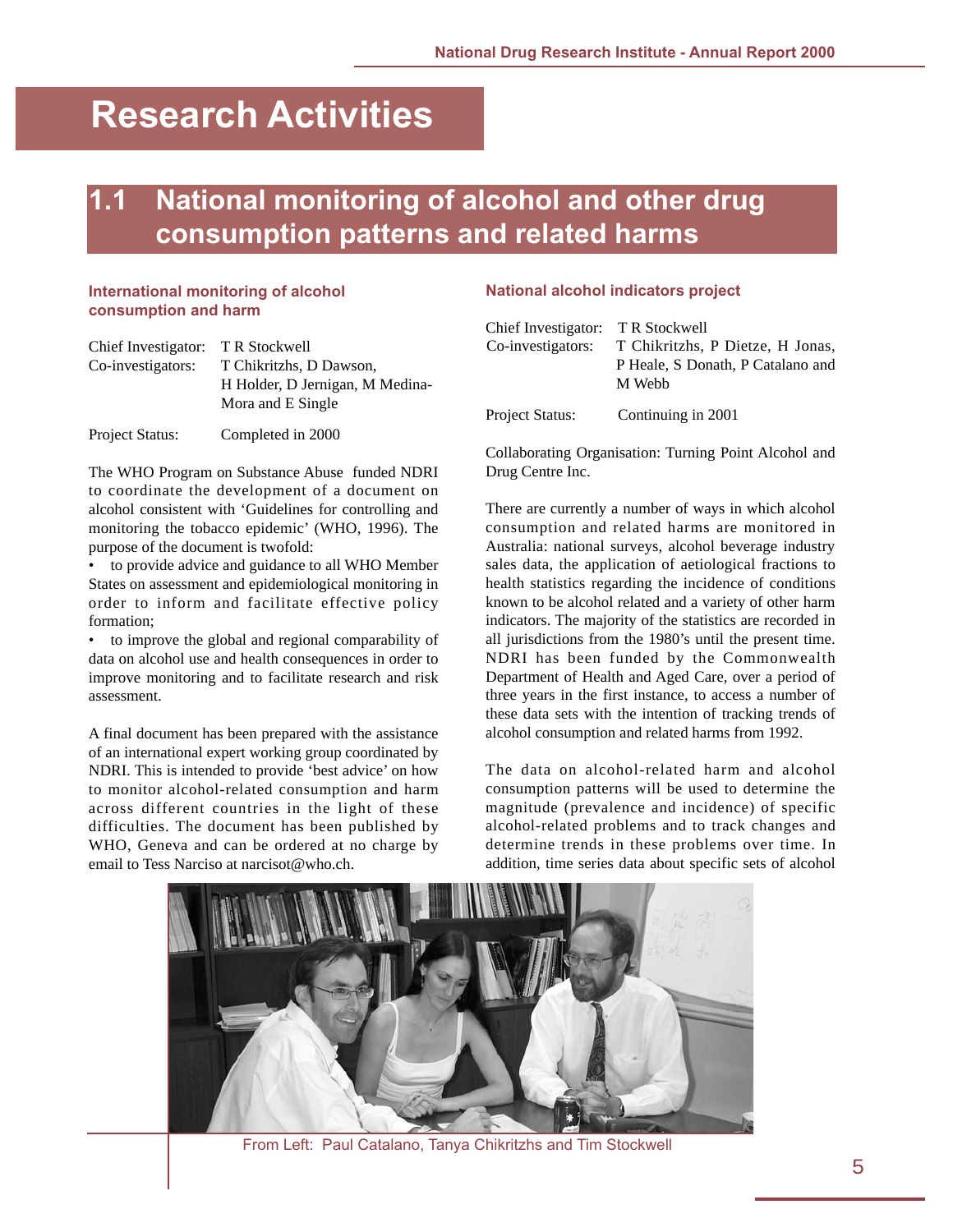patterns can be used to evaluate the effects of policy or prevention interventions within Australia. These applications are the central focus of this project.

The six priority indicators to be monitored include; hospital admissions attributed to alcohol, alcoholrelated mortality, per capita consumption of alcohol by persons fifteen years of age and over, estimated percentage of total alcohol consumption which is high risk, percentage of adults and adolescents drinking harmful or hazardous quantities of alcohol, and other problem indicators (rates of night time assaults, serious crashes with blood alcohol levels above .05 and single vehicle night crashes). It should be acknowledged that although the list of indicators is far from exhaustive, it is indicative of the principal measures of concern in the analysis of alcohol issues in Australia.

Two new NAIP Bulletins and supporting technical reports were released in 2000. One covered trends in serious alcohol-related road injury, the other patterns of alcohol consumption in Australia.

### **Illicit drug reporting system (IDRS)**

| Chief Investigator: S Lenton |              |
|------------------------------|--------------|
| Co-investigator:             | K Hargreaves |

Project Status: Continuing in 2001

This study comprised the Perth arm of a research project to monitor illicit drug use trends in major cities across Australia which is being co-ordinated by NDARC. The Illicit Drug Reporting System (IDRS) provides a coordinated approach to the monitoring of data associated with illicit drug use in Australia. The information collected is intended to act as an early warning system of the availability and use of four main drug categories: heroin, amphetamines, cocaine and cannabis. It has been piloted for two years in Sydney, Melbourne, and Adelaide. The project has been funded in all states and territories in Australia during 1999 and 2000 by The Commonwealth Department of Health and Aged Care. The methods employed in the Perth arm for 1999 included a qualitative study of key informants who work in the drug field (eg., health, law enforcement, outreach, and research professionals) and an examination of existing indicators (eg., survey data, health and police data)(See fig. 1).



Figure 1: The most evident trend observed in the 2000 IDRS was the increased availability and use of amphetamine, and the emergence of significant amounts of crystalline methamphetamine in the WA market. This trend is reflected in the increased number of amphetamine-related calls to the Alcohol and Drug Information Service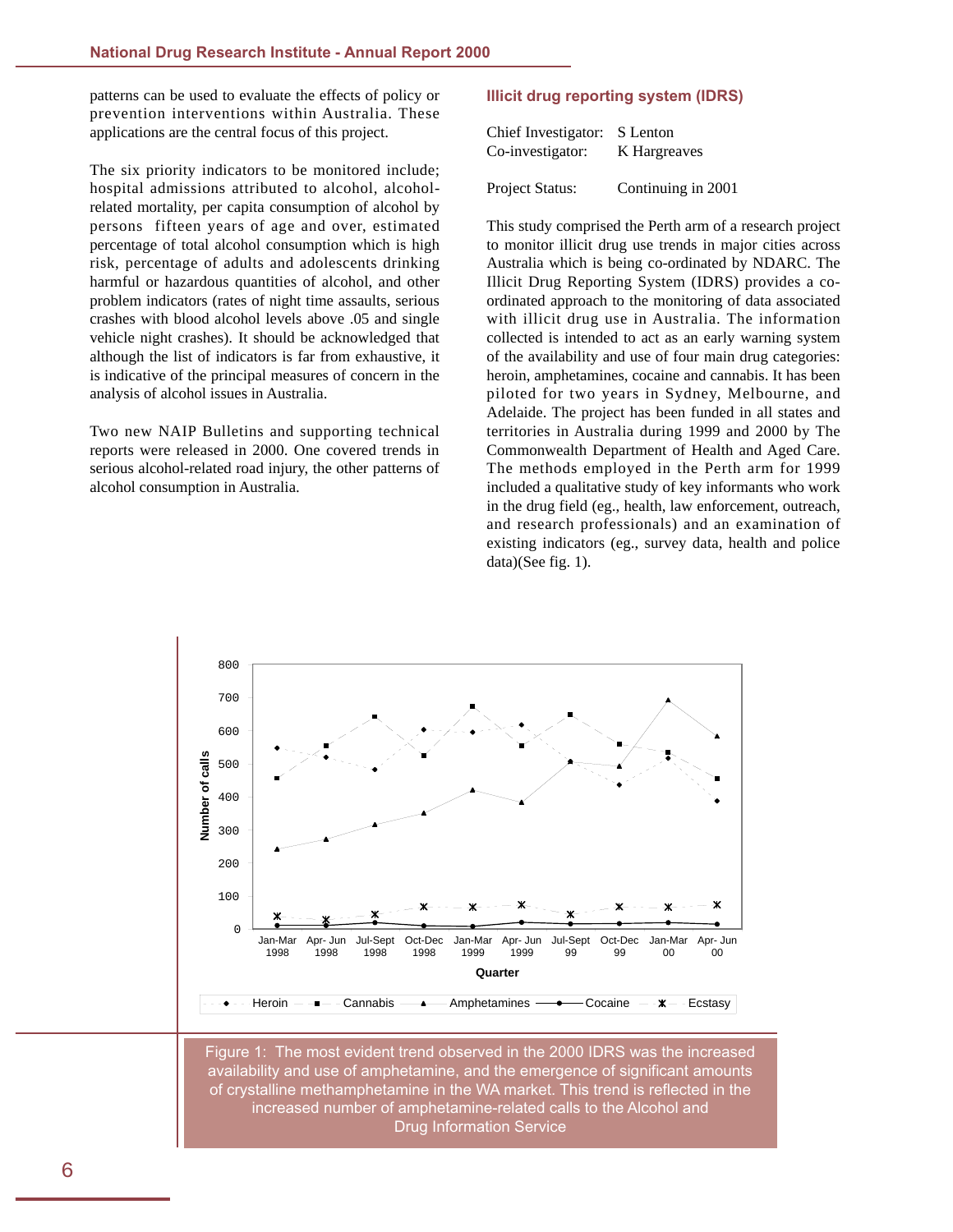### **Drug use monitoring in Australia (DUMA)**

| Chief Investigator: W Loxley |        |
|------------------------------|--------|
| Project staff:               | M Even |
|                              |        |

Project Status: Continuing in 2001

This project is the West Australian arm of a national study which is being managed by the Australian Institute of Criminology. The study is funded by the Federal Ministry of Justice for three years to investigate the prevalence of illicit drug use among people who have recently been charged with a criminal offence. The gathering of such information is necessary for the development of a plan of action to combat the problem of illicit drug use and crime in the community generally.

DUMA is a pilot project that seeks to measure drug use among those people who have been charged with a criminal offence and detained in a lockup facility in the previous 48 hours, thereby focusing specifically on the drug/crime connection. Voluntary interviews and analysis will be conducted with this section of the alleged offender population on a quarterly basis over a two-three week period.

In Perth the survey takes place in the East Perth lockup with the cooperation and support of the WA Police Service. The first data collection took place in January 1999 and a total of twelve are planned.

### **Data base on alcohol-related harm for Western Australia**

| Co-investigators: S Brinkman, P Catalano and |
|----------------------------------------------|
|                                              |
|                                              |

Project Status: Completed in 2000

The Health Department of WA invited NDRI to prepare a report on a range of indicators of alcoholrelated harm by Health Service Area to inform policy and planning. The indicators included rates of alcoholrelated road crashes, of drink driving offences, liquor sales, alcohol-related hospital admissions and deaths. The project involved the active participation of a researcher with the Health Department's Alcohol and Drugs Policy Planning Section.

### **ADIN - Evaluation of the Australian Drug Information Network (ADIN) project**

Chief Investigator: R Midford

Project Status: Continuing in 2001

Richard Midford has been providing a consultancy to co-ordinate technical aspects of ADIN project's evaluation. This \$2.4 million project has been funded by the Commonwealth Government to develop a comprehensive national information network comprising a national drug information telephone link line and a website with the capability of instantaneously delivering relevant, reliable and authoritative drug information to the general community and to a range of professional groups.

### **Monitoring of alcohol-related violence and crime in NSW**

Chief Investigators: D Weatherburn and T R Stockwell Co-investigators: N Donnelly and P McCarthy

Project Status: Continuing in 2001

Collaborating Organisations: NSW Bureau of Crime Statistics and Research, NSW Police Service, NSW Health Department

This collaborative venture represents a commitment to a 3 year program of research to establish policy relevant, monitoring and evaluation procedures with particular reference to alcohol violence and other crime.

The expertise developed by working on the Measurement of Alcohol Problems for Policy project, the WA Liquor Licensing Demonstration project and the National Alcohol Indicators project will be made available to the NSW Bureau of Crime Statistics and Research, with a focus on local and regional areas of NSW. A preliminary stage will involve the identification and collection of appropriate data sets following the model used in Western Australia and Victoria which provides local data on serious alcoholrelated violence and crime. Reports will be prepared on these, but the underlying objective will be to develop and define indicators to be applied in the NSW context for the evaluation of policy initiatives such as the enforcement of licensing laws, changes in trading hours, the introduction of Accords and so on.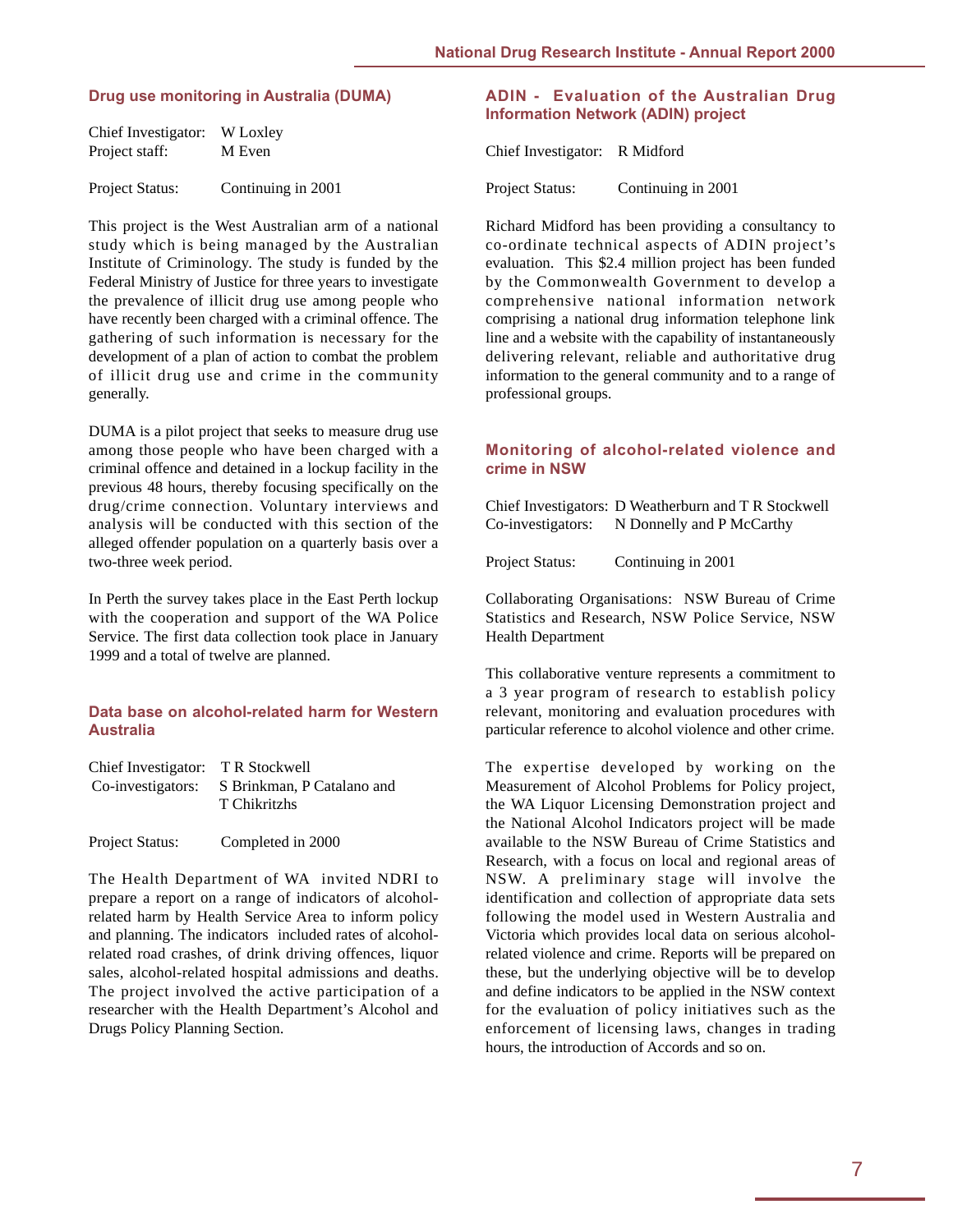## <span id="page-11-0"></span>**1.2 Monitoring and evaluation of prevention programs regarding Aboriginal alcohol and other drug use**

### **Database on Aboriginal and Torres Strait Islander alcohol and other drug projects**

|                   | Chief Investigators: D Gray and B Sputore |
|-------------------|-------------------------------------------|
| Co-investigators: | C Richardson and S Saggers                |

Project Status: Continuing in 2001

The aim of this project was to develop a comprehensive database to be disseminated to Aboriginal community organisations, government agencies, researchers and other parties interested in the reduction of the harm caused by alcohol and other drugs among Aborigines and Torres Strait Islanders. The database includes details of project objectives and strategies and contact details for each of the organisations conducting the projects. The database was up-dated and released on the internet in 1999. The database is being up-dated on an on-going basis.



**From left: Fiona Nichols, Dee Bourbon, Dennis Gray, Sherry Saggers, Brooke Sputore, Indigenous Research Team**

### **Annotated bibliography of alcohol and other drug use among Aboriginal peoples**

|                        | Chief Investigators: D Gray and S Saggers |
|------------------------|-------------------------------------------|
| Project staff:         | D Bourbon, C Richardson, M Exon           |
|                        | and B Sputore                             |
|                        |                                           |
| <b>Project Status:</b> | Continuing in 2001                        |

This project complements the data base on Aboriginal and Torres Strait Islander alcohol and other drug projects. It aims to provide a comprehensive annotated bibliography on indigenous alcohol and other drug and related issues among Indigenous Australians.

### **A contemporary Aboriginal model of alcohol and other drug harm reduction**

Chief Investigators: D Gray and S Saggers Project staff: F Nichols

Project Status: Continuing in 2001

This project is being undertaken in conjunction with Yuriny Aboriginal Culture Centre in Derby, Western Australia. It is being conducted in response to an expressed request from Aboriginal people in the region for an alcohol healing centre program which will focus on contemporary Aboriginal cultural realities and the harm prevention which may come about as a consequence of cultural and socio-economic 'reconnection'. The project aims to identify, via a process of representative and qualitative community consultation with West Kimberley Aboriginal people, the essential elements of a contemporary, culturally appropriate model of alcohol (and other drug) harm prevention and rehabilitation.

### **Jungarni-Jutiya Alcohol Action Council and Community Needs Assessment of Halls Creek**

|                | Chief Investigators: B Sputore and D Gray |
|----------------|-------------------------------------------|
| Project staff: | C Sampi                                   |

Project Status: Completed in 2000

The Indigenous Australian Research team was contracted by Jungarni-Juntiya Alcohol Action Council to undertake an evaluation of its existing services, and carry out a needs assessment to identify what other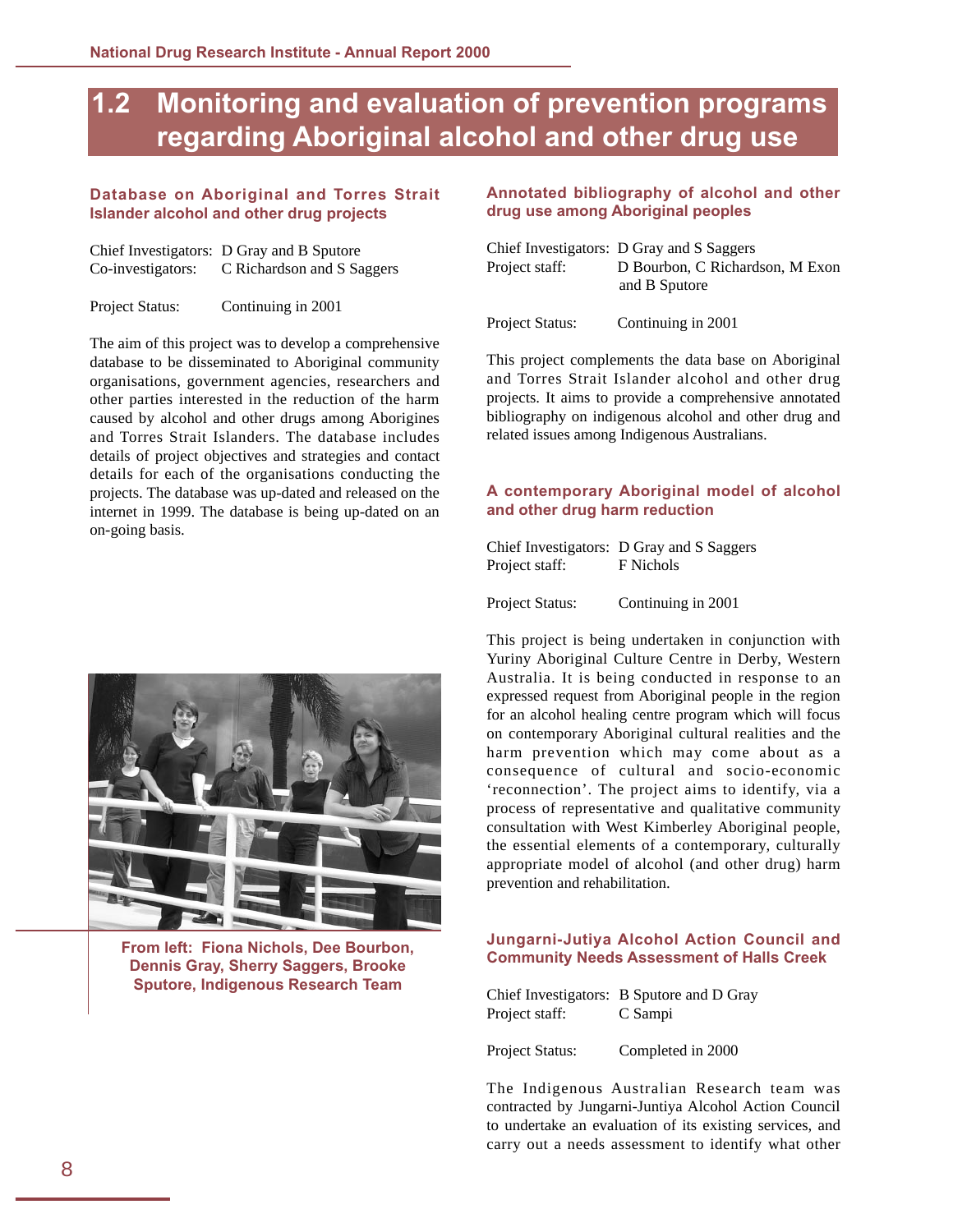alcohol intervention services, if any, are needed in Halls Creek. The research involved both qualitative and quantitative methods, and included: a community survey; statistical analysis of hospital, police, and project data; and, a review of documentary project data. It found the existing services were generally effective and that there was broad community support for an expansion of preventative programs.

### **Loss and its consequences among Town Campers in Alice Springs: the role of alcohol and other drugs**

| Chief Investigator: J Ulrik |        |
|-----------------------------|--------|
| Co-investigator:            | D Gray |
|                             |        |

Project Status: Continuing in 2001

This project aims to identify the impact of loss and grief on the ability of Aboriginal town campers in Alice Springs to function, work and to care for family, and the role of alcohol in this. In particular it aims to describe the dimensions of loss and associated grief, to document how Aboriginal people perceive their situation, and to provide insights into the social and cultural milieu. Particular attention will be paid to notions of resilience and vulnerability in this context. It is a descriptive study, largely using qualitative research methods, but also including collection of some quantitative data. The identification of risk factors and the strategies people use to reduce the impact of loss and grief will enable the development of strategies to reduce the impact of alcohol and related harm within Town Camps. The project has been developed in conjunction with Tangentyere Council, an umbrella Aboriginal community-controlled organisation representing the Town Camps.

### **Evaluation of the 'Makin Tracks' mobile petrol sniffing team project**

Chief Investigator: D Gray

| Project Status: | Continuing in 2001 |
|-----------------|--------------------|
|                 |                    |

The Making Tracks Project is a four year intervention initiative developed by the Aboriginal Drug and Alcohol Council of SA (ADAC). The aim of the Project is to travel to Aboriginal communities to assist them in developing strategies to deal with petrol sniffing and associated harm. An evaluation of the Project will be undertaken, with the assistance of the National Drug Research Institute (NDRI), to monitor its operation and outcomes.

### **Night patrol monitoring and evaluation project**

| Chief Investigator: D Gray |                  |
|----------------------------|------------------|
| Co-investigator:           | <b>B</b> Sputore |
|                            |                  |

Project Status: Continuing in 2001

The objective of this project is to research and develop a low-cost computerised database that will enable Aboriginal community controlled organisations to monitor and evaluate their night patrol and warden schemes. The project is being undertaken jointly by NDRI, Tangentyere Council, Julalikari Council, and Kununurra-Waringarri Aboriginal Corporation.

### **Harm reduction needs of Aboriginal injecting drug users**

| Chief Investigator: D Gray |                                 |
|----------------------------|---------------------------------|
| Co-investigators:          | S Saggers, D Atkinson, W Loxley |
|                            | and D Hayward                   |
| Project staff:             | D Bourbon, L Councillor and     |
|                            | <b>B</b> Sputore                |
| Project Status:            | Continuing in 2001              |

This project was been developed in response to a 'request for tender' prepared by the Western Australian Government Health Supply Council. The objectives of the project, as specified in the call for tender document, are to:

- conduct research into the nature and extent of illicit intravenous drug use by the Aboriginal population of Western Australia; and,
- determine the needs for harm reduction services for Aboriginal people who inject drugs illicitly.

It is a cross-sectional descriptive study being conducted in five key locations—Perth, Bunbury, Kalgoorlie, Geraldton and Broome—with supplementary data being collected from other sites. It is being undertaken jointly by the NDRI, Noongar Alcohol and Substance Abuse Services, Edith Cowan University and the University of Western Australia.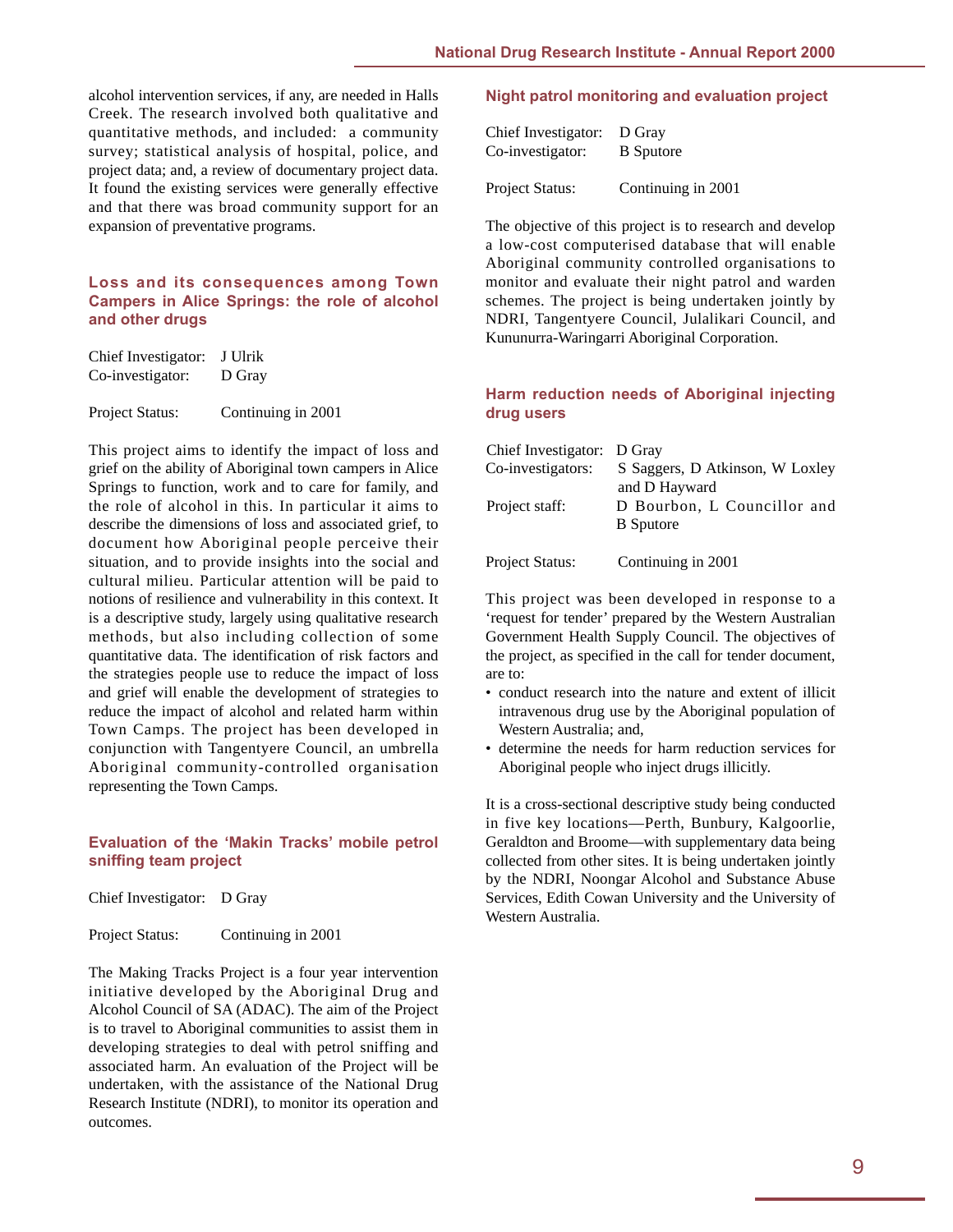### **Heavy cannabis use in two remote Aboriginal communities**

| Chief Investigator: A Clough |                                                                |
|------------------------------|----------------------------------------------------------------|
|                              | Co-investigators: D Gray, C Burns, R Parker and<br>Dr P d'Abbs |
| Project Status:              | Continuing in 2001                                             |

Patterns of cannabis use in Aboriginal men in three age groups in two Aboriginal communities will be described before and after an education intervention designed for local cultural and linguistic needs. Life history data to model recruitment to and ongoing involvement in patterns of harm and cannabis use will focus on interactions with the justice and service systems. Participant interviews will be used to assess the intervention's impact and to describe knowledge and attitudes to harm and cannabis use. Concurrence of attitudinal and behavioural models will be tested.

### **Mapping Indigenous drug and alcohol programs**

| Chief Investigator: D Gray |                            |
|----------------------------|----------------------------|
| Project staff:             | B Sputore and L Councillor |
| <b>Project Status:</b>     | Continuing in 2001         |

This project aims to identify programs/projects which can serve as models of best practice in efforts to reduce the harm caused by alcohol and other drugs among Indigenous Australians, and to effectively disseminate that information to Indigenous Australian communities, those conducting intervention projects among Indigenous Australians, funding agencies, and policy makers. It includes geographic mapping of the distribution of projects.

#### **Pilbara substance misuse service review**

| Chief Investigator: S Saggers |              |
|-------------------------------|--------------|
| Co-investigator:              | D Gray       |
| Project staff:                | L Councillor |

Project Status: Continuing in 2001

To undertake a needs assessment of the Pilbara and to evaluate the services of Bloodwood Tree Association Inc. and Mawrrankarra.

### **Assistance in the implementation of the Waringarri alcohol projects evaluation recommendations**

| Co-investigators: | B Sputore and D Gray |
|-------------------|----------------------|
| Project Status:   | Completed in 2000    |

The objective of this activity was to further develop and implement the recommendations made by NDRI as part of the Evaluation of Waringarri Aboriginal Corporation's Alcohol Projects.

#### **Your Right To Object kit**

| Chief Investigator: L Councillor<br>Co-investigator: | D Gray            |
|------------------------------------------------------|-------------------|
| Project Status:                                      | Completed in 2000 |

The objective of the project was to re-write a booklet on liquor licensing issues in order to make it appropriate for use by Indigenous people in WA.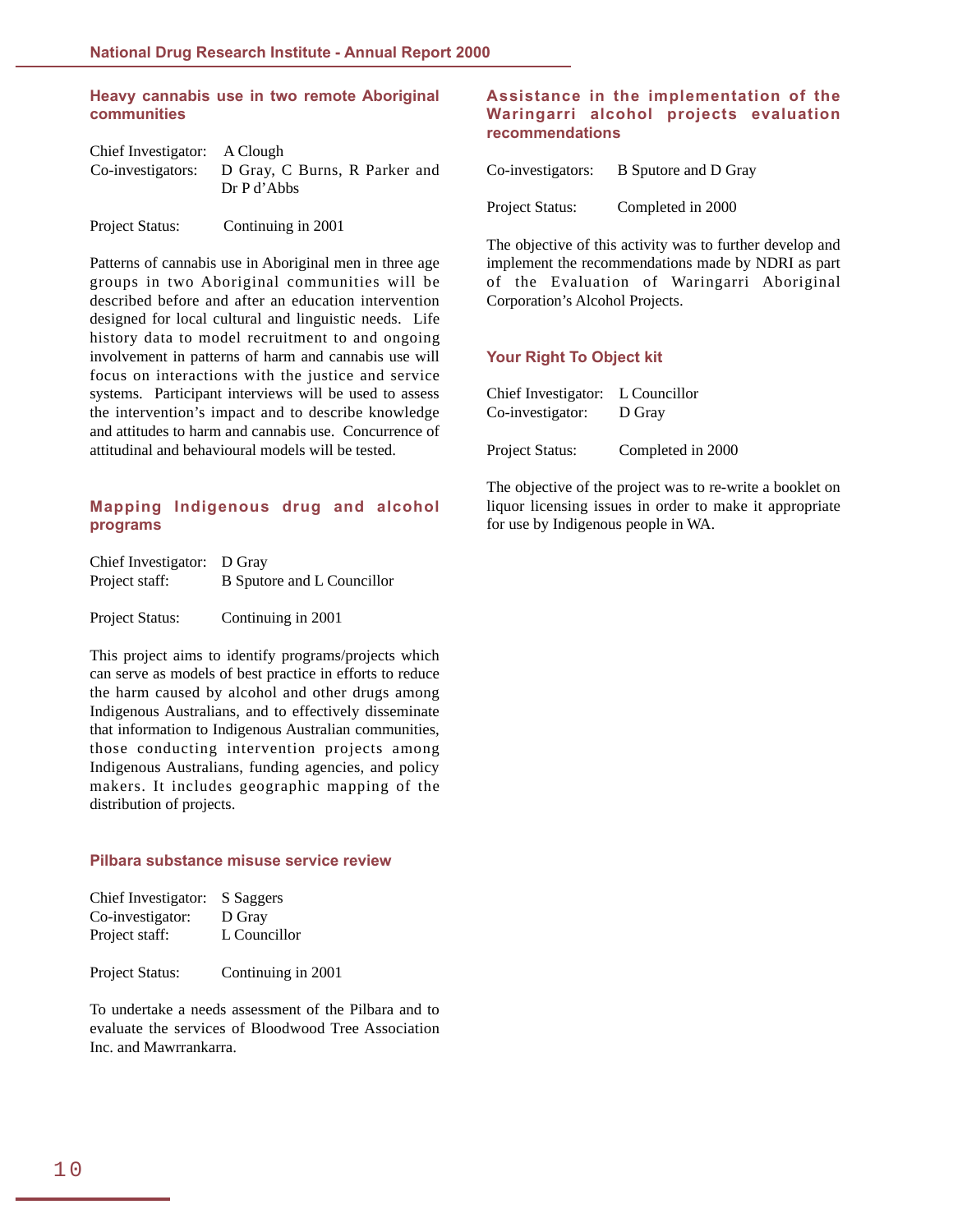## <span id="page-14-0"></span>**1.3 The prevention of the spread of blood-borne viruses among injecting drug users**

**Novice injecting drug users and hepatitis C: Assessing the risks and designing harm reduction messages. PhD Project S. Carruthers**

Chief Investigator: S J Carruthers

Project Status: Continuing in 2001

The aim of this study (termed the HIT Study: Hepatitis C, Injecting and Transmission) was to identify injecting behaviours other than sharing which continue to put injecting drug users (IDUs) at risk of exposure to hepatitis C and other blood borne viruses.

The innovative methodology used for this study included the filming of IDUs during the process of injecting. The resulting film data was then analysed using two 'gold standards', aseptic injection technique and safe injecting technique. An in-depth qualitative interview also took place, designed to elicit detailed information about variations in injecting practices, changes in injection practices over time and perceptions of risk of exposure to hepatitis C.

The data collection and analysis for this project is complete. The analysis of injecting practices revealed a number of hidden practices or 'accidents' where direct blood to blood contact was observed. The most frequently observed risk factor involved the contamination of injecting equipment and the immediate injecting surroundings following the touching of injection sites. While IDUs appear to be knowledgable about avoiding exposure they continue to make errors during the injection process which can greatly increase the risk of exposure to hepatitis C.

The final stage of this project will be the making of recommendations about how the findings can be incorporated into future hepatitis C prevention initiatives.

### **Testing for blood borne viral infections in injecting drug users**

| Chief Investigator: W Loxley |                           |
|------------------------------|---------------------------|
| Project staff:               | P Sullivan and P Davidson |

Project Status: Completed in 2000

The high rate of transmission of blood borne viral infections (BBVI) (such as hepatitis C, hepatitis B and HIV/AIDS) among injecting drug users (IDUs), and the seriousness of the resulting diseases, means that IDUs are commonly tested for BBVI, particularly if they attend drug treatment clinics. The assumption appears to be that if IDUs know their serostatus they are in a better position to protect both themselves and their communities by behaviour change and improved health care. Yet the HIV testing literature suggests that this assumption is oversimplified, and there is little or no contemporary literature that examines the human factors involved in being tested for hepatitis C or B, or being vaccinated against hepatitis B. Australian IDU research has indicated that IDUs being tested for all three viruses experience difficulties with all aspects of being tested. These difficulties include motivations for being tested that do not include willingness to change behaviour; the intimidatory nature of the testing process that deters some (particularly young) IDUs from presenting for testing, or from collecting test results; failure to understand the meaning of test result which may result from inadequate pre-and post-test counselling; over-testing; and uncertainty about serostatus and hepatitis B vaccination process or status. This study has been funded by the National Health and Medical Research Council to investigate the human factors involved in testing IDUs for hepatitis C, hepatitis B and/or HIV and vaccination against hepatitis B. IDUs recruited from drug treatment, youth, sexual health and needle exchange agencies, will be interviewed about the behavioural, cognitive and affective aspects of the decision to be tested, the test process and test outcomes, and similar issues relating to vaccination against hepatitis B. Service providers across the country will also be interviewed. The study should elucidate areas of confusion, anxiety or difficulties in testing that can arise, so that testing and referral agencies and health professionals can improve test practices, including, but not exclusively, pre- and post-testing counselling.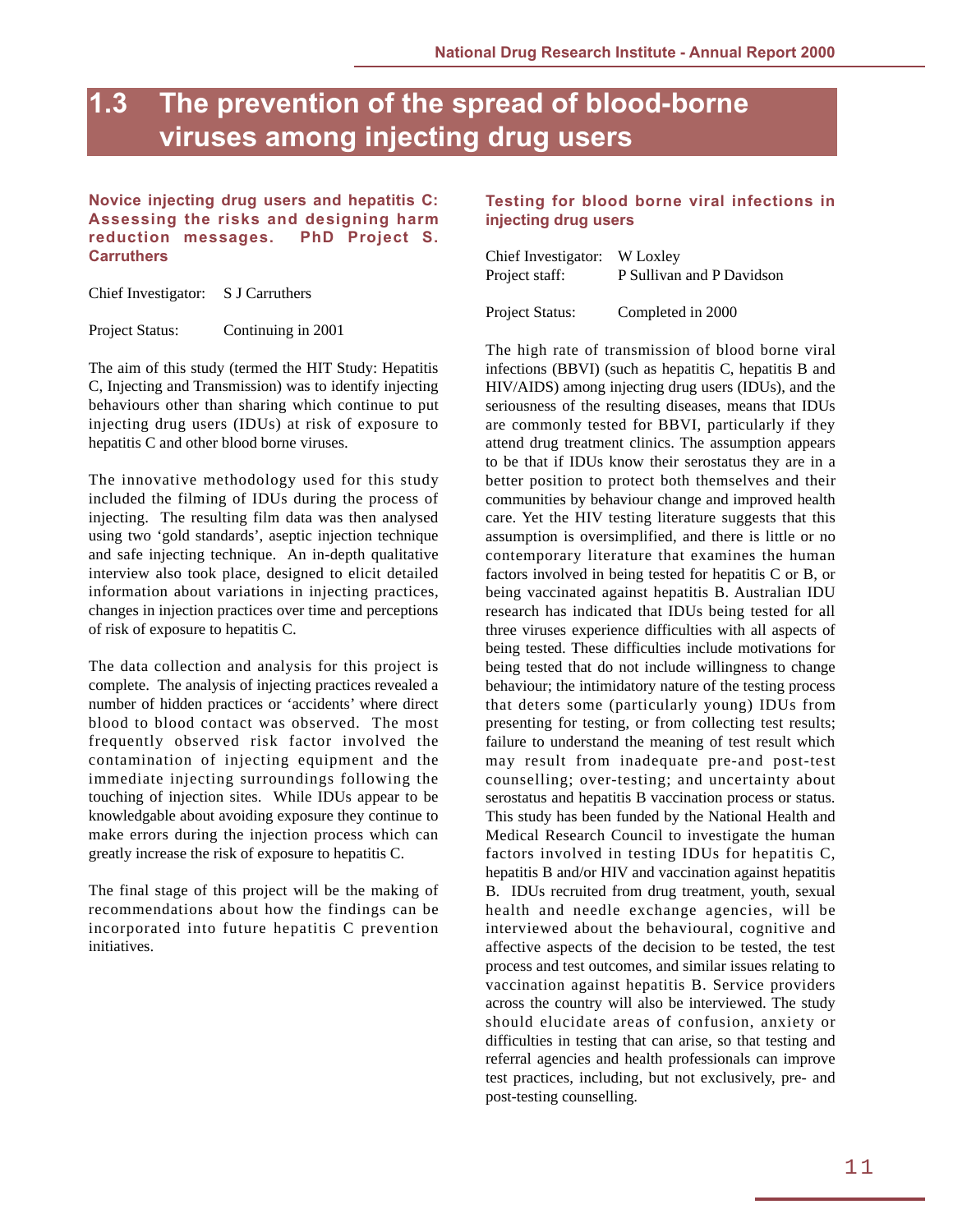

**From left: Wendy Loxley, Amanda Bolleter, Susan Carruthers. Exploring Testing Injecting Drug Users for Hepatitis and HIV/AIDS**

### **Exploring testing injecting drug users for hepatitis and HIV/AIDS**

|                 | Chief Investigators: W Loxley and S J Carruthers |
|-----------------|--------------------------------------------------|
| Project staff:  | A Bolleter                                       |
| Project Status: | Continuing in 2001                               |

Testing provides an ideal opportunity in which IDUs can be assisted to prevent hepatitis C and other BBVIs or to minimise the risk of reinfection and/or other complications associated with hepatitis C infection. This project aims to extend knowledge about the process of testing injecting drug users for hepatitis C and other blood borne viral infections through a qualitative in-depth examination of clinical and practical difficulties with current pre-and post-test counselling guidelines. The study will throw some light on how the value of the testing process can be maximised to achieve these objectives.

#### **Prevention of the transmission of hepatitis C**

| Chief Investigator: S J Carruthers |                    |
|------------------------------------|--------------------|
| Co-investigator:                   | P Davidson         |
| Project Status:                    | Continuing in 2001 |

The HIT study (see p. 11) identified a range of actions, frequently observed during injection events, which resulted in direct blood to blood contact between those taking part in injection events. As a result of these findings the current project involved the production of an hepatitis C prevention resource comprising a video and two instruction manuals, one for educators and one for those currently injecting. The aim of the project was firstly to demonstrate the various actions involved in injecting which can result in the blood to blood contact between injectors and thus result in the transmission of hepatitis C and other blood borne

viruses. The secondary aim was to provide injectors with a number of strategies by which risk of exposure to blood borne visruses could be minimised in various injecting contexts. The production of the video has been completed and piloting about to be undertaken. The piloting will involve demonstrating the video in a focus group setting with current injectors and key informants from the drug education sector.

### **Investigation of hepatitis C risk practices among injecting drug users: identifying specific risk behaviours and their context (ABRIDUS)**

|                                    | Chief Investigators: G Rumbold, N Linteris, K Dolan, |
|------------------------------------|------------------------------------------------------|
|                                    | J Byrne and C Fry                                    |
| Co-investigator:<br>Project staff: | W Loxley<br>A Bolleter and S J Carruthers            |
| Project Status:                    | Continuing in 2001                                   |

The National Health and Medical Research Council, through the Hepatitis C Social and Behavioural Research Grants Award, are funding this study which is a national survey of hepatitis C risk practices among injecting drug users.

The purpose of this project is to measure the extent to which injecting drug users in Australia engage in practices that carry the risk of transmitting the hepatitis C virus (HCV). A survey of injecting drug users will be conducted in a number of jurisdictions across Australia (Vic, NSW, WA). This survey will utilise a newly developed research instrument (the BBV TRAQ) in order to quantify the extent to which these individuals are engaging in practices which carry the risk of transmission of the hepatitis C virus. The project will also identify key contextual determinants of these practices.

### **Piloting and modifying BBV video intervention (Prevention of Transmission of HCV II)**

Chief Investigator: S J Carruthers

Project Status: Continuing in 2001

This project involved the piloting of an educational hepatitis C Education video which was accompanied by two manuals, the first aimed at self-instruction and individual use and the second aimed at educators for use in group sessions. An evaluation was designed which asked for comments regarding the information in the video and the manuals, the suitability of the video contents in terms of the language and the images and the overall suitability of the package for educational purposes.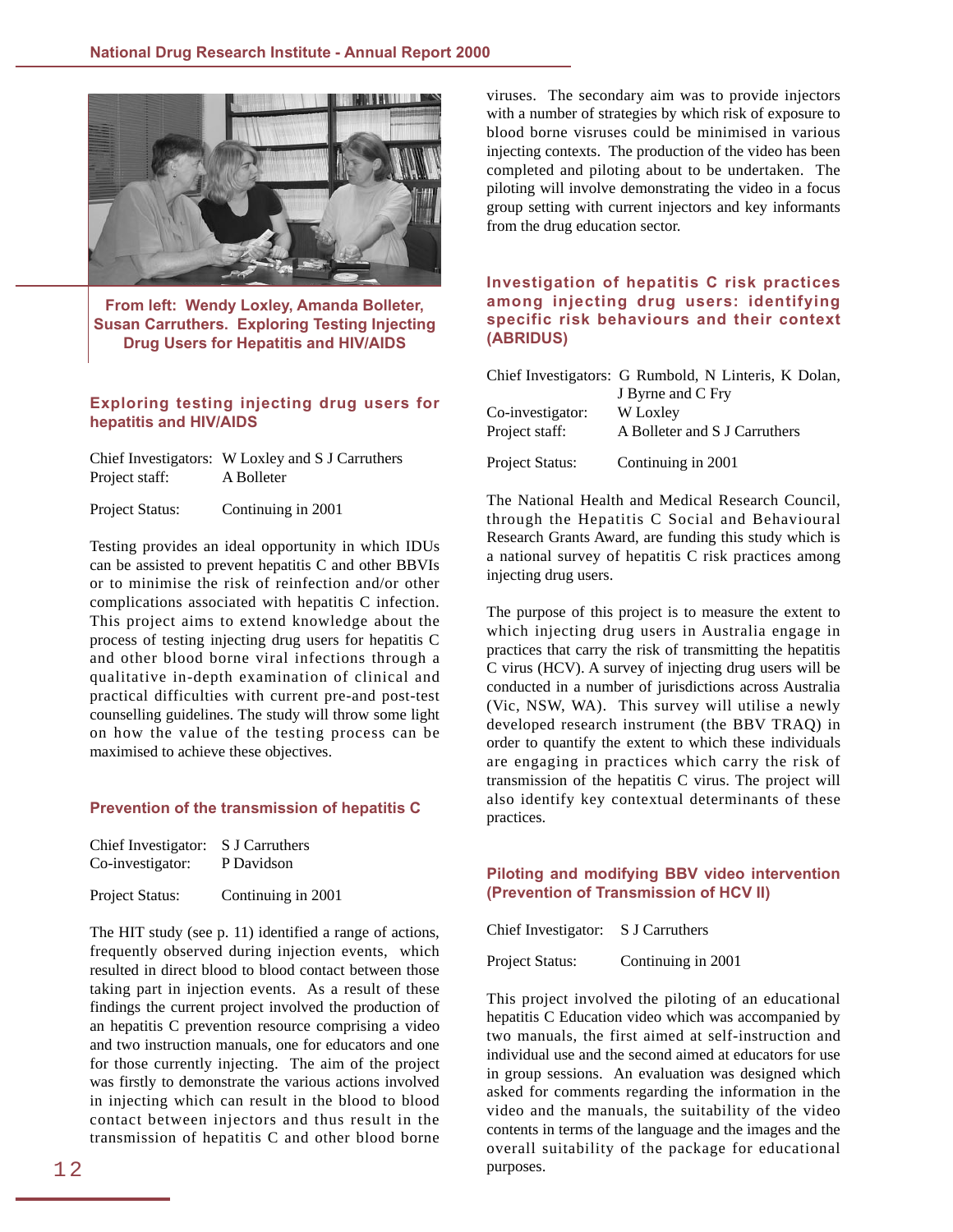## <span id="page-16-0"></span>**1.4 The impact of educational, legislative and regulatory strategies to minimise alcohol and other drug-related harms**

### **Evaluation of public health and safety impact of Extended Trading Permits for Perth hotels and nightclubs**

Chief Investigators: T Chikritzhs and T R Stockwell

Project Status: Continuing in 2001

Doctoral student, Tanya Chikritzhs, has chosen this topic for her thesis under the supervision of Tim Stockwell. Time series of data regarding numbers of drink driving offenders identified as having drunk last at particular premises have been examined for trends before and after the granting of Extended Trading Permits (ETPs) to hotels and nightclubs in the Perth metropolitan area. Analysis has also been made of numbers of assaults identified as occurring on or in the vicinity of particular licensed premises before and after the granting of extended trading permits.

The ETP system permitted by liquor laws in Perth has some interesting and unique features. ETPs have been granted to some but not all applicants by the director of Liquor Licensing over the last five years. Typically, they permit an additional hour of trading at peak trading times such as the early hours of Saturday and Sunday. Premises with a known poor record for compliance with liquor laws are unlikely to receive an ETP. Given the low levels of monitoring of licensed premises during this period, the net result is a natural experiment allowing for comparisons of problems before and after the granting of ETPs in both assault and drink-driving offences and with control establishments that either did not apply for or did not receive an ETP. Liquor licensing sales data have been examined to determine whether the granting of an ETP appears to increase profitability of the premise. A technical report released in May 1997 provided strong evidence that extended trading hours are associated with increased levels of assault and alcohol-related road crashes. Subsequent analyses have found evidence that extended trading hours are associated with increased patron BALs (see Fig. 2).



driver/pedestrian fatalities which were alcoholrelated by state/territory, 1991-1997

### **The application of criminal penalties for minor cannabis offences - A review (PhD)**

Chief Investigator: S Lenton

Project Status: Continuing in 2001

This project comprises a review of the sociological and criminological theories and relevant research pertaining to the extent to which laws deter law breaking in general and the use of cannabis in particular. Criminologists have argued that the application of criminal sanctions to behaviours which are primarily matters of personal health and morality overburdens the criminal justice system, creates disrespect for the law, and thus impedes the ability of the law to influence behaviour, in this case deter cannabis use. Sociologists from the 'labelling' perspective have argued that an official response to deviance may intensify the perceptions by self and others that the individual is deviant and result in an escalation of the disapproved conduct. Classical deterrence theory asserts that the probability of law-breaking varies inversely with the certainty, severity and swiftness of punishment. The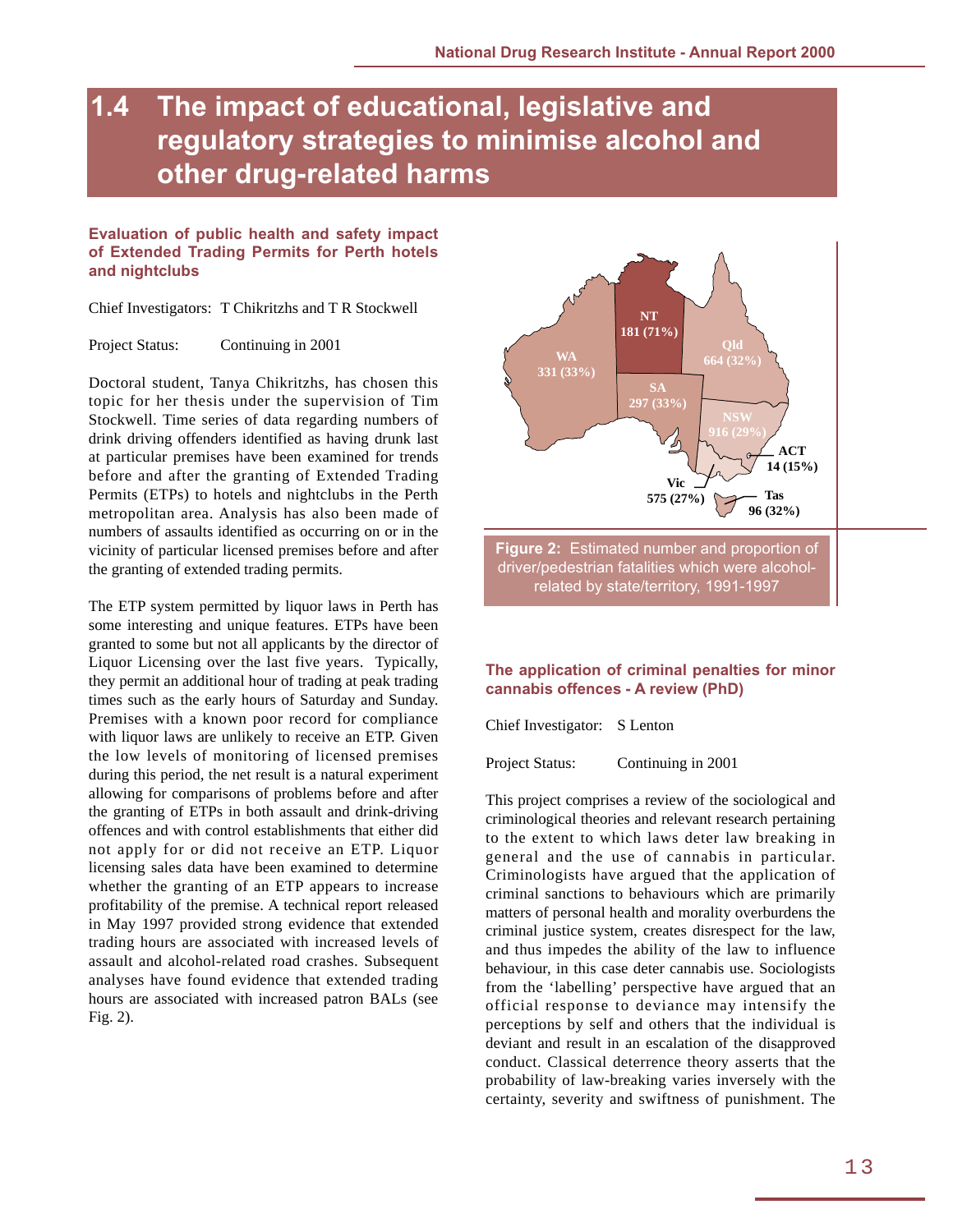success of such a legislative model will be determined by the behaviour (offending) not occurring. Two types of deterrence effects have been identified - general deterrence which is the prevention of criminal activity by others, and specific deterrence, the dissuasion of law breakers from further offending. Research which has compared surveys of self reported cannabis use before and after legal changes have occurred casts doubts on effectiveness of cannabis law as a deterrent to use for those who are not using. Classical deterrence theory has also been criticised for its over dependence on legal sanctions and a number of other social factors have been identified which may affect adherence to the law. In particular, deterrence effects are thought to be undermined where punishments are generally perceived as disproportionate to the crimes and there are low levels of social support for the specific law.

### **Evaluation of a community based drug law enforcement model for intersectoral harm reduction**

| Chief Investigator: W Loxley |                        |
|------------------------------|------------------------|
| Co-investigators:            | S Lenton and R Midford |
| Project staff:               | K Boots and J Acres    |
|                              |                        |

Project Status: Completed in 2000

This project, which is funded by a grant from the National Community Based Approaches to Drug Law Enforcement Secretariat, evaluated new models of illicit drug law enforcement. In each of Mirrabooka (Perth) and Geraldton a project co-ordinator employed by the WA Police Service established a community based structure comprising a Drug Action Team (DAT) and Drug Reference Group (DRG) with the general aim of reorienting local level illicit drug law enforcement activities towards attaining drug harm reductive outcomes. The evaluation monitored processes in the development of intersectoral partnerships between the police and local community stakeholders.

The evaluation in Western Australia is being run in collaboration with researchers from the University of Melbourne who evaluated similar projects in New South Wales and Victoria. The comparison across projects and the documentation relating to the development of understanding of processes explains why different projects reached different stages, or experienced different successes.



last 12 months cannabis use as measured by National Drug Household Surveys 1985-1998. Sources: Australian Institute of Health and Welfare (1999)

### **Investigation of the issues in the regulation of cannabis possession, use and supply**

|                        | Chief Investigators: S Lenton, P Erickson, E Single, |
|------------------------|------------------------------------------------------|
|                        | E Lang and D V Hawks                                 |
| Project staff:         | P Heale                                              |
|                        |                                                      |
| <b>Project Status:</b> | Completed in 2000                                    |

The task of this project was to produce a high quality discussion paper for broad public distribution in Victoria to stimulate public debate regarding the options for cannabis control in that state. Issues to be addressed included: an overview of data on cannabis use and related harms in Victoria and elsewhere; a discussion of the harm reduction approach; a consideration of the various legislative and regulatory models of cannabis control; a review of the international and Australian experience of applying such models; a consideration of possible impacts on youth and the 'gateway theory'; and a comparative assessment of the various regulatory options and specification of the most defensible and effective option for the Victorian context (See Fig. 3).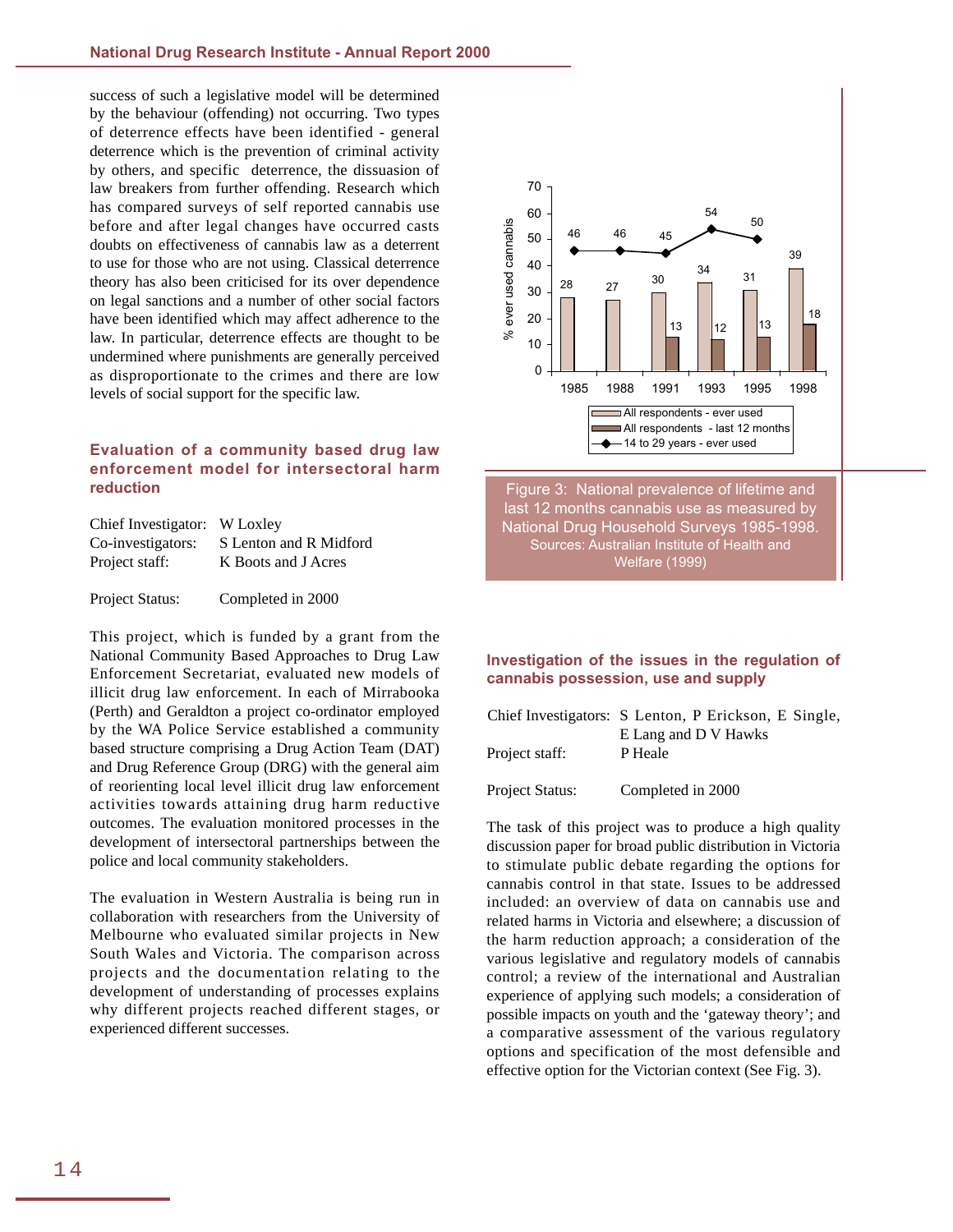### **NT Living With Alcohol program evaluation project**

| Chief Investigator: | T R Stockwell.            |
|---------------------|---------------------------|
| Co-investigators:   | T Chikritzhs and J Cronin |
| Project Status:     | Completed in 2000         |

A joint project with the Lewin-Fordham Group

National indicators of alcohol consumption and alcohol related harms show that the Northern Territory (NT) levels are consistently higher than in the rest of Australia. In November 1991 the 'Living with Alcohol Program' (LWA) was designed to reduce alcoholrelated harm to a level equivalent to, or lower than the national level by the year 2000. The LWA is an important prevention initiative with many unique features worthy of careful investigation. It was funded by a levy on all alcoholic drinks with a strength greater than 2.9% alcohol by volume. The levy raised significant funds for treatment and prevention activities in the Territory and was also in itself an economic disincentive for drinking high strength alcohol. The LWA program has commissioned NDRI and a group of consulting health economists from the Lewin-Fordham Group to estimate the economic benefits of the program.

The first phase of the project involves estimating the impact on levels of alcohol-related harm in the domains of road safety, morbidity and mortality. Time series analyses will be conducted on relevant indices that are available for a long enough period prior to the start of LWA. An innovation will be the calculation of new aetiological fractions specifically for the Northern Territory which recognise the higher levels of hazardous and harmful drinking compared with the rest of Australia. These will also be adjusted year by year for estimated changes in drinking levels.

The Lewin-Fordham Group will provide the health economic expertise to this project to estimate the economic costs associated with alcohol use in NT during the period of the study. This information will then be combined with the estimates of the impact of LWA on key harm indicators to estimate the overall economic impact of this unique prevention program.

### **Cannabis decriminalistion and drink driving**

Chief Investigators: S Lenton and T Chikritzhs

Project Status: Continuing in 2001

The study is based on findings from some work conducted in the USA which suggested that there was a decrease in the number of alcohol-related serious injuries among young male drivers in states which removed criminal penalties for minor cannabis offenders.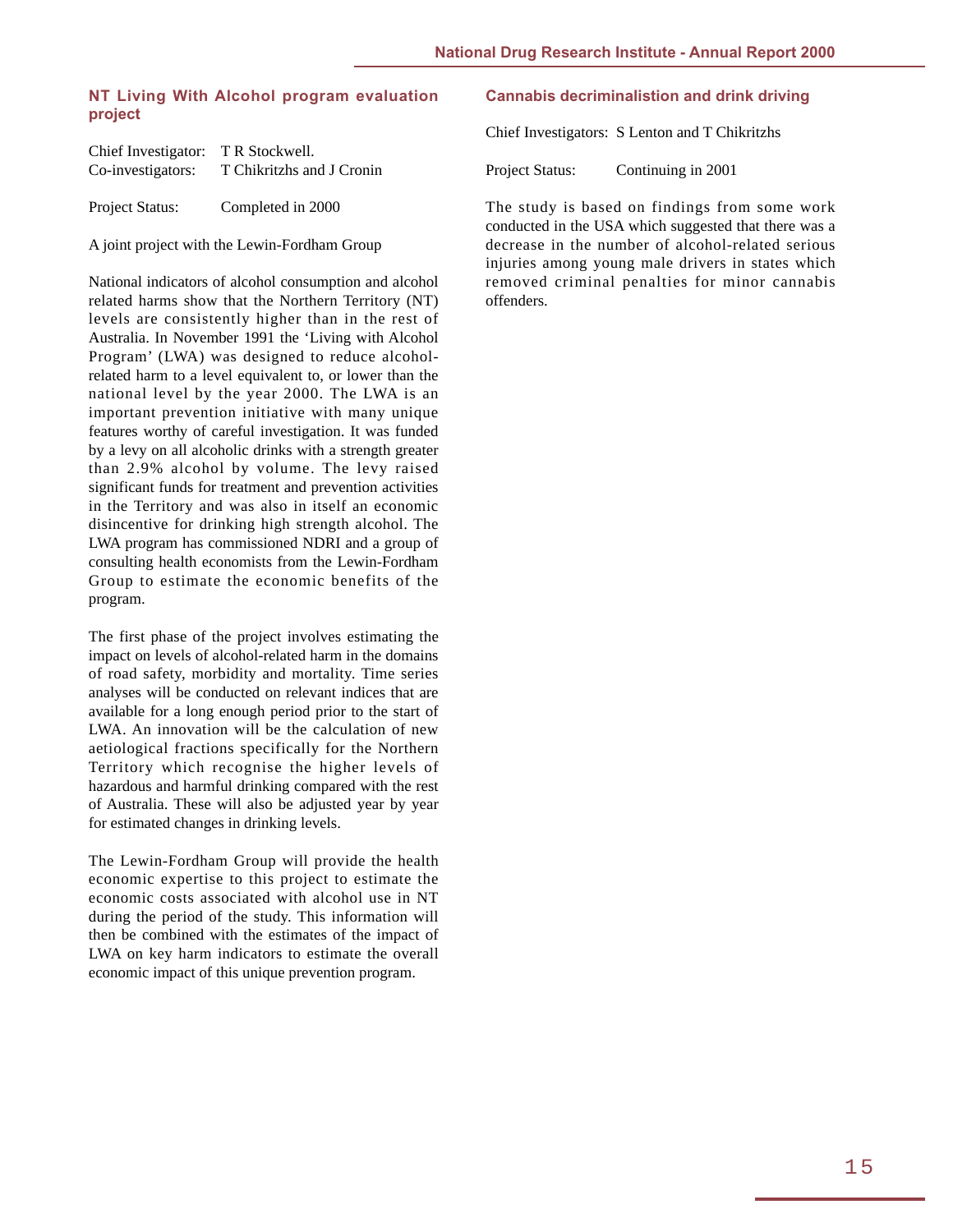# <span id="page-19-0"></span>**1.5 The prevention of harmful drug use in key target groups identified in the National Illicit Drug Strategy**

#### **Heroin overdose crossover study**

|                | Chief Investigators: S Lenton, P Dietze, D Jolley, |
|----------------|----------------------------------------------------|
|                | G Rumbold, I Jacobs and                            |
|                | G Bammer                                           |
| Project staff: | K Hargreaves                                       |
|                |                                                    |

Project Status: Continuing in 2001

This joint project with Turning Point Alcohol and Drug Centre Inc. was funded by an NHMRC grant through the 1999 National Illicit Drug Strategy (NIDS).

Background: Heroin overdose is a significant and growing public health problem. In spite of renewed public interest, people continue to die as a result of heroin overdose. Indeed, in Australia there has been a dramatic increase in the number of fatal heroin overdoses from 1979-1995. While many risk factors for overdose have been identified from the study of fatal overdoses, many questions remain about the major causes of heroin overdose. One way to examine these questions is to study cases of non-fatal heroin overdose.

The study is a replication and extension of a Melbourne study of the risk factors for non-fatal heroin overdose. An innovative research design, known as the casecrossover, is being used. The strength of the design is that it allows not only for the identification of specific risky behaviours, but it also allows for the examination of how atypical/typical patterns of behaviour influence overdose occurrence. This is achieved through comparisons between participants' recall of their behaviour prior to the overdose and their recall of their behaviour prior to other heroin-using episodes (both before and after the overdose) which didn't result in overdose. It is envisaged that during the 12 months of data collection some 200 participants will be recruited through hospital emergency departments in Perth, and interviewed within ten days of experiencing an overdose. Specific risk factors under investigation will include tolerance-related factors (eg., length of heroin use), other drug consumption (eg., alcohol), personal factors (eg., psychiatric and medical conditions) and dose-related factors (eg., source of heroin). The identification and investigation of the risk factors for non-fatal overdose is crucial in determining strategies for the prevention of overdose.



**From Left: Kim Hargreaves and Simon Lenton. Heroin Overdose Crossover Study**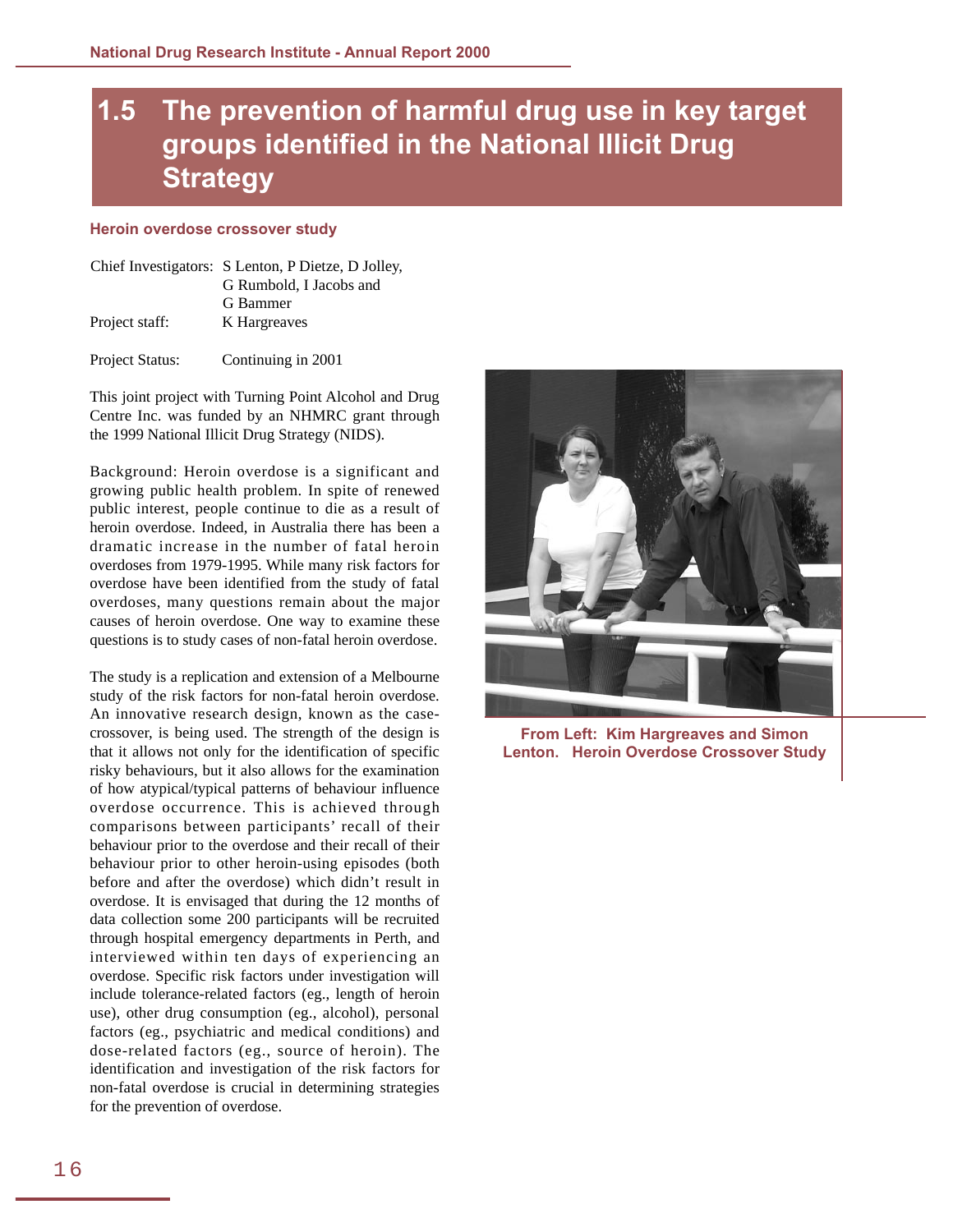## <span id="page-20-0"></span>**1.6 The development and evaluation of more effective school-based and community-based drug education and prevention programs**

### **School health and alcohol harm reduction project (SHAHRP)**

|                  | Chief Investigators: N McBride and R Midford |
|------------------|----------------------------------------------|
| Co-investigator: | G Munro                                      |
| Project Staff:   | F Farringdon                                 |

Project Status: Completed in 2000

SHAHRP is a four year, quasi-experimental, intervention research study designed to explore the effects of a student focused, secondary school, alcohol education intervention, and a broad based primary school health promotion intervention, in reducing alcohol-related harm experienced by secondary school students. The SHAHRP intervention aims to reduce harm by enhancing students' abilities to identify and deal with high risk drinking situations particularly likely to be encountered by young people. The SHAHRP research will follow individual students exposed to both the alcohol and health promotion interventions, over three successive years. A total of six intervention and eight control schools were recruited for the study involving 1101 intervention students and 1221 control students.



**From left: Nyanda McBride and Fiona Farringdon, SHAHRP 2000**

### **SHAHRP 2000: An alcohol education program for senior secondary students**

Chief Investigators: N McBride, F Farringdon and R Midford

Project Status: Continuing in 2001

Research evidence suggests that regular exposure to educational programs that expand upon previous programs and that are provided at critical times in a students behaviour development assists in maintaining previously adopted behavioural change in the exposed group. Local data indicates that the prevalence of alcohol use increases in young people as they come into their senior years of secondary school. Accordingly, the SHAHRP 2000 study will follow the SHAHRP student cohort during their two senior years of high school and investigating the effect of additional evidence-based 'booster' education program during these senior years. A further intervention will be implemented during the year 2000 when SHAHRP students are in year eleven. The students will then be surveyed on knowledge attitudes, context of use, consumption and harms associated with alcohol use situations in years eleven and twelve.

### **Carnarvon partysafe project**

Chief Investigators: R Midford and K Boots Project staff: M Cooper and J Jaeger

Project Status: Continuing in 2001

During the course of the year Partysafe has continued to implement a range of harm reduction initiatives, aimed primarily at males in the age range 25-45. The core initiatives consisted of:

- a weekly cartoon strip illustrating the progress (and set-backs) of a 'local' character as he reforms his drinking habits and commits more time to family-life and work;
- regular newspaper articles/advertisements promoting a safe drinking/safe partying message;
- responsible server training with several service groups who apply for occasional liquor licenses;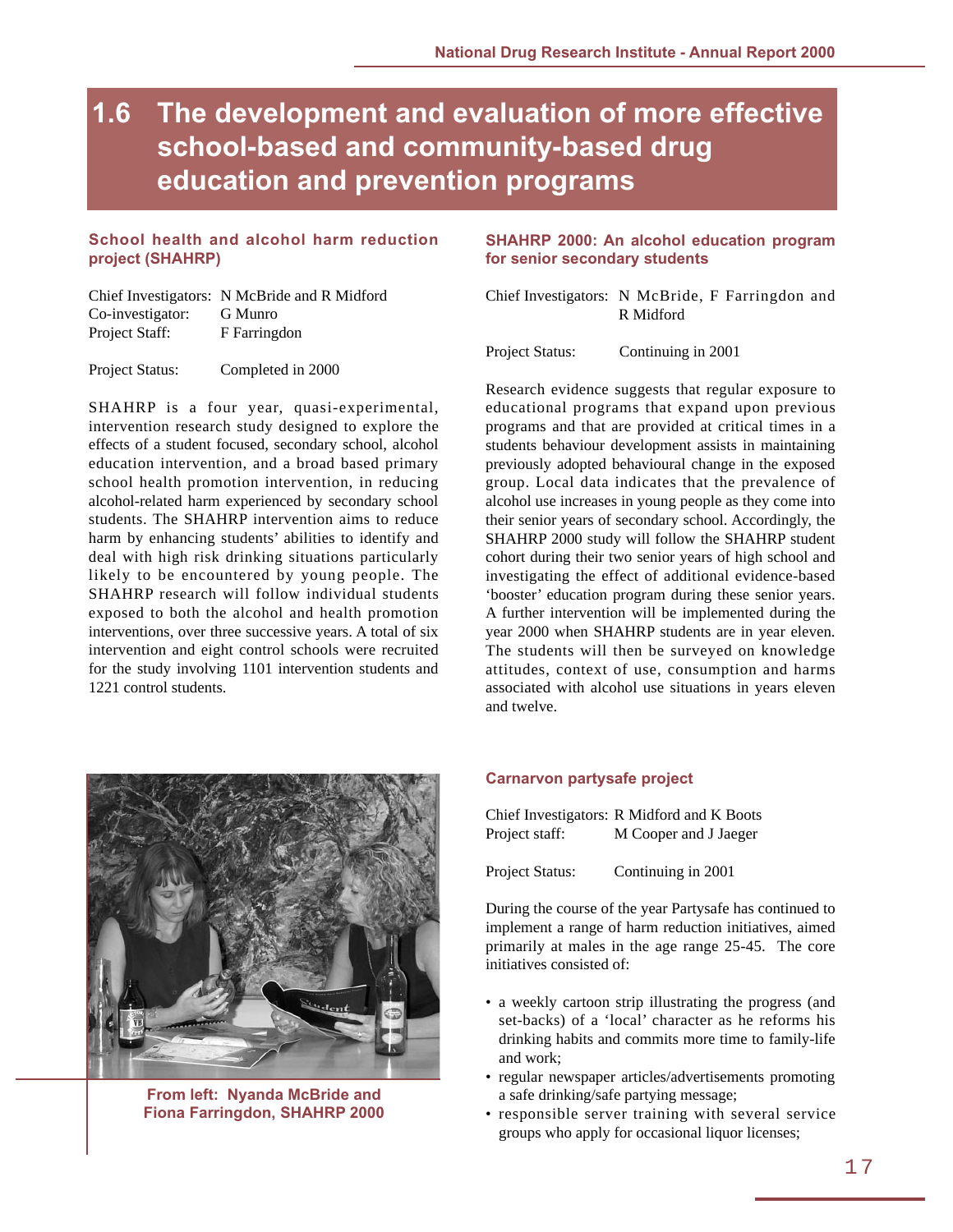- placement of a cooled water dispenser in a local hotel to encourage the spacing of alcoholic drinks;
- participation in inter-agency pre Christmas harm reduction campaign.

The community intervention phase of the project culminated in a collaborative campaign (involving Partysafe and other community-based organisations) to reduce harms resulting from higher levels of alcohol consumption in the lead up to Christmas and the holiday season. This was a repeat (although larger in scope) of the campaign from 1999, which received a Prime Minister's award for excellence in community partnership.

In addition to the project interventions, there has been ongoing data collection over the course of the year. This has included data required for both a qualitative process evaluation as well as a quantitative (Police records, Hospital accident and emergency records, survey of residents) impact evaluation. The quantitative data was also collected from Kununurra as a comparison town. The final report on the project is currently being prepared.

### **Evaluation of a school leavers intervention**

|                | Chief Investigators: R Midford and F Farringdon |
|----------------|-------------------------------------------------|
| Project staff: | T Bogaards and N Young                          |

Project Status: Continuing in 2001

The WA School Drug Education Project (SDEP) has received funding from the Commonwealth Government to develop and implement activities associated with end of year school leaver celebrations that will reduce alcohol-related harm for the young people involved in the celebrations and the host communities. The community team was involved in formative research on the nature of celebratory harms at one particular location, Rottnest Island, during the 1999 leavers' week. On the basis of these findings a comprehensive intervention involving a number of agencies was implemented during the 2000 celebratory week. A report on this harm reduction initiative will be produced in 2001



**From left: Fiona Farringdon, Richard Midford and Niclole Young. School Leavers Project**



**School Leavers on Rottnest Island. School Leavers Project**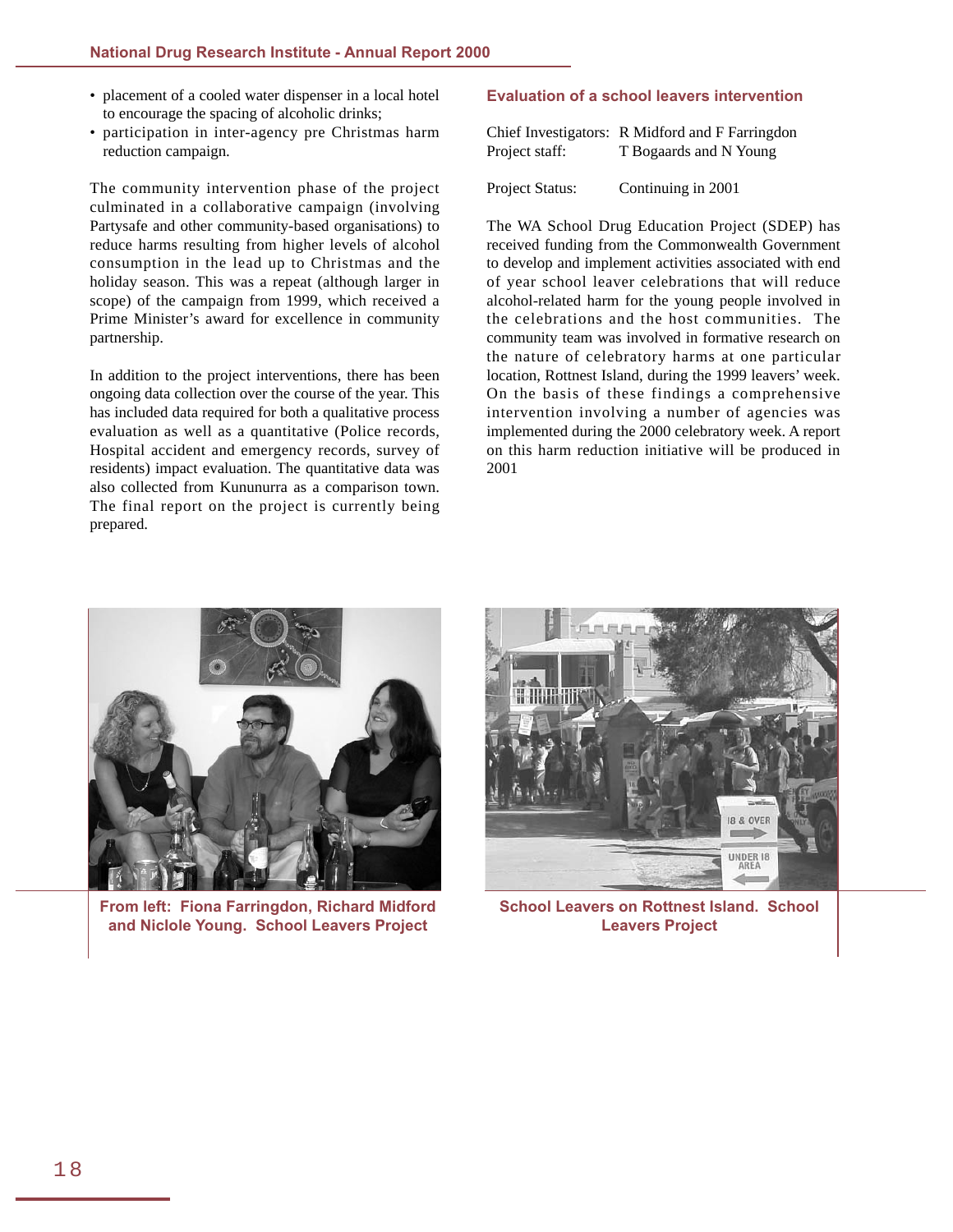### **Drug crime prevention and mitigation: a literature review monograph and research agenda**

| Chief Investigator: D Weatherburn |                                 |  |
|-----------------------------------|---------------------------------|--|
| Co-investigators                  | L Topp, R. Midford and S Allsop |  |
| <b>Project Status:</b>            | Completed in 2000               |  |

This monograph on drug related crime prevention was produced by the NSW Bureau of Crime Statistics and Research in response to recommendations from the 1999 NSW 'Drug Summit'. The report identifies areas where further research would inform or improve existing policy.

### **Literature review and critical analysis of school-based cannabis and other illicit drug education**

Chief Investigators: R Midford and S Lenton Co-investigators: L Hancock

Project Status: Completed in 2000

This project involves conducting a literature review of best practice cannabis and other illicit drug education programs with a view to making evidence based recommendations as to how the NSW Department of Education and Training can develop effective cannabis and other illicit school drug education programs.

### **Town profiles of statistical data relating to alcohol-related harm**

| Chief Investigator: T R Stockwell |                              |  |  |
|-----------------------------------|------------------------------|--|--|
| Co-investigators:                 | T Chikritzhs, P Catalano and |  |  |
|                                   | M Webb                       |  |  |

Project Status: Completed in 2000

This project is a pilot study for the Health Department of Western Australia designed to demonstrate how data on local area alcohol consumption, drink driving offences and assaults can be used to profile the level of alcohol-related harm in towns and localities in Western Australia. This project is being conducted in parallel with the NDRI's WA Liquor Licensing Demonstration project. The statistical profiles are to include comparison to state wide levels of harm and to consider the influence of tourists and other non-resident populations. The completed profiles are to be available to the Director of Public Health in his role as provided under the Liquor Licensing Act.

### **Review of the principles for drug education in schools**

| Chief Investigator: R Midford.           |           |  |  |
|------------------------------------------|-----------|--|--|
| Co-Investigators: N McBride, G Munro and |           |  |  |
|                                          | A Murnane |  |  |
|                                          |           |  |  |

Project Status: Continuing in 2001

This project was undertaken in response to a tender by the Department of Education and Training and Youth Affairs (DETYA) to a review the 1994 'Principles for Drug Education in Schools'. This seminal document was developed in the early 1990s as a collaborative initiative of the States, Territories and Commonwealth, within the broader framework of the School Development in Health Education (SDHE) project. Since publication, the 'Principles Document' has been used by a number of state education jurisdictions to guide drug education policy and practice and is widely accepted around Australia as a succinct and authoritative summary of best practice in school based drug education. Accordingly, DETYA considers that: it is essential that the Principles for Drug Education in Schools continue to be embedded in current practice and research and as part of the National School Drug Education Strategy there is an opportunity to revisit these principles for programmes in Australia. This rationale is the basis for the review and updating of the 'Principles Document'.

This proposal represents a collaboration between two national drug prevention research centres: the Centre for Youth Drug Studies (CYDS) at the Australian Drug Foundation (ADF) and the National Drug Research Institute (NDRI).

### **Effective implementation practice in relation to school drug education**

| Chief Investigator: R Midford |               |
|-------------------------------|---------------|
| Co-Investigator:              | F. Farringdon |
|                               |               |

Project Status: Continuing in 2001

This proposal was submitted in response to the call by the Department of Education and Training and Youth Affairs (DETYA) to tenders from organisations to conduct a scoping study of illicit drug education practice, with a view to determining what works, what does not work and what holds promise. The evaluation literature indicates that some of the more recent drug education research interventions do stop or delay the onset of drug use in a small percentage of students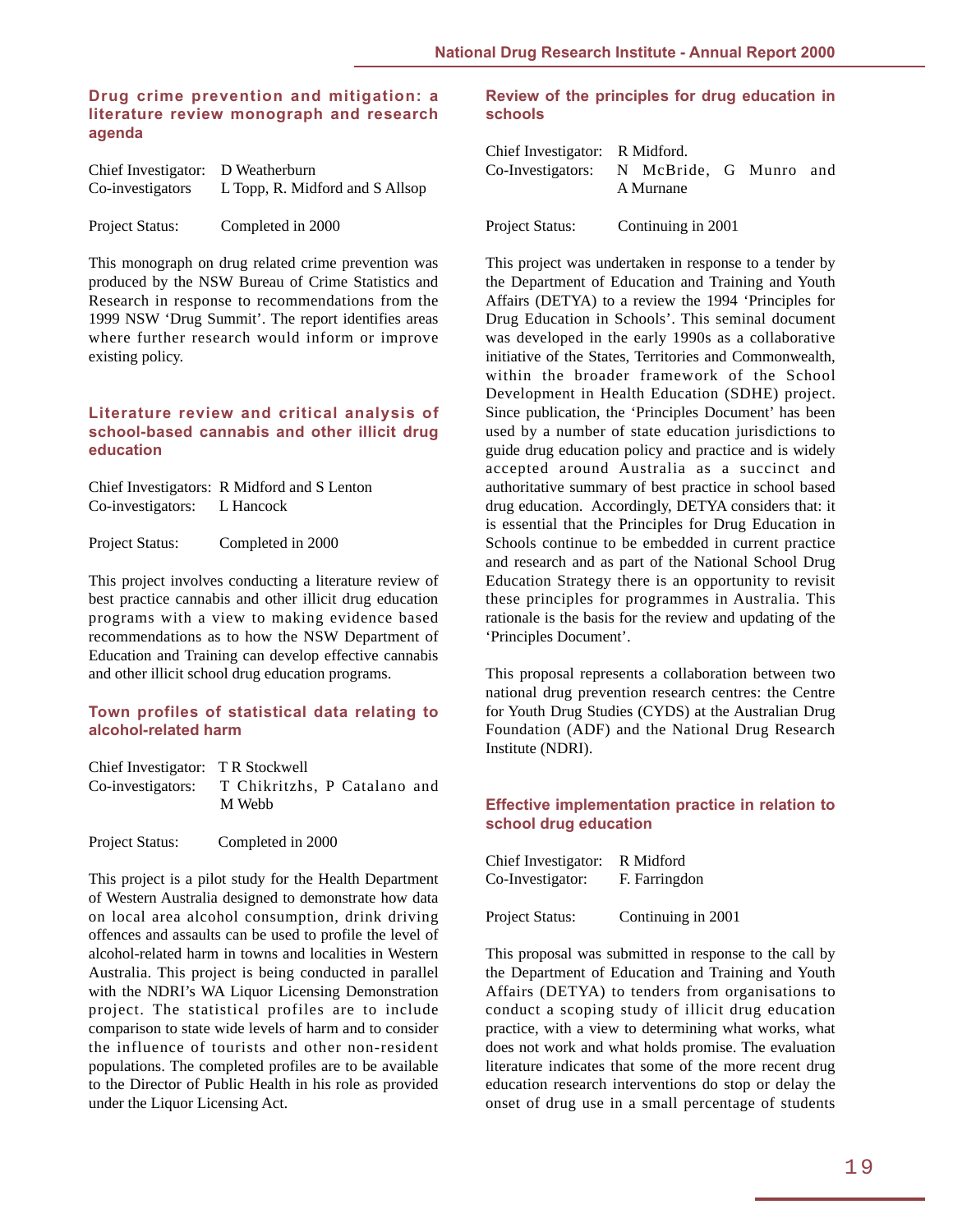under optimum conditions. However, the type of drug use being addressed and educational context issues also play a considerable part in achieving these outcomes with institutionalised programs. Prevalent drug use is difficult to address, but competent teachers, a supportive school and community environment and reinforcement from parents, will enhance the benefits that can be achieved by sound curriculum-based drug education programs.

At this point in the history and development of drug education, modest, but broad based prevention benefit has been demonstrated, however the findings are somewhat fragmented and are mainly derived from American programs. Accordingly, DETYA is seeking to commission research which will provide an integrated understanding of what program approaches, component elements and support structures are likely to maximise the effectiveness of illicit drug education in Australian contexts. An appreciation of what gives the best results in different local circumstances will inform the development of better targeted drug education programs in this country.

This proposal represents a collaboration between two national drug prevention research centres: the Centre for Youth Drug Studies (CYDS) at the Australian Drug Foundation (ADF) and the National Drug Research Institute (NDRI).

#### **Liquor licensing demonstration project - WA**

| Chief Investigator: | T R Stockwell               |
|---------------------|-----------------------------|
| Co-investigators:   | T Chikritzhs and S Brinkman |
| Project Status:     | Completed in 2000           |

A joint project with the Alcohol Advisory Council of WA funded by the Health Department of WA as a Commonwealth Demonstration project.

In common with Liquor Acts in other States, the WA Liquor Act now has an explicit focus on harm minimisation as one of its primary objects. The purpose of this project was to develop and apply a model for the dissemination of local information about levels of alcohol-related harm and high risk drinking, serving and promotional practices. The database established for the Measurement of Alcohol Problems for Policy (MAPP) project was updated and interviews with

stakeholders and decision-makers in the area of liquor licensing took place to investigate the optimal form of local information on harm and risk. Issues of confidentiality were examined in detail and also the issue of the legal admissability of the data as evidence in court case. A major outcome of the project was confirmation that the WA Police were willing to pass on information about violent incidents and drink-driving offences associated with particular licensed premises to the WA Health Department as well as the Director of Liquor Licensing. A formal legal agreement was drawn up and signed by all relevant authorities to ratify this arrangement. Local profiles of harm and consumption were created for the use of the Health Department and their input to licensing decision-making will be monitored by NDRI in the future. The final report has been completed and is available both from NDRI and the Alcohol Advisory Council of WA.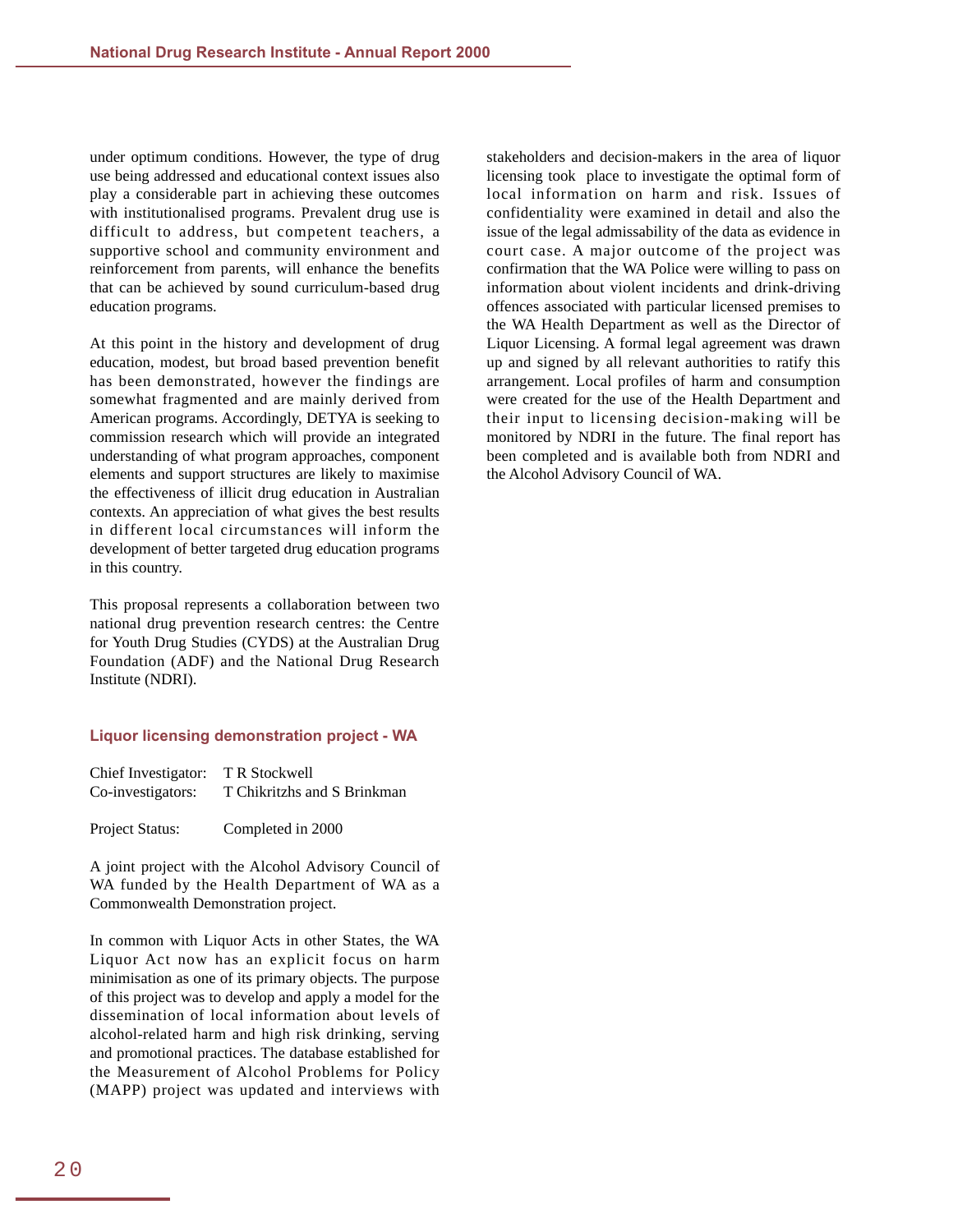## <span id="page-24-0"></span>**1.8 Identifying new fundamental, strategic and developmental research questions in the area of primary prevention of harmful drug use**

### **The relationship between alcohol consumption patterns and injury**

|                | Chief Investigators: M Stevens, M Phillips and |
|----------------|------------------------------------------------|
|                | T R Stockwell                                  |
| Project staff: | R McLeod                                       |
|                |                                                |

Project Status: Completed in 2000

This case control study will investigate the relationship between injuries and alcohol consumption, particularly the quantity of alcohol taken and the sites in which it was consumed. Changes in this relationship according to season and location will be examined as well as the use of other licit and illicit drugs. Data collection from over 1000 injured people and 800 community controls has been completed.

### **Evaluation of the national illicit drug strategy community partnerships initiative**

| Chief Investigator: W Loxley |                       |
|------------------------------|-----------------------|
| Co-investigators:            | D Gray, R Midford and |
|                              | T R Stockwell         |
| Project staff:               | A Bolleter            |
|                              |                       |

Project Status: Continuing in 2001

This project is an evaluation of the Community Partnerships Initiative (CPI) which has been initiated by the Commonwealth Department of Health and Aged Care. The purpose of the CPI is to contribute to the prevention and reduction of illicit substance use by young people by funding community-based projects. The evaluation includes a literature review, finalisation of a comprehensive evaluation strategy, identification of Key Informants and the recruitment of a national Advisory Group. Process and impact evaluations of the stages of the CPI will be undertaken by reviewing available documentation and interviewing Key Informants. Project outcomes will be primarily visible at a local level and project staff and local informants will be asked to assist in the identification of appropriate indicators against which the success of projects can be assessed. The success of the CPI as a whole will be assessed by interviewing Key Informants

at both the beginning and end of the evaluation period to establish whether perceptions of the value of the CPI have changed.

### **International handbook of alcohol dependence and problems**

Chief Investigators: T Peters, N Heather and T R Stockwell

Project Status: Completed in 2000

This project involves the production of a comprehensive text on alcohol problems with 45 chapters on topics covering the full range of issues around prevention, treatment and biological processes. The book will be published shortly by John Wiley and Sons Ltd.



Amanda Bolleter and Wendy Loxley. Evaluation of the Community Partnerships Initiative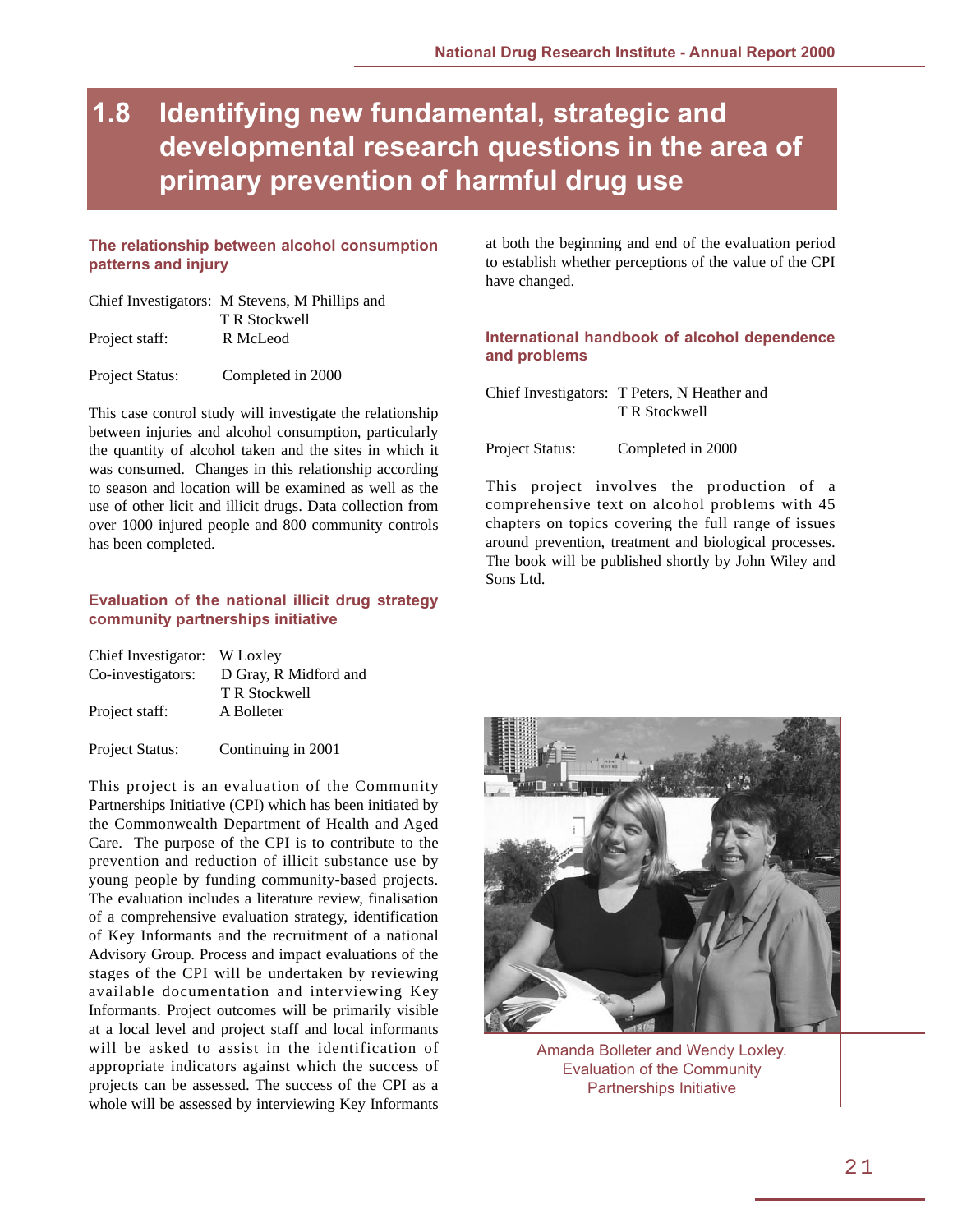# <span id="page-25-0"></span>**Activities Supporting Key Result Areas**

## **Collaborative Centres and Links**

### **Collaborating Centres**

The National Drug Research Institute enjoyed formal collaborating status with the following organisations during 2000:

- Australian Institute of Criminology, Canberra
- Drug and Alcohol Services Council of SA
- Turning Point Alcohol and Drug Centre Inc. Melbourne
- New South Wales Bureau of Crime Statistics and Research
- Centre for Youth Drug Studies at the Australian Drug Foundation, Melbourne

### **Collaborative Links**

Each year the Institute maintains and establishes collaborative links with a number of community bodies relevant to the activities of the Institute. In 2000 these links included:

### **Within Curtin University:**

Centre for International Health School of Psychology School of Public Health School of Social Science and Asian Languages

### **Local Bodies:**

Alcohol Advisory Council of Western Australia (Inc) Crime Research Centre, UWA Cyrenian House Guidance Branch, Education Department of Western Australia Health Department of Western Australia Hepatitis C Council of Western Australia (Inc) WA Injury Control Council IFAP Industrial Foundation for Accident Prevention

Industrial Counselling and Co-ordinators Association Jungarni-Jutiya Alcohol Action Council Kununurra-Waringarri Aboriginal Corporation Labour Market Research Centre, Murdoch University

#### Leigh Clarke Foundation

Liquor Licensing Division, Office of Racing, Gaming and Liquor Next Step (Formerly WA Alcohol and Drug Authority) Noongar Alcohol and Substance Abuse Services Occupational Health, Safety and Welfare Commission Palmerston Drug Research and Rehabilitation Association Roadwatch, University of Western Australia School of Community Services & Social Sciences, Edith Cowan University Scientific Advisory Panel of Global Alcohol Alliance Western Australian AIDS Council Western Australian Drug Abuse Strategy Office Western Australian Police Service Western Australian Substance Users Association **National and Interstate Bodies:** Aboriginal Drug and Alcohol Council of South Australia Alcohol and Drug Council of Australia Alice Alcohol Representative Committee Australian Association of Health Promotion Professionals Australian Council on Smoking and Health Australian Drug Foundation Australian Federation of AIDS Organisations Australian Hepatitis C Council Australian Institute of Criminology Australian Intravenous League Australian National Council on HIV/AIDS, Hepatitis C and Related Diseases Australian Professional Society on Alcohol and Other Drugs Australian Psychological Society Australasian Society for HIV Medicine Central Australian Aboriginal Congress Centre for Disease Control, New South Wales Drug and Alcohol Services Council, South Australia Juilalikarri Council Aboriginal Corporation Menzies School of Health Research National Centre for Education and Training in the Addictions National Centre for Epidemiology and Population Health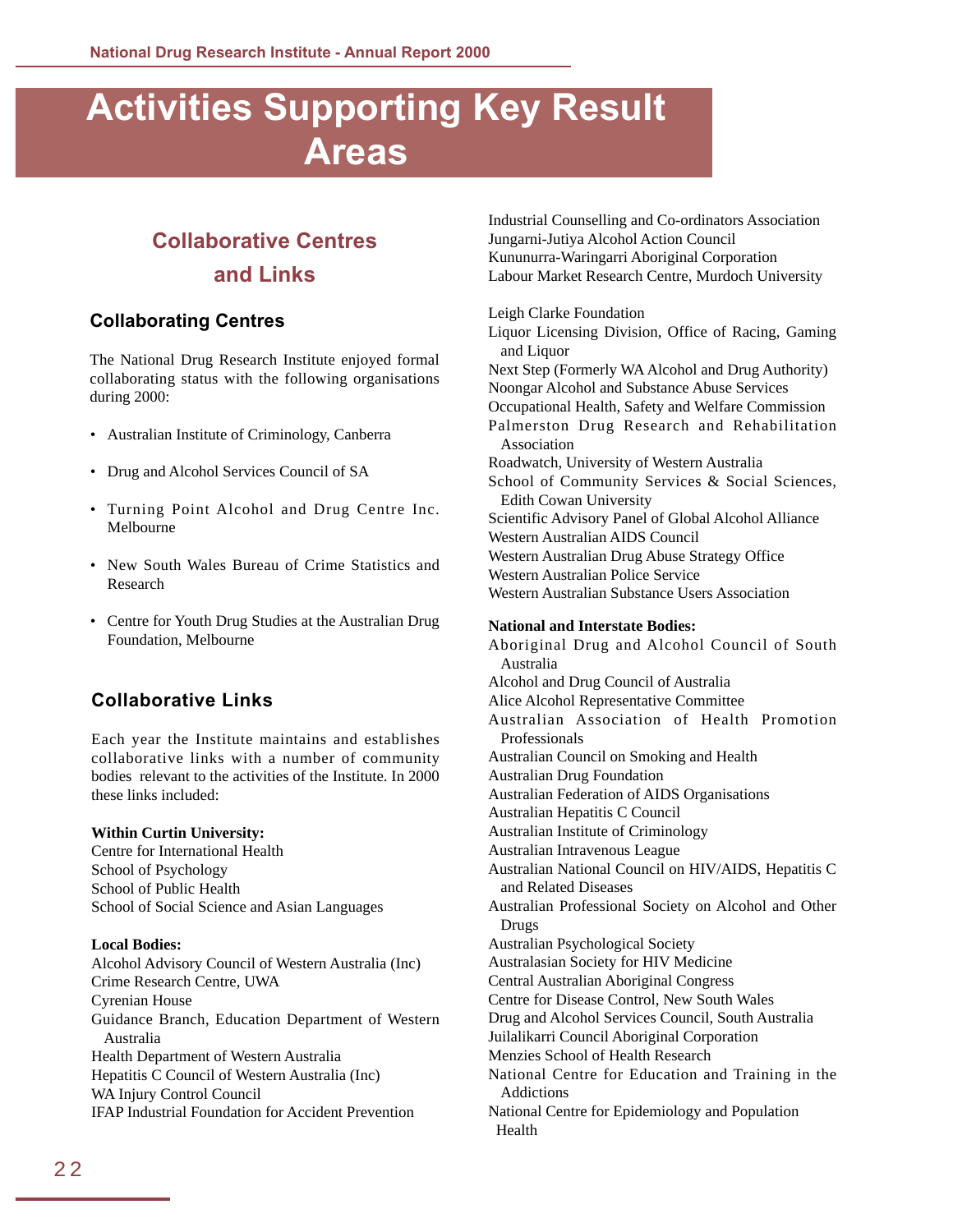<span id="page-26-0"></span>National Centre for HIV Social Research National Drug and Alcohol Research Centre NSW Bureau of Crime Statistics and Research, NSW Health Department Northern Territory Department of Health and Community Services Northern Territory Drug and Alcohol Bureau Office for Aboriginal and Torres Strait Islander Health Services, Department of Health and Family Services Public Health Association of Australia Tangentyere Council Aboriginal Corporation Turning Point, Alcohol and Drug Centre

### **International Bodies:**

Addiction Research Foundation, Toronto Alcohol and Public Health Research Unit (Runanga, Wananga, Hauora Me Te Paekaka), Auckland Alcohol Research Group, Berkeley, California Alcohol Research Group, Edinburgh Canadian Centre on Substance Abuse, Ottawa Centre for Research on Drugs and Health Behaviour, London Finnish Foundation for Alcohol Studies, Helsinki National Addiction Centre, London National Institute for Alcohol and Drug Research, Oslo Prevention Research Centre, Berkeley, California Society for the Study of Addiction, London United Nations Drug Control Program World Health Organisation, Geneva

### **Graduate Students**

#### **Alcohol and Grief among Aboriginal people in Central Australia** NDRI Scholarship:

| іміні әспонағынр. |                       |
|-------------------|-----------------------|
| Degree:           | Doctoral              |
| Student:          | Jane ULRIK            |
| Supervisor:       | Gray, D. (Supervisor) |
| Status:           | Continuing            |
| Date Commenced:   | 2000                  |

#### **An investigation of the effect of legislative and policy initiatives upon alcohol-related violence and driving offences**

| Degree:         | Doctoral                     |
|-----------------|------------------------------|
| Student:        | Tanya CHIKRITZHS             |
| Supervisor:     | Stockwell, T.R. (Supervisor) |
| Status:         | Continuing                   |
| Date Commenced: | 1996                         |

### **Criminal penalties for minor cannabis offences.**

| Degree:         | Doctoral                     |
|-----------------|------------------------------|
| Student:        | Simon LENTON                 |
| Supervisor:     | Stockwell, T.R. (Supervisor) |
| Status:         | Continuing                   |
| Date Commenced: | 1998                         |
|                 |                              |

### **Designing a culturally appropriate alcohol rehabilitation/healing centre with Aboriginal people from the West Kimberley**

| Degree:         | Doctoral              |
|-----------------|-----------------------|
| Student:        | <b>Fiona NICHOLS</b>  |
| Supervisor:     | Gray, D. (Supervisor) |
| Status:         | Continuing            |
| Date Commenced: | 1997                  |
|                 |                       |

### **Hepatitis C and novice injecting drug users: Identifying the risks and recommending harm reduction messages**

| Degree:         | Doctoral                        |
|-----------------|---------------------------------|
| Student:        | <b>Susan CARRUTHERS</b>         |
| Supervisor:     | Hawks, D.V. (Co-supervisor) and |
|                 | Loxley, W. (Co-supervisor)      |
| Status:         | Continuing                      |
| Date Commenced: | 1996                            |
|                 |                                 |

### **(Interim Title) Relationship between non-fatal heroin overdose, suicidality and depression**

| <b>NDRI</b> Scholarship: |                         |
|--------------------------|-------------------------|
| Degree:                  | Doctoral                |
| Student:                 | Penny HEALE             |
| Supervisor:              | Loxley, W. (Supervisor) |
| Status:                  | Continuing              |
| Date Commenced:          | 2000                    |
|                          |                         |

### **School health and alcohol harm reduction project**

| Degree:         | Doctoral                     |
|-----------------|------------------------------|
| Student:        | Nyanda McBRIDE               |
| Supervisor:     | Stockwell, T.R. (Supervisor) |
| Status:         | Continuing                   |
| Date Commenced: | 1998                         |
|                 |                              |

### **Do some drug users have less to live for? Examining the role of life wealth in the extent to which young drug use is controlled or excessive**

| Degree:         | Doctoral                           |
|-----------------|------------------------------------|
| Student:        | Ali DALE                           |
| Supervisor:     | Loxley, W. (Supervisor) and Smith, |
|                 | W. (Co-Supervisor)                 |
| Status:         | Continuing                         |
| Date Commenced: | 1997                               |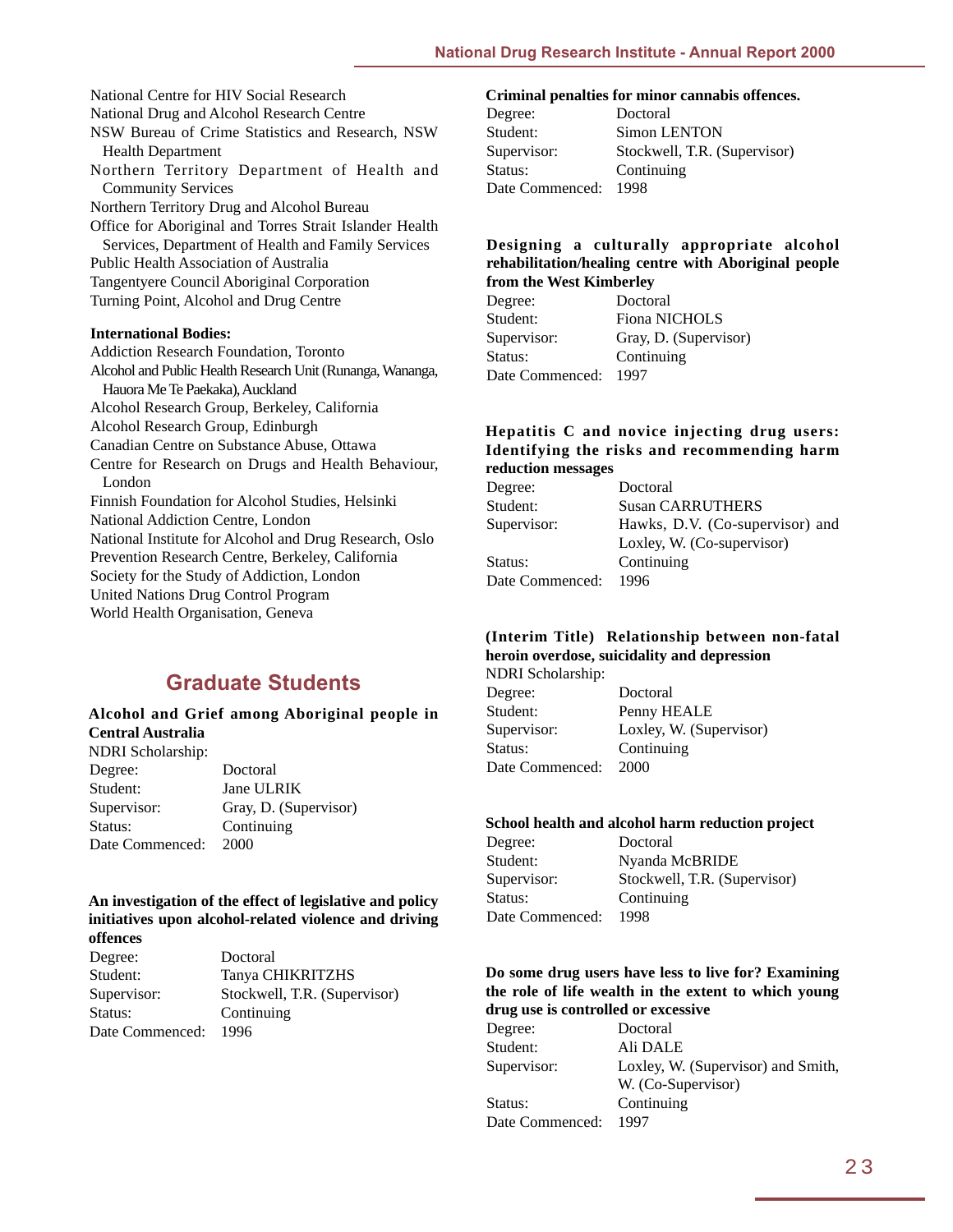## <span id="page-27-0"></span>**Reviews of Manuscripts and Grant Applications**

Staff members in the Institute reviewed manuscripts for the following journals:

#### Addiction

Australian and New Zealand Journal of Public Health Contemporary Drug Problems Drug and Alcohol Review Medical Journal of Australia Australian and New Zealand Journal of Criminology

Staff members in the Institute assessed grant proposals for the following organisations:

Anti-Cancer Council of Victoria. Australian Research Council Centre for Remote Health Cochrane Drugs and Alcohol Group Cooperative Research Centre for Aboriginal & Tropical Health National Health and Medical Research Committee

### **Visitors to the Institute**

Dr Linda Milan

Director of Building Healthy Communities and Healthy Populations, World Health Organisation, Manilla

Mr Terry Huriwai National Centre for Treatment Development, New Zealand

Ms Megan Tunks Whariki Maori Health Research Roopu Alcohol and Public Health Research Unit, University of Auckland, New Zealand

Ms Carol Atkinson Alcohol and Other Drugs Program, Northern Territory Health Services

Dr Kong Hyum Kim Inje University, Korea

Mr Noel Taloni

Commonwealth Department of Health and Aged Care, Australia

The Hon. Cameron Boardman Member of the Victorian Parliament's Drugs and Crime Prevention Committee

The Hon. Sang Nguyen Member of the Victorian Parliament's Drugs and Crime Prevention Committee

Mr Robin Cooper Member of the Victorian Parliament's Drugs and Crime Prevention Committee

- Mr Kenneth Jasper Member of the Victorian Parliament's Drugs and Crime Prevention Committee
- Mr Hurtle Lupton Member of the Victorian Parliament's Drugs and Crime Prevention Committee
- Ms Sandy Cook Executive Officer of the Victorian Parliament's Drugs and Crime Prevention Committee

### Mr Pete Johnston

Legal Research Officer to the Victorian Parliament's Drugs and Crime Prevention Committee



Visitors from New Zealand and the Northern Territory with staff of NDRI and Curtin University. Front row: Brooke Sputore, Megan Tunks, Sherry Saggers, Carol Atkinson. Back row: Clive Walley, Dennis Gray, Dee Bourbon, Terry Huriwai.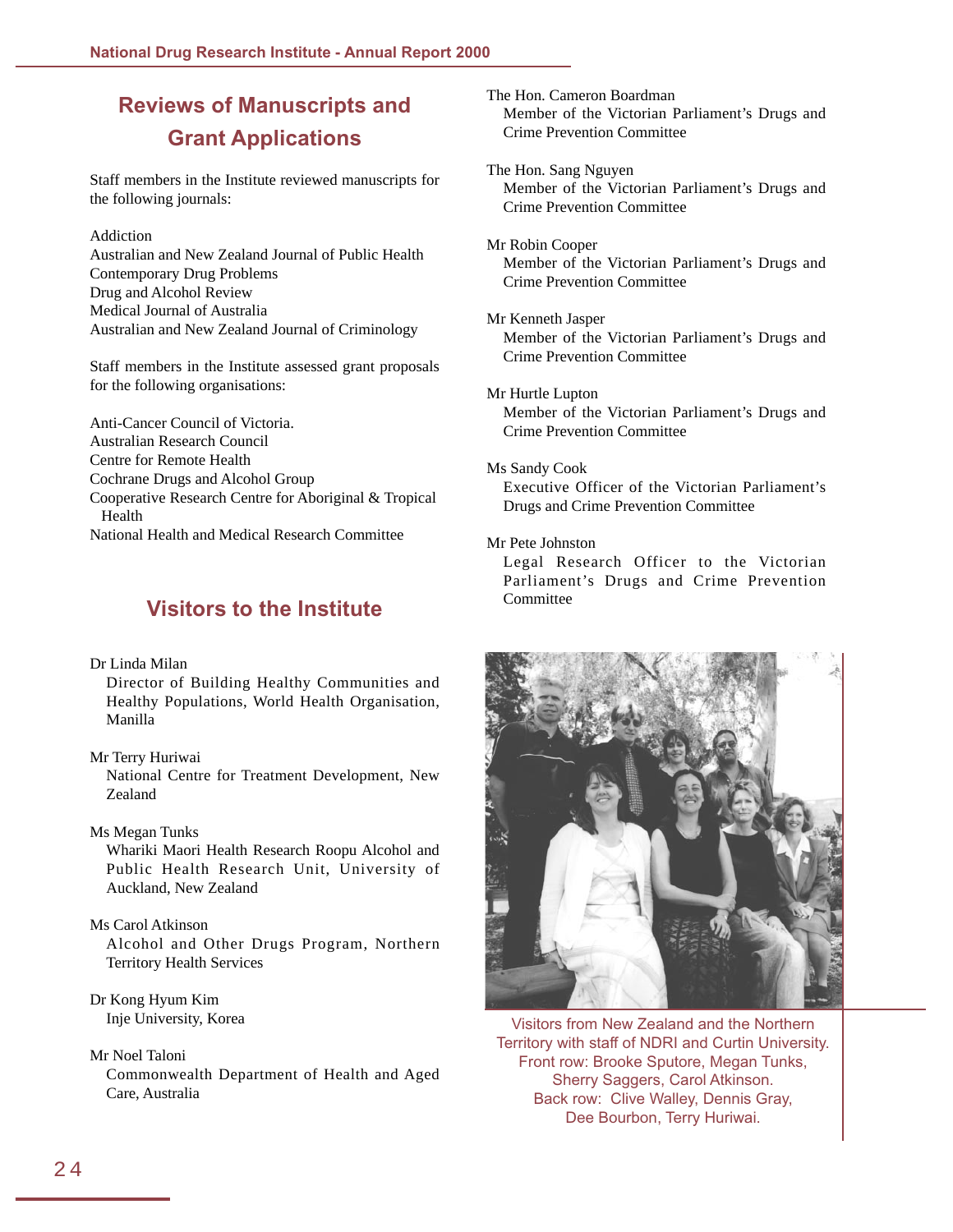### **Media Liaison**

<span id="page-28-0"></span>Throughout the past year, the National Drug Research Institute continued to project itself as a source of reliable scientific information on the prevention of drug related harm. The Institute sought to ensure that this information was balanced and based on research evidence, in order to encourage accurate reporting of the issues.

The establishment of the position of Media Liaison Officer can be considered to have been a successful initiative given the continuing good relations with news media outlets, as well as the increase in coverage that has been achieved.

2000 Media Launches:

13/6/00 Regulation of cannabis, use and supply

#### 2000 Media Releases:

- 12/1/00 Alcohol Not Seen as Life and Death Issue by Aussie Men (New research as part of the National Alcohol Indicators Project (NAIP) – Bulletin 1)
- 23/3/00 Alcohol Taxation Good for Your Health (A report on the first four years of the Northern Territory's Living With Alcohol program)
- 18/5/00 Alcohol Road Deaths a National Issue for All (Research on the link between national alcohol consumption and rates of serious road injury and death. NAIP Bulletin 2)
- 13/6/00 New Cannabis Laws Recommended (Report from a six-month study carried out on behalf of the Drugs and Crime Prevention Committee of the Parliament of Victoria)
- 3/8/00 Range of Strategies need to Tackle Injecting Drug Use (Strategies less sensational than injecting rooms can also provide life-saving assistance)
- 4/9/00 Drug Researchers Call for Naloxone Trial to Help Prevent Fatal Heroin Overdose (Proposal for a trial in which heroin users are provided with naloxone for administration to their peers in an overdose situation)
- 13/9/00 Alcohol a Major Contributor to Injury (Data from around 800 injured patients presenting at a busy A&E Department in Western Australia.)
- 13/9/00 NDRI Researchers Address National Drug Inquiry (The Inquiry was conducted by the House of Representatives Standing Committee on Family and Community Affairs)
- 2/11/00 Perth-Based Institute Honoured by WHO for Contribution to Drug and Alcohol Research (Together with the National Drug and Alcohol Research Centre, NDRI has been designated as a WHO Collaborating Centre for a second consecutive 4-year term).
- 20/11/00 Australia a Nation of High Risk Drinkers (Findings of new research by NDRI and Turning Point Alcohol and Drug Centre, Victoria)
- 24/11/00 Indigenous Alcohol and other Drug Use in New Zealand and Australia: Recent Intervention Research (NDRI staff present at a seminar with local and international researchers to discuss interventions among Maori and Indigenous Australian populations)
- 30/11/00 The Illicit Drug Reporting System (IDRS) 2000 – Western Australia (IDRS provides a national co-ordinated approach to monitoring data on the use of illicit drugs, to provide early warning of emerging drug problems)

During 2000, approximately 165 media items were recorded. The Institute's research findings and comment on issues were covered in all major national, regional, and local news media.

Breakdown of media coverage:

- 19 television interviews, including ABC News (8), Channel 10 News (6), Channel 9 News (3), and Channel 7 News (2)
- 45 stories in print media, including the Australian (6), Sydney Morning Herald (2), the Age (4), Canberra Times (2), and the West Australian (14).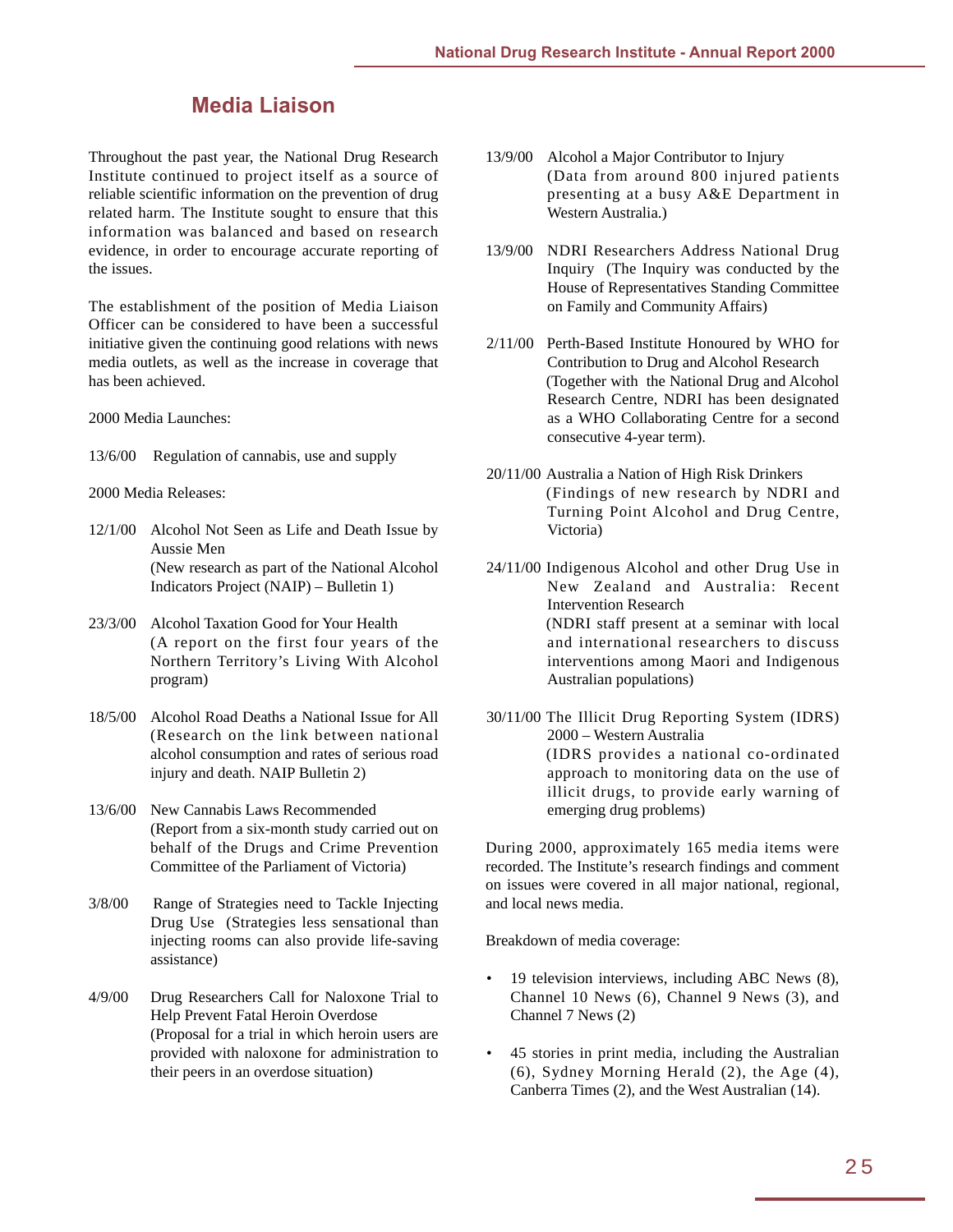• 99 radio interviews including Radio National (8), Triple J (5), a range of ABC and commercial stations in major cities and regional areas in Victoria (16), New South Wales (5), South Australia (13), Northern Territory (8), and Queensland (3), as well as 30 interviews on Western Australian stations such as ABC 6WF and commercial stations.

The main topics receiving media coverage were:

Alcohol taxation Cannabis legislation Young people Liquor licensing Drink driving Alcohol consumption patterns Injecting drug use 'Party drugs' Overdose prevention strategies

The activities undertaken within the Institute's media relations strategy, are bearing fruit. The development and maintenance of an active relationship with the target media has enhanced the Institute's role as an active participant in the debate and development of alcohol and other drug policy.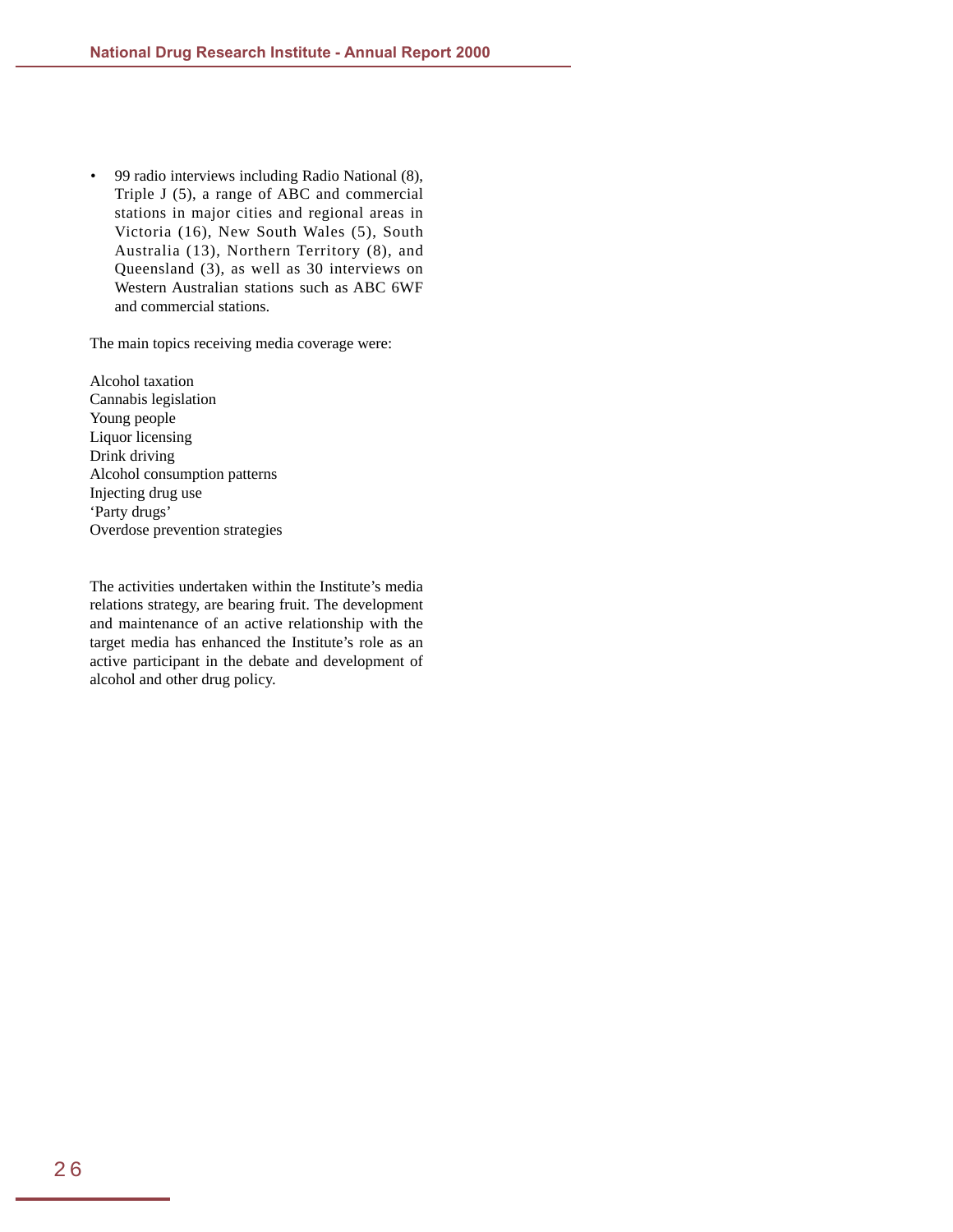# **Organisational Structure and Funding**

### <span id="page-30-0"></span>**Board of Management**

The role of the Board of Management is to assist the Director in the management of the Institute and to facilitate its access to relevant government and other institutions. The Director reports to the Board of Management on a regular basis; day to day reporting is effected through the Executive Dean, Health Sciences, who chairs the Board of Management.

The Institute signed a funding agreement with the Commonwealth Department of Health and Aged Care in late 1998 giving the Institute five years of funding. The Board of Management comprises nominated representatives of the Commonwealth Department of Health and Family Services, the Drug and Alcohol Services Council in South Australia, the Aboriginal Drug and Alcohol Council, South Australia, the Health Department of Western Australia, the Western Australian Police Service, Curtin University of Technology, and representatives of community based organisations.

Membership of the Board of Management in 2000:

Professor Charles Watson (Chairman) Executive Dean Division of Health Sciences Curtin University of Technology

Mr Tim Atherton Assistant Commissioner Crime Support Western Australian Police Service

Ms Sue Kerr Assistant Secretary Drug Strategy and Population Health Social Marketing Branch Commonwealth Department of Health and Aged Care

Mr Graham Strathearn Professor Colin Binns Chief Executive Officer Head, School of Public Health Drug and Alcohol Services Council, South Australia Curtin University of Technology

Mr Kevin Larkins Director, Mental Health Unit Alcohol and Drug Policy Planning Section Health Department of Western Australia

Mr Scott Wilson State Co-ordinator Aboriginal Drug and Alcohol Council, South Australia

Ms Pam McKenna **Director** Palmerston Association Inc., Western Australia

Mr John Griffiths (finance matters only) Director, Financial Services Curtin University of Technology

Professor Tim Stockwell **Director** National Drug Research Institute

The Executive Committee, which is a sub-committee of the Board of Management, comprises Professor Charles Watson, Professor Tim Stockwell, Mr John Griffith and Associate Professor Wendy Loxley (Observer), and is responsible for assisting the Director in the day to day management of the Institute.

The Institute's staff have been organised into 'teams' with each team having responsibility for a particular area. Each team has a designated 'team leader' responsibile for the day to day management of its activities and adherence to its timelines. The 'team leaders' meet once a fortnight to discuss research issues, progress on the Institute's strategic plan, and other issues that impact on the Institute's business. In 2000 the Team Leaders are Professor Tim Stockwell, Associate Professor Dennis Gray, Associate Professor Wendy Loxley, Mr Richard Midford, Mr Simon Lenton and Ms Fran Davis.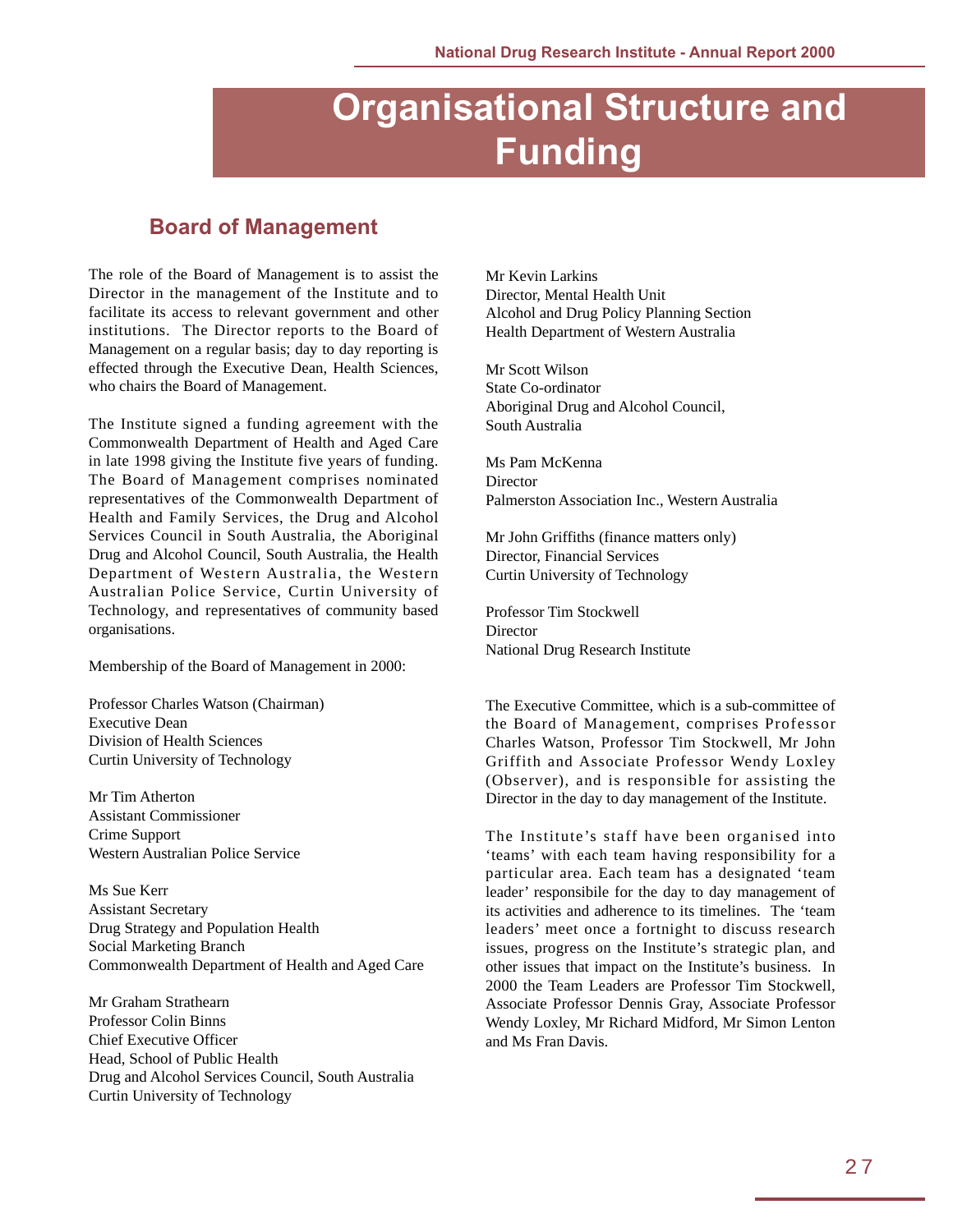### **Staff**

<span id="page-31-0"></span>The Institute is staffed by a variety of social and behavioural scientists, a business manager, media liaison officer, computer systems officer, resource officer, secretary and clerical personnel. The Institute also employs research assistants and contracts casual research staff as projects demand. Staff are involved in the supervision of masters and doctoral research students and there are several full-time PhD students at the Institute. There are several honorary and adjunct research staff. At December 1999, Institute staff numbered 34**,** including honorary and adjunct staff.

#### **List of Staff during 2000**

#### **Research Staff**

Professor Timothy Stockwell MA (OXON) MSc PhD Director Research Interests: Alcohol and other drug prevention policies • Indices of drug-related harm • Drinking locations and server responsibility • Liquor licensing • Drug overdose.

Wendy Loxley CertTchg BA(Hons) MPsych PhD Associate Professor and Deputy Director Research Interests: Illicit drug use with particular reference to young people • HIV/AIDS and other blood borne viruses and injecting drug use • Drug use and crime.

Associate Professor Research Interests: Alcohol and other drug use among Aboriginal people • Aboriginal health.

Dennis Gray BA MA MPH PhD

Richard Midford BA BPsych MPsych CPsychol (enrolled PhD) Senior Research Fellow Research Interests: Community based prevention of alcohol and other drug related harm • Workplace alcohol and other drug related harm • School based alcohol and other drug education.

Simon Lenton BPsych MPsych(Clin) (enrolled PhD) Research Fellow

Research Interests: Heroin overdose • Illicit drug use and harm reduction • HIV/AIDS and other blood borne viruses and injecting drug use • Impact of legislative options for cannabis.

Nyanda McBride DipTeach BEd PGD MPH (enrolled PhD) Research Fellow Research Interests: School health and drug programs • Adolescent drug use.

Susan Carruthers BAppSci GradDipDiet MPH (enrolled PhD) Research Fellow Research Interests: Hepatitis C, HIV/AIDS and other blood borne viruses and injecting drug use.

Tanya Chikritzhs BA(Hons) GradDipEpiBiostats (enrolled PhD) Research Fellow Research Interests: Alcohol policy and legislation • Alcohol-related crime • Liquor licensing • Licensed drinking environments.

John Acres BPsych GradDipHealth Social Science Research Associate (January - March 2000) Research Interests: Local level drug law enforcement Funded by: NCBADLE.

Amanda Bolleter BSW(Hons) BA(Hons) Research Associate Research Interests: Hepatitis C and other blood borne viruses and injecting drug use. Funded by: NHMRC & CDHAC

#### Sally Brinkman BABiolSci MPH

Research Associate (January - March 2000) Research Interests: Alcohol-related harm. Funded by: Health Department of WA.

Brooke Sputore BHlthProm MPH

Research Associate

Research Interests: Aboriginal alcohol and other drug use, particularly among young people • Evaluation of Aboriginal alcohol and other drug intervention.

Leah Councillor BAppSci

Research Associate

Research Interests: Alcohol and other drug related issues among Indigenous Australians.

Kim Hargreaves BA

Research Associate

Research Interests: Opioid overdose and overdose prevention strategies • Provision of naloxone to heroin users for peer administration as a prevention of fatal heroin-related overdose. Funded by: WA Health Department and CDHAC

Fiona Farringdon BEd DipTeach (enrolled Masters) Project Officer (PT) Research Interests: School based alcohol and other drug education. Funded by: Health Promotion Foundation of WA.

Paul Catalano BSc(Hon) MA Research Associate (July - December 2000) Research Interests: Alcohol-related harm. Funded by: Health Department of WA & CDHAC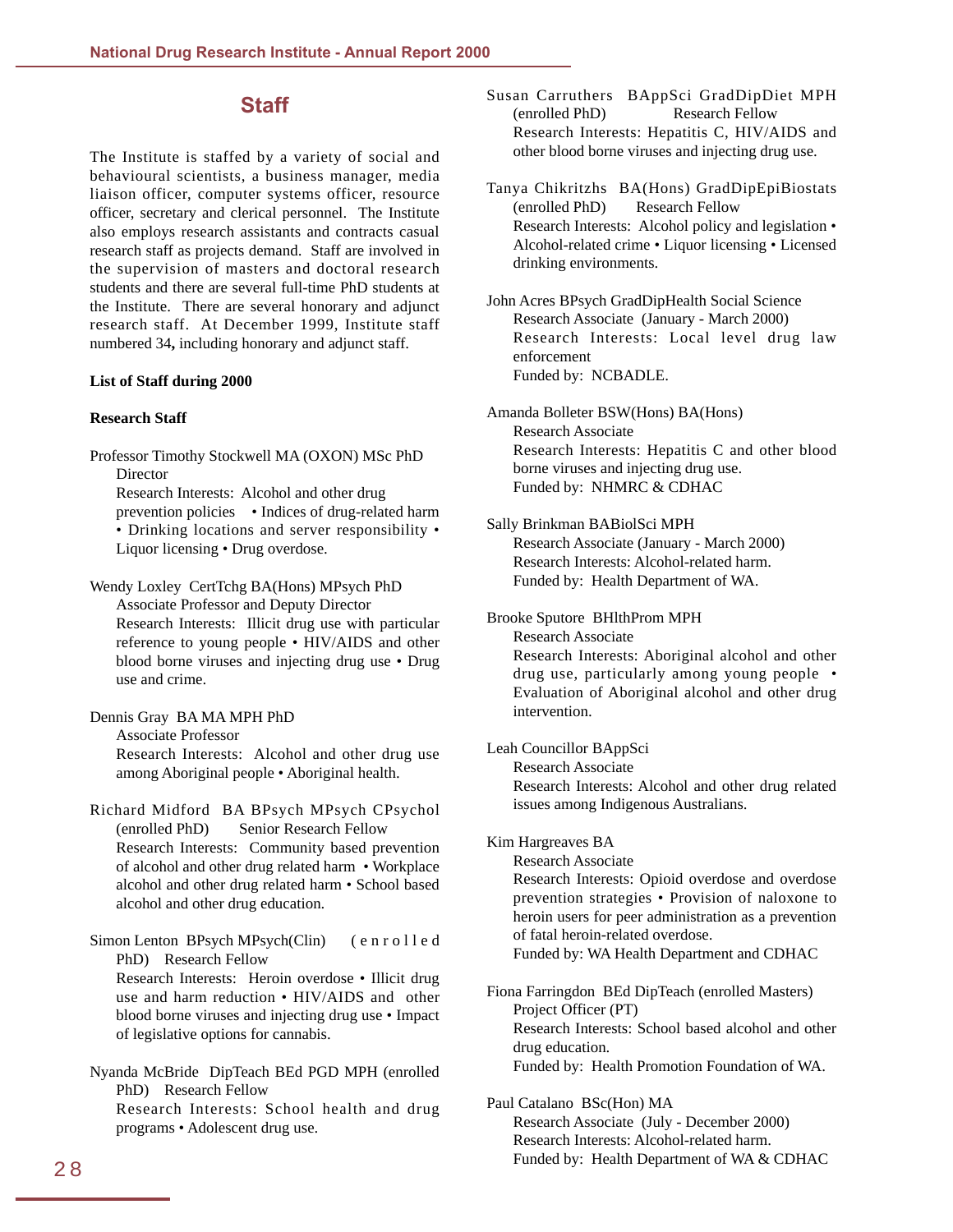Julie-Anne Jaeger AssocDipHlth Sci Reg Nurse Project Officer (PT) Research Interests: Community based prevention of alcohol and other drug related harm. Funded by: Health Promotion Foundation of WA.

- Roberta McLeod BSc(Hons) MPsych(Clin) Research Associate (PT) (January - March 2000) Research Interests: Alcohol prevention policies • Drug use and injury.
- Martin Cooper BAppSci GradDipEd MR (enrolled PhD) Research Associate (PT) Research Interests: Community based prevention of alcohol and other drug related harm. Funded by: Health Promotion Foundation of WA.
- Deirdre Bourbon BA(Hons) Anthropology Research Interests: Aboriginal alcohol and other drug use. Funded by: Australian National Council on Drugs
- Troy Bogaards BPhysEd PostGradDipEd Research Associate (PT) (January - June 2000) Research Interests: School leaver celebrations. Funded by: School Drug Education Program.
- Matthew Webb BA(Psych) Research Assistant Research Interests: Alcohol-related harm. Funded by: CDHAC

### **Adminstrative Staff**

Fran Davis Business Manager

Rachael Lobo BSc(Hons) Media Liaison Officer

Paul Jones BSc Computer Systems Officer



Paul Jones

John Somerville BE DipEd GradDipLibSt Resource Officer Funded by: Research Performance Index, Curtin University of Technology.

Susan Wilson **Secretary** 



Susan Wilson and John Somerville

Linda Matthews

Administrative Assistant Funded by: Research Performance Index, Curtin University of Technology.

Renae Power Clerical Officer

### **PhD Students**

Susan Carruthers BAppSci GradDipDiet MPH (enrolled PhD) Thesis: Hepatitis C and novice injecting drug users - identifying the risks and recommending harm reduction messages.

- Tanya Chikritzhs BA(Hons) GradDipEpidBioStats (enrolled PhD) Thesis: An investigation of the effect of legislative and policy initiatives upon alcohol-related violence and driving offences.
- Simon Lenton BPsych, MPsych(clin) (enrolled PhD) Thesis: Criminal penalties for minor cannabis offences: public attitudes and social impacts.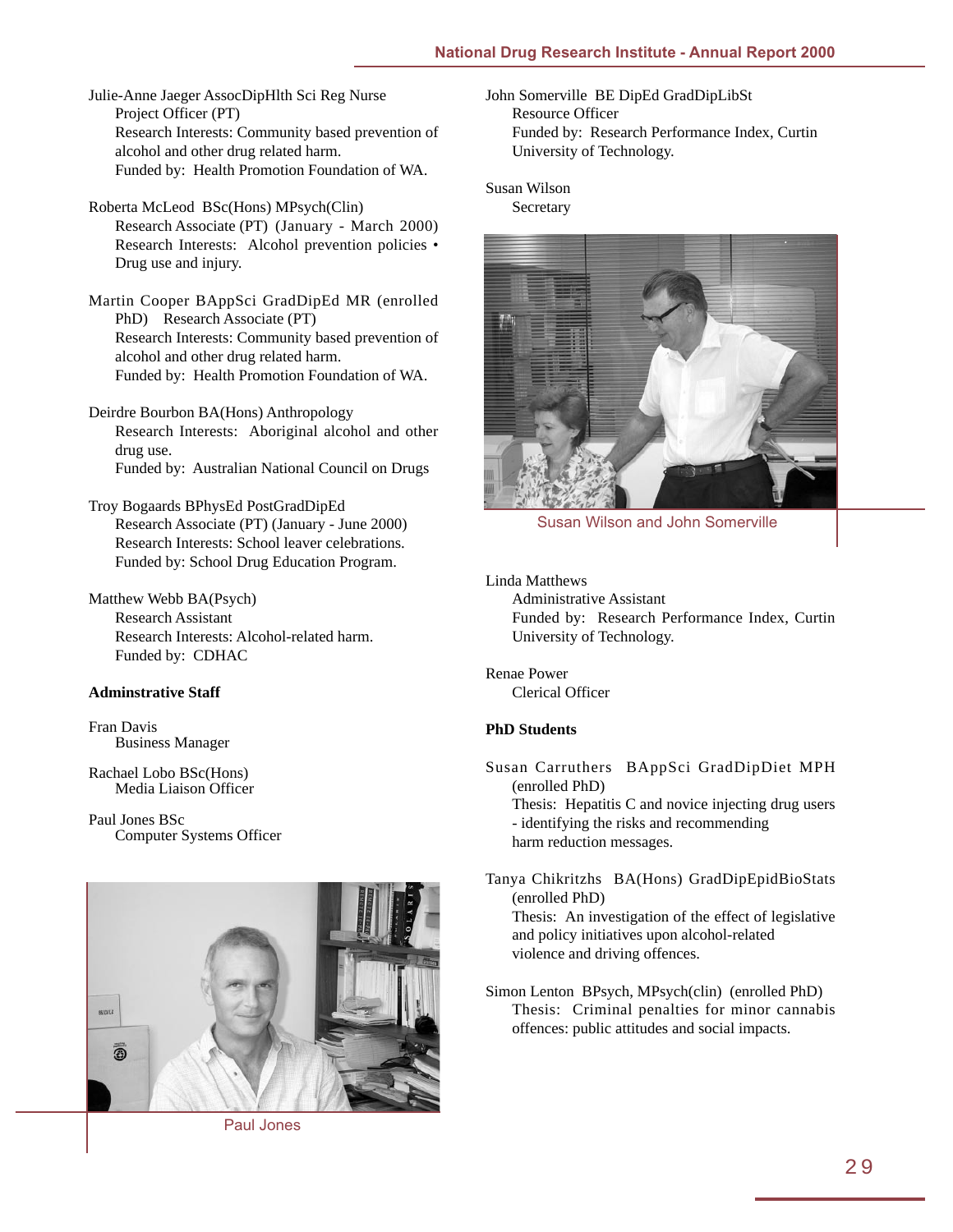Nyanda McBride DipTeach BEd PGD MPH (enrolled PhD) Thesis: School Health and Alcohol Harm Reduction Project: reducing alcohol-related harms in young people.

Fiona Nichols BSW RN, RM (enrolled PhD) Thesis: Designing a culturally appropriate alcohol rehabilitation/healing centre with Aboriginal people from the West Kimberley. Funded by a Healthway Scholarship.

Penny Heale BSc Grad Dip App Psych (enrolled PhD) Thesis: (Interim Title) Relationship between nonfatal heroin overdose, suicidality and depression. Funded by: NDRI PhD Scholarship (CDHAC)

Jane Ulrik RN, GradCertHlth, Master PrimaryHlthCare (enrolled PhD) Theses: Loss and its consequences among Town Camp dwellers in Alice Springs: the role of alcohol and other drugs. Funded by: NDRI PhD Scholarship (CDHAC)

#### **Consultant**

Mike Phillips BSci(Hons) M Med Sci Statistical Consultant Head, Department of Epidemiology and Biostatistics, Curtin University of Technology.

#### **Honorary Professorial Fellows**

Emeritus Professor David Hawks BA(Hons) DPsych MSc(Econ)PhD FBPsS CPsychol Emeritus Professor of Addictions, Curtin University of Technology.

Professor Colin Binns MBBS MPH Head, School of Public Health, Curtin University of Technology.

#### **Adjunct Appointments**

Professor Eric Single BA PhD Professor Professor of Public Health Sciences and Sociology University of Toronto, Canada.

Dr Sherry Saggers BA MA PhD Associate Professor Head, School of Social and Cultural Studies, Edith Cowan University.

Dr Richard Fordham BA(Hons) MA PhD Senior Research Fellow Director of Operations, The Lewin-Fordham Group

Dr Toni Makkai BA MA PhD Senior Research Fellow Senior Research Analysis, Institute of Criminology, ACT.

Dr Margaret Stevens MPH MBBS Research Fellow Principal Medical Officer, Disease Control, Health Department of Western Australia.

Mr Kevin Boots BA MA Research Fellow Health Services Planning Facilitator, Health Department of Western Australia.

Mr Neil Donnelly BSc MPH Research Fellow NSW Bureau of Crime Statistics and Research.

#### **Honorary Staff**

Dr Peter d'Abbs BA MA PhD Senior Research Fellow Menzies School of Health, Darwin, Northern Territory.

Mr Mike Phillips BSci(Hons) M Med Sci Senior Research Fellow Head, Department of Epidemiology and **Biostatistics** Senior Lecturer, School of Public Health, Curtin University of Technology.

Dr Helen Jonas BSc MSc PhD Senior Research Fellow Senior Lecturer, La Trobe University, Victoria.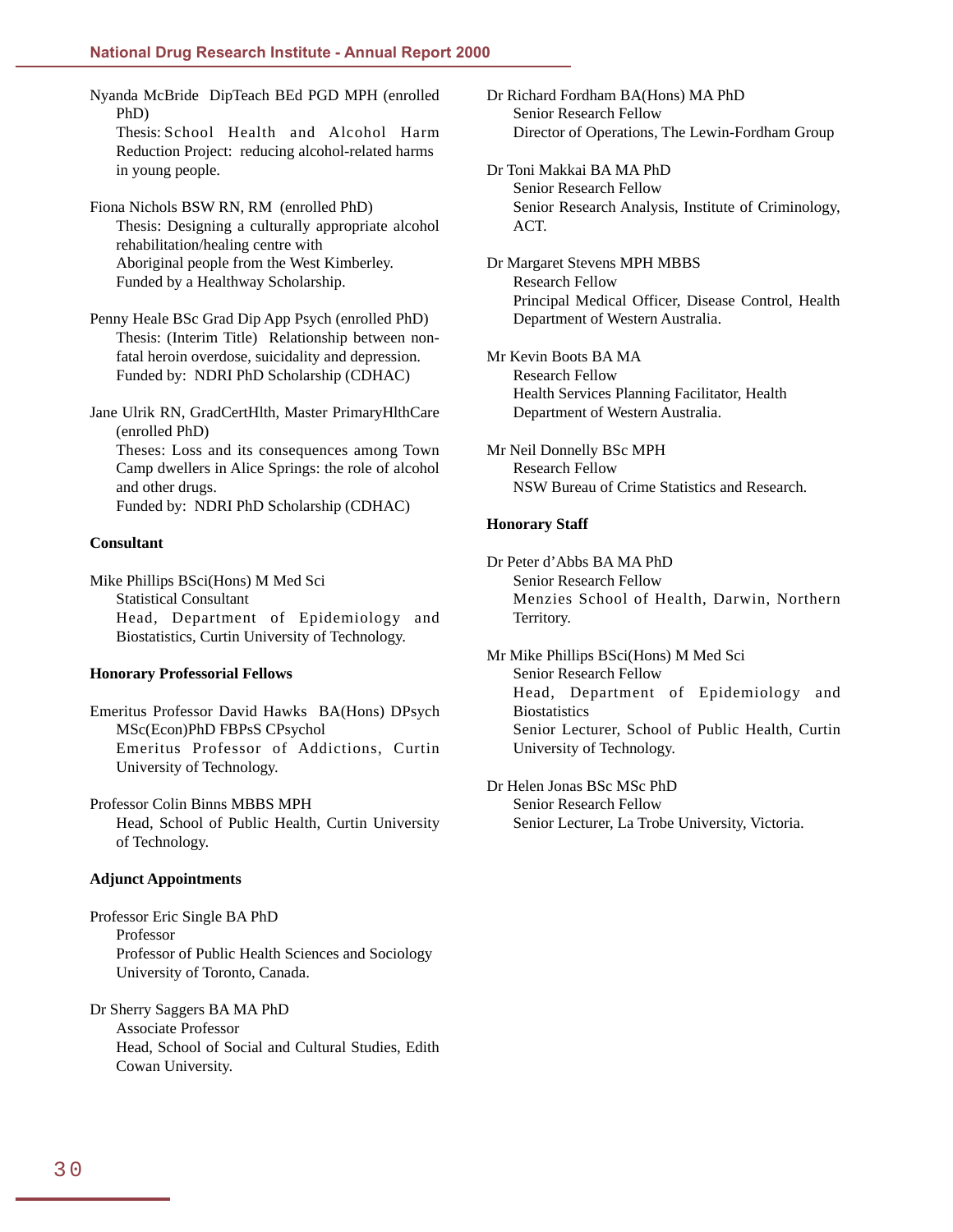### <span id="page-34-0"></span>**External Contributions of Staff**

### **Susan Carruthers**

*Memberships:*

- . Member of Hepatitis C Council of WA
- . Member West Australian Substance Users Association
- . Invited member Australian National Council on HIV/AIDS, Hepatitis C and Related Diseases

*Other:*

- . Vice-President, Australian Hepatitis Council
- . Committee member, WA AIDS Council

### **Tanya Chikritzhs**

*Membership:*

. Member of the Australian Professional Society on Alcohol and Other Drugs

### **Dennis Gray**

*Consultancies:*

. Consultant to Kununurra-Waringarri Aboriginal Corporation Alcohol Project

*Memberships:*

- . Fellow of the Australian Anthropological Society
- . Member of the Public Health Association of Australia
- . Member of the Australasian Epidemiological Association

### **Simon Lenton**

*Consultancies:*

Research consultant to Clinical Policy and Research Directorate, Next Step

*Membership:*

- . Member of the Australian Professional Society on Alcohol and Other Drugs
- . Member Hepatitis C Council of Western Australia
- . Member WA Network of Alcohol and Other Drug Agencies
- . Member WA Substance Users Association
- . Member International Harm Reduction Association
- . Member WA Task Force on Drink, Drugs and Driving

. Member of the Australian Psychological Society *Editorial*

. Member of the Editorial Board of Drug & Alcohol Review

### **Wendy Loxley**

*Consultancies:*

- . Consultant to the WHO programme on Substance Abuse
- Research consultant to Clinical Policy and Research Directorate, Next Step

#### *Memberships:*

- . Vice President Hepatitis C Council of WA
- . Member of the Australian Professional Society on Alcohol and Other Drugs
- . Member WA Substance Users Association
- . Member International Harm Reduction Association
- . Invited member of WADASO Heroin Overdose Strategies Group
- . Invited member of WADASO Alcohol and Other Drug Research and Policy Forum
- . Invited member, National Hep C Resource Network, The Royal Australian College of General **Practitioners**
- . Member of Scientific Advisory Committee, National Centres for HIV Social Research

*Editorial:*

- . Assistant Editor *Addiction*
- . Member of the International Editorial Board of AIDS Care

### **Nyanda McBride**

*Consultancies:*

- *.* Consultant to the Health Department of WA South Health Authority in relation to school health promotion evaluation
- . Consultant to the Centre for Health Promotion Research, Curtin University of Technology in relation to the formative development of SKIP (phase2) intervention materials
- . Consultant to the Western Australian School Drug Education project
- . Consultant to University of Newcastle, Hunter Centre for Health Advancement in school health promotion evaluation
- *Memberships:*
- . Member of the Public Health Association of Australia
- . Member of the Australian Association of Health Promotion Professionals
- . Member of the International Union for Health Promotion and Education

### **Richard Midford**

*Consultancies:*

- . Consultant to the Health Department of Western Australia
- . Consultant to the NSW Department of Education and Training
- . Consultant to ADIN Project on evaluation matters

### *Memberships:*

- . Board Member, Injury Control Council of Western Australia
- . Council Member of the Australian Professional Society on Alcohol and Other Drugs
- . Member of the Western Australian Alcohol Advisory Council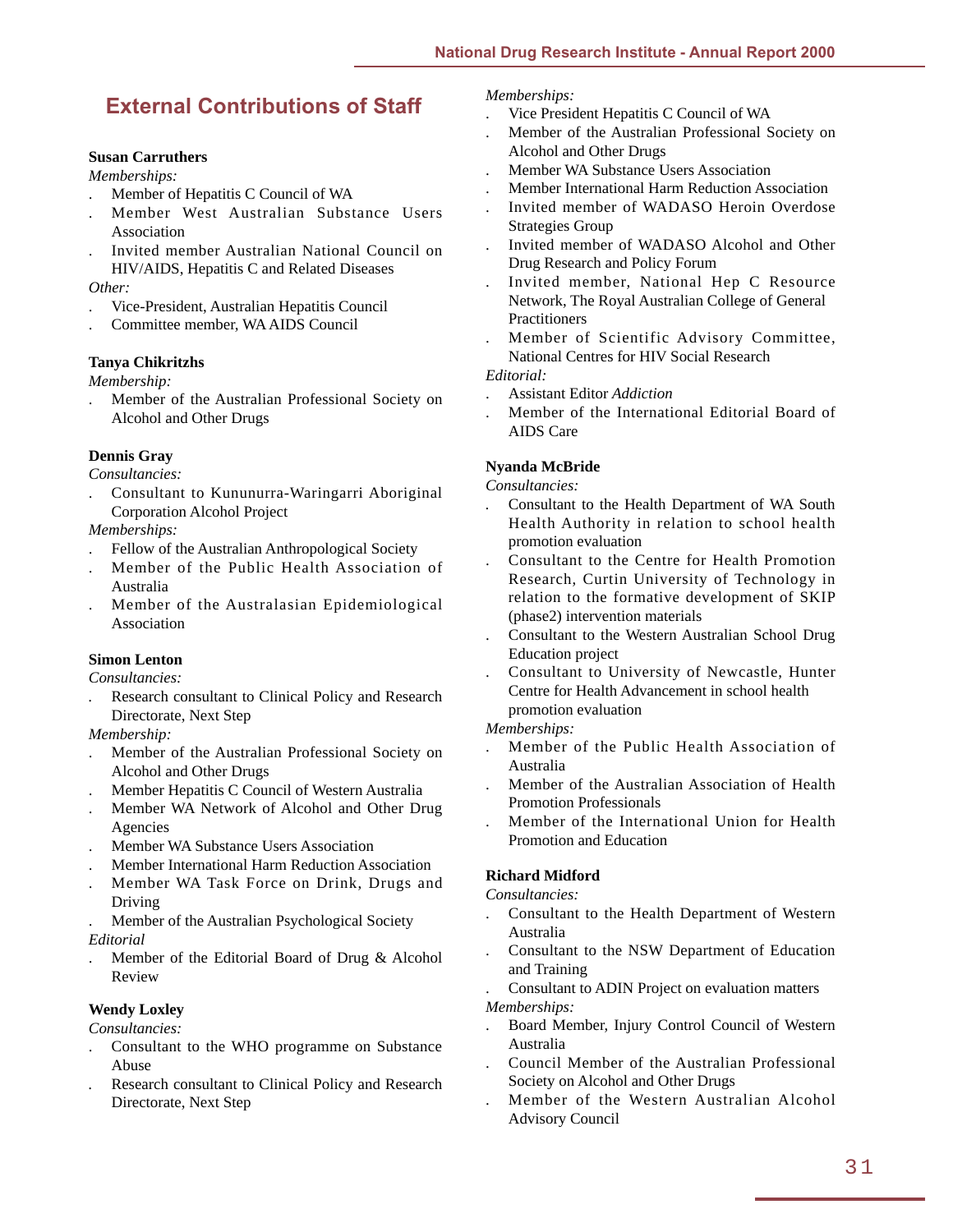- . Member of the NHMRC Health Advancement Standing Committee's Workplace Injury and Alcohol Working Party
- . Member of the School Drug Education Task Force
- . Member of the International Harm Reduction Association
- . Member of the NSW Department of Education and Training Cannabis Education Project Reference Group

### **Tim Stockwell**

*Consultancies:*

*.* Substance Abuse Department, WHO, Geneva *Memberships:*

- . Member of the Assessors Panel National Health and Medical Research Council
- . Member of the Kettil Bruun Society for Social and Epidemiological Research on Alcohol
- . Member of the Australian Professional Society on Alcohol and Other Drugs
- . Member of the NHMRC Working Party to Review National Drinking Guidelines
- . Member of the National Alcohol Strategy Committee
- . Member of WA Alcohol Abuse Reduction Committee

*Editorial:*

. Assistant Editor *Addiction*

*Other:*

. Treasurer to the Alcohol Advisory Council of WA Inc.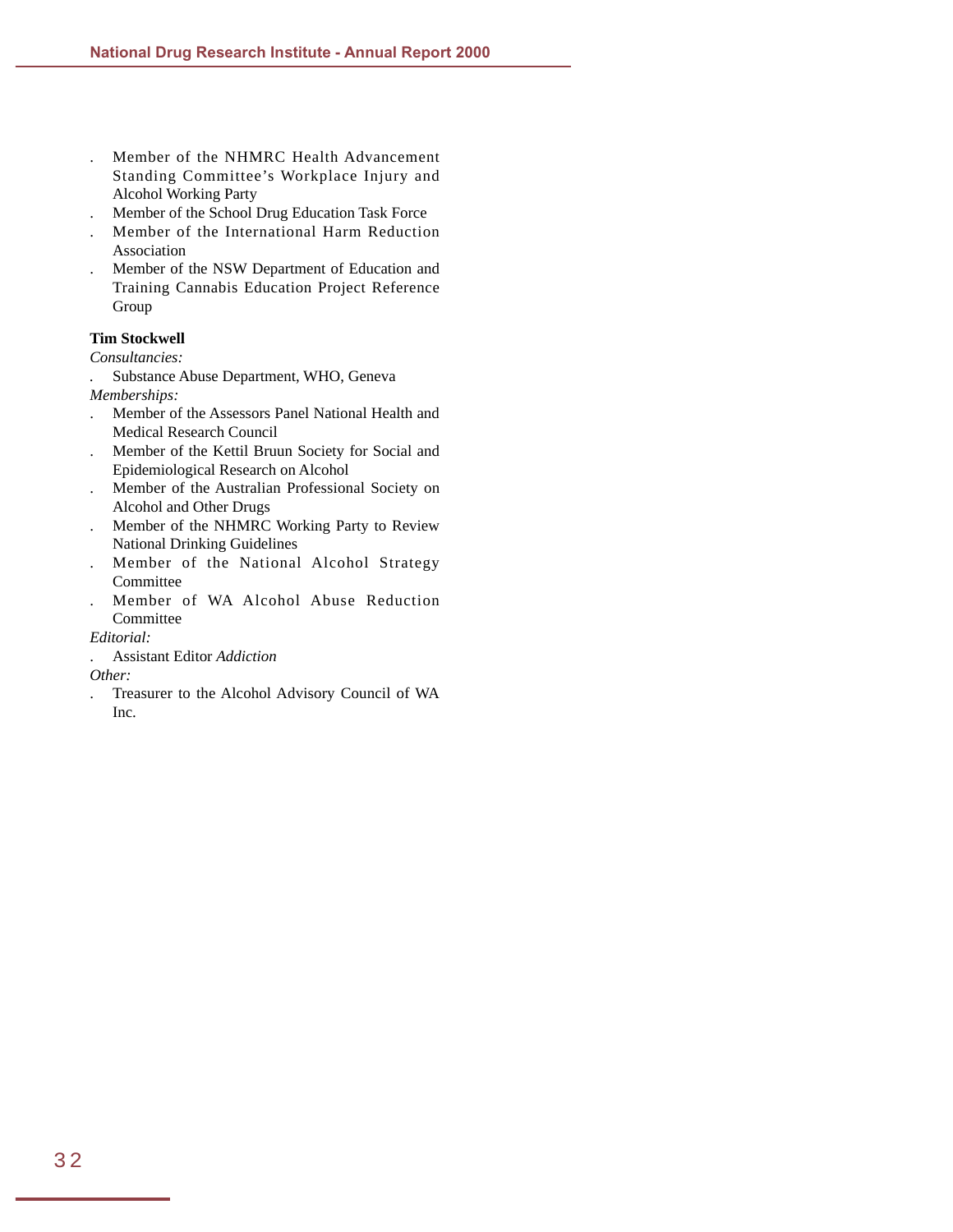## **Funding**

<span id="page-36-0"></span>The Commonwealth Department of Health and Aged Care provided \$1,476,213 to the Institute's core funding for the period January to December 2000. Details of the income and expenditure are as follows:

|                                       | 2000<br>$\mathcal{S}$ | Total<br>\$ |
|---------------------------------------|-----------------------|-------------|
| Income                                |                       |             |
| <b>CDHAC</b>                          | 1,476,213             |             |
| <b>Sundry Income</b>                  | 18,017                |             |
| <b>Curtin Contribution</b>            | 148,000               |             |
| <b>Trading Income</b>                 | 2,129                 |             |
| <b>Interest</b>                       | 2,701                 |             |
| Surplus BF from December 1999         | 11,343                | 1,658,403   |
| <b>Expenditure</b>                    |                       |             |
| <b>Salaries</b>                       | 1,240,160             |             |
| <b>Operating costs</b>                | 419,065               |             |
| <b>Capital Costs</b>                  | (362)                 |             |
| PhD Scholarships                      | 18,488                | 1,677,351   |
| Surplus/(Deficit)                     |                       | (18,948)    |
| Abnormal Items (Loss)                 |                       | (3,431)     |
| Surplus/(Deficit) at 31 December 2000 |                       | (22.379     |

|                 | <b>List of Acronyms:</b>                                  |
|-----------------|-----------------------------------------------------------|
| AIC             | Australian Institute of Criminology                       |
| ANCD            | <b>Australian National Council on Drugs</b>               |
| <b>CDHAC</b>    | Commonwealth Department of Health and Aged Care           |
| <b>DETYA</b>    | Department of Employment, Training and Youth Affairs      |
| <b>HDWA</b>     | Health Department of Western Australia                    |
| <b>NCBADLE</b>  | National Community Based Approach to Drug Law Enforcement |
| <b>NHMRC</b>    | National Health and Medical Research Council              |
| <b>NSW BSCR</b> | New South Wales Bureau of Crime Statistics and Research   |
| <b>NSW DET</b>  | New South Wales Department of Education and Training      |
| <b>OATSIH</b>   | Office of Aboriginal and Torres Strait Islander Health    |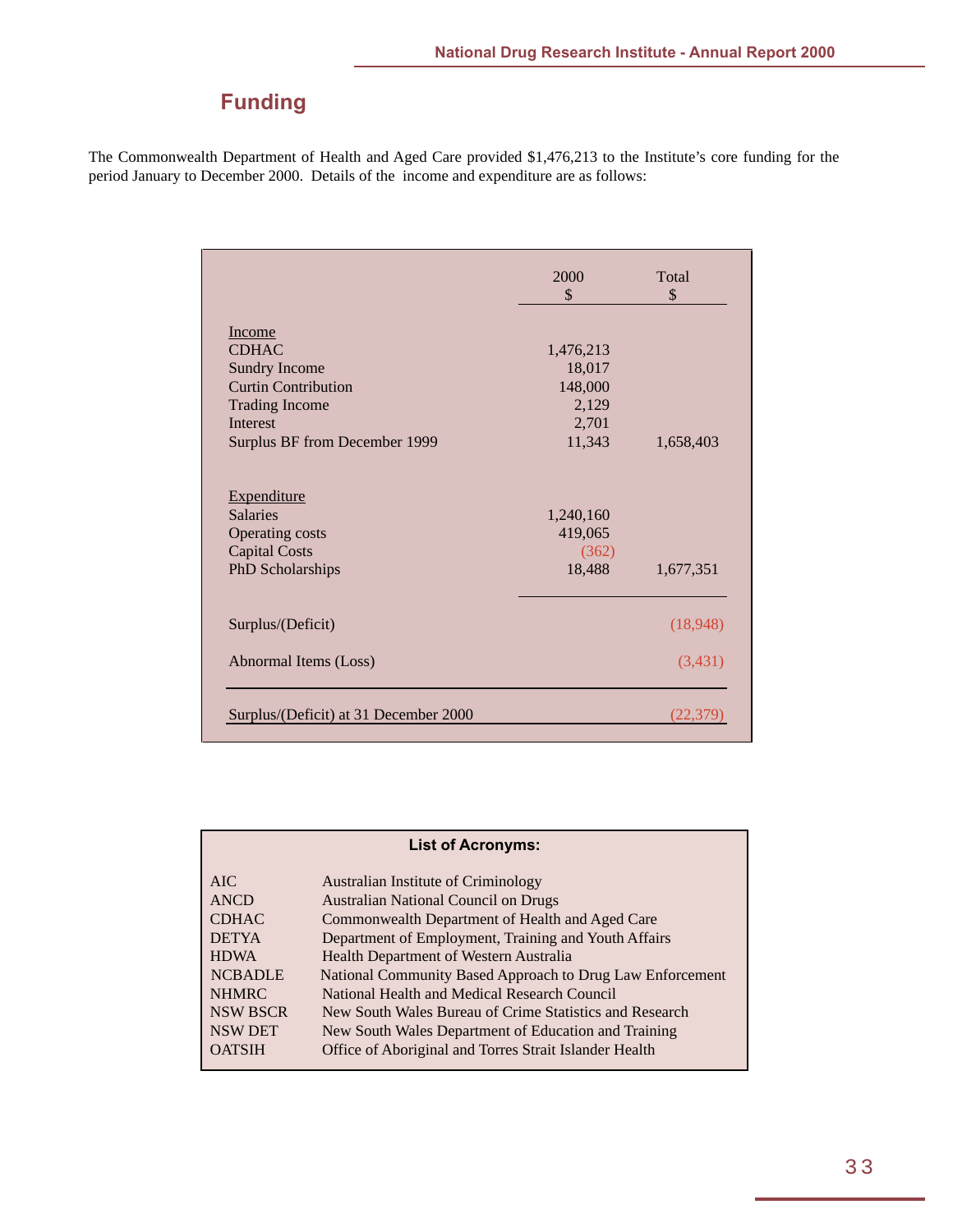### **Additional Funding Sources in 2000**

### **National Competitive Grants & Tenders**

| <b>Project</b>                                               | <b>Funder</b>  | <b>Total Grant</b><br><b>Approved</b> | Grant<br><b>Received in</b><br><b>2000</b> | <b>Expenditure in</b><br>2000 |
|--------------------------------------------------------------|----------------|---------------------------------------|--------------------------------------------|-------------------------------|
| • Evaluation of the National Illicit Drug Strategy           | <b>CDHAC</b>   |                                       |                                            |                               |
| Community Partnerships Initiative (CPI)                      |                | \$112,465                             | \$25,000                                   | \$17,190                      |
| • Risk factors for non-fatal heroin overdose                 | <b>NHMRC</b>   | \$85,627                              | \$28,548                                   | \$43,625                      |
| • An investigation of Hepatitis C risk practices among NHMRC |                |                                       |                                            |                               |
| injecting drug users                                         |                | \$111,371                             | \$34,616                                   | \$33,902                      |
| • Mapping Indigenous drug and alcohol programs               | <b>ANCD</b>    | \$24,911                              | \$8,304                                    | \$0                           |
| • Drug use monitoring in Australia (DUMA)                    | AIC            | \$128,254                             | \$56,721                                   | \$66,926                      |
| • Australian Drug Information Network (ADIN)                 | <b>CDHAC</b>   | \$30,000                              | \$2,350                                    | \$1,397                       |
| • Illicit drug reporting system (IDRS)                       | <b>CDHAC</b>   | \$35,666                              | \$35,666                                   | \$19,918                      |
| • Exploring testing injecting drug users for Hepatitis       | <b>NHMRC</b>   |                                       |                                            |                               |
| C and HIV/AIDS                                               |                | \$42,000                              | \$16,235                                   | \$33,924                      |
| • Evaluation of a community based law enforcement            | <b>NCBADLE</b> |                                       |                                            |                               |
| model for intersectoral harm reduction                       |                | \$131,389                             | \$13,139                                   | \$23,229                      |
|                                                              |                | \$701,683                             | \$220,579                                  | \$240,112                     |

### **State Competitive Grants and Tenders**

|       | <b>Project</b>                                                                                      | <b>Funder</b> | <b>Total Grant</b><br>Approved | Grant<br><b>Received in</b><br>2000 | <b>Expenditure in</b><br>2000 |
|-------|-----------------------------------------------------------------------------------------------------|---------------|--------------------------------|-------------------------------------|-------------------------------|
|       | • Harm reduction needs of Aboriginal Injecting Drug                                                 | <b>HDWA</b>   |                                |                                     |                               |
|       | <b>Users</b>                                                                                        |               | \$106,670                      | \$70,666                            | \$0                           |
| l e l | <b>SHAHRP 2000</b>                                                                                  | Healthway     | \$192,552                      | \$14,535                            | \$49,235                      |
|       | • Carnarvon Partysafe                                                                               | Healthway     | \$115,382                      | \$0                                 | \$74,731                      |
|       | • Identification of the indigenous model of alcohol<br>and other drug harm prevention (Scholarship) | <b>MRFWA</b>  | \$30,618                       | \$4,350                             | \$3,551                       |
|       | • Identification of the indigenous model of alcohol                                                 | Healthway     |                                |                                     |                               |
|       | and other drug harm prevention (Scholarship)                                                        |               | \$57,900                       | \$11,400                            | \$10,058                      |
|       |                                                                                                     |               | \$503,122                      | \$100,951                           | \$137,575                     |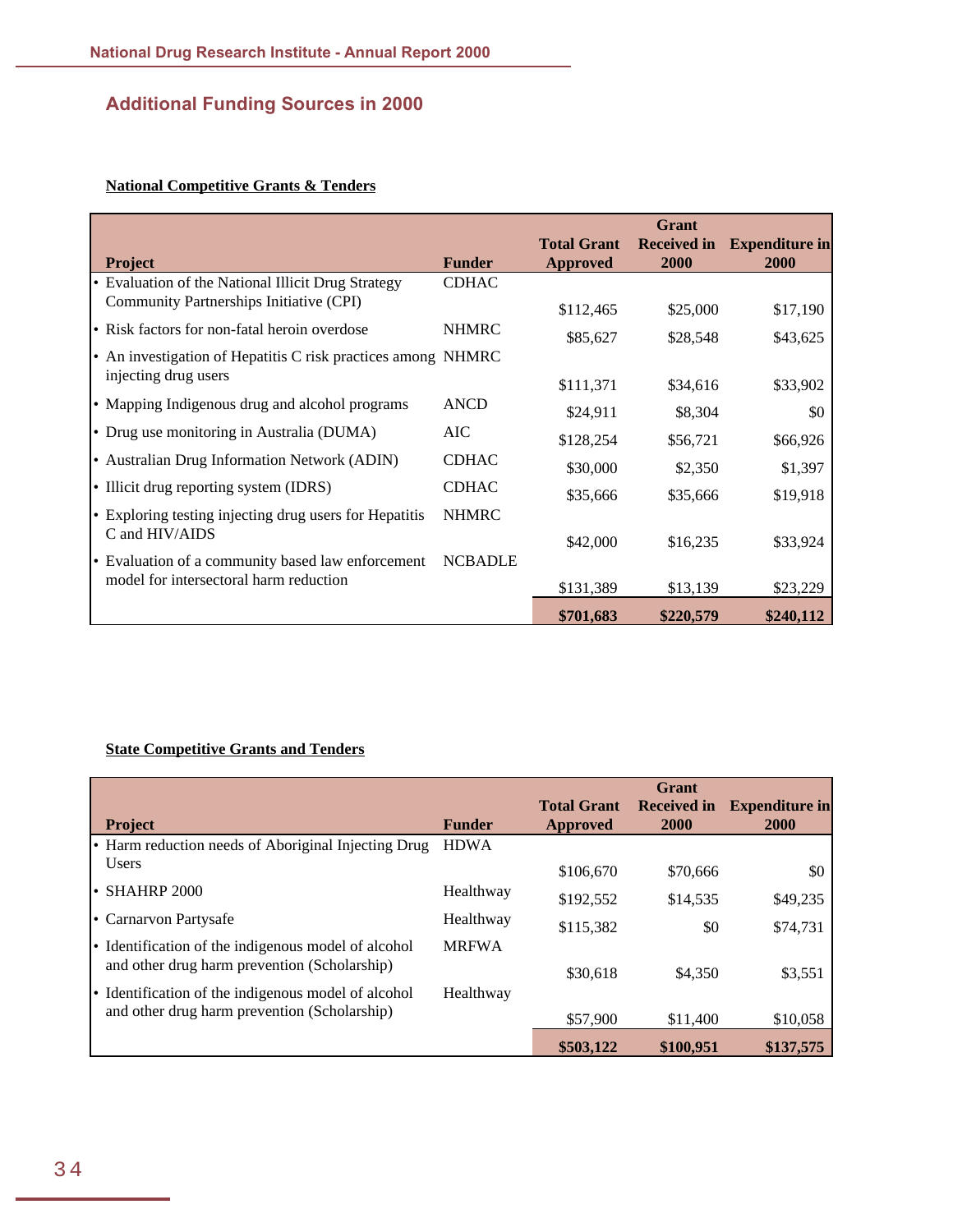### **Other Grants**

|                                                                                                           |                          |                                       | <b>Grant</b>               |                               |
|-----------------------------------------------------------------------------------------------------------|--------------------------|---------------------------------------|----------------------------|-------------------------------|
| Project                                                                                                   | <b>Funder</b>            | <b>Total Grant</b><br><b>Approved</b> | <b>Received in</b><br>2000 | <b>Expenditure in</b><br>2000 |
| • Town profiles of statistical data relating to alcohol-                                                  | <b>HDWA</b>              |                                       |                            |                               |
| related harm                                                                                              |                          | \$5,000                               | \$5,000                    | \$4,000                       |
| • Monograph on primary prevention of drug abuse                                                           | <b>NSW BCSR</b>          | \$6,900                               | \$6,900                    | \$5,265                       |
| • Research on effective implementation practice in                                                        | <b>DETYA</b>             |                                       |                            |                               |
| relation to school drug education                                                                         |                          | \$108,350                             | \$16,500                   | \$2,352                       |
| • Pilbara Substance Misuse Services Review                                                                | <b>OATSIH</b>            | \$67,169                              | \$60,453                   | \$7,990                       |
| • Review of the principles for drug education in                                                          | <b>DETYA</b>             |                                       |                            |                               |
| schools                                                                                                   |                          | \$46,897                              | \$32,806                   | \$13,903                      |
| • Literature review and critical analysis of school<br>based cannabis and other illicit drug education in | <b>NSW DET</b>           |                                       |                            |                               |
| Australia and internationally                                                                             |                          | \$8,900                               | \$8,900                    | \$7,462                       |
| • School community transition project (Schoolies<br>Week)                                                 | <b>DETYA</b>             |                                       |                            |                               |
|                                                                                                           |                          | \$37,000                              | \$37,000                   | \$28,855                      |
| • School community transition project (Schoolies<br>Week)                                                 | Divisional<br><b>RPI</b> | \$3,700                               | \$3,700                    | \$3,700                       |
| • Monitoring of alcohol related violence and crime in                                                     | <b>CDHAC</b>             |                                       |                            |                               |
| <b>NSW</b>                                                                                                |                          | \$285,000                             | \$10,000                   | \$5,000                       |
|                                                                                                           |                          | \$568,916                             | \$181,259                  | \$78,527                      |

### **Summary of NDRI Funding in 2000**

| Area of Funding                       | <b>Grant Received in</b><br><b>2000</b> |
|---------------------------------------|-----------------------------------------|
|                                       |                                         |
| Core Funding                          | \$1,658,403                             |
| National Competitive Grants           | \$220,579                               |
| <b>State Competitive Grants</b>       | \$100,951                               |
| Other Grants                          | \$181,259                               |
|                                       |                                         |
| <b>Total Funding Received in 2000</b> | \$2,161,192                             |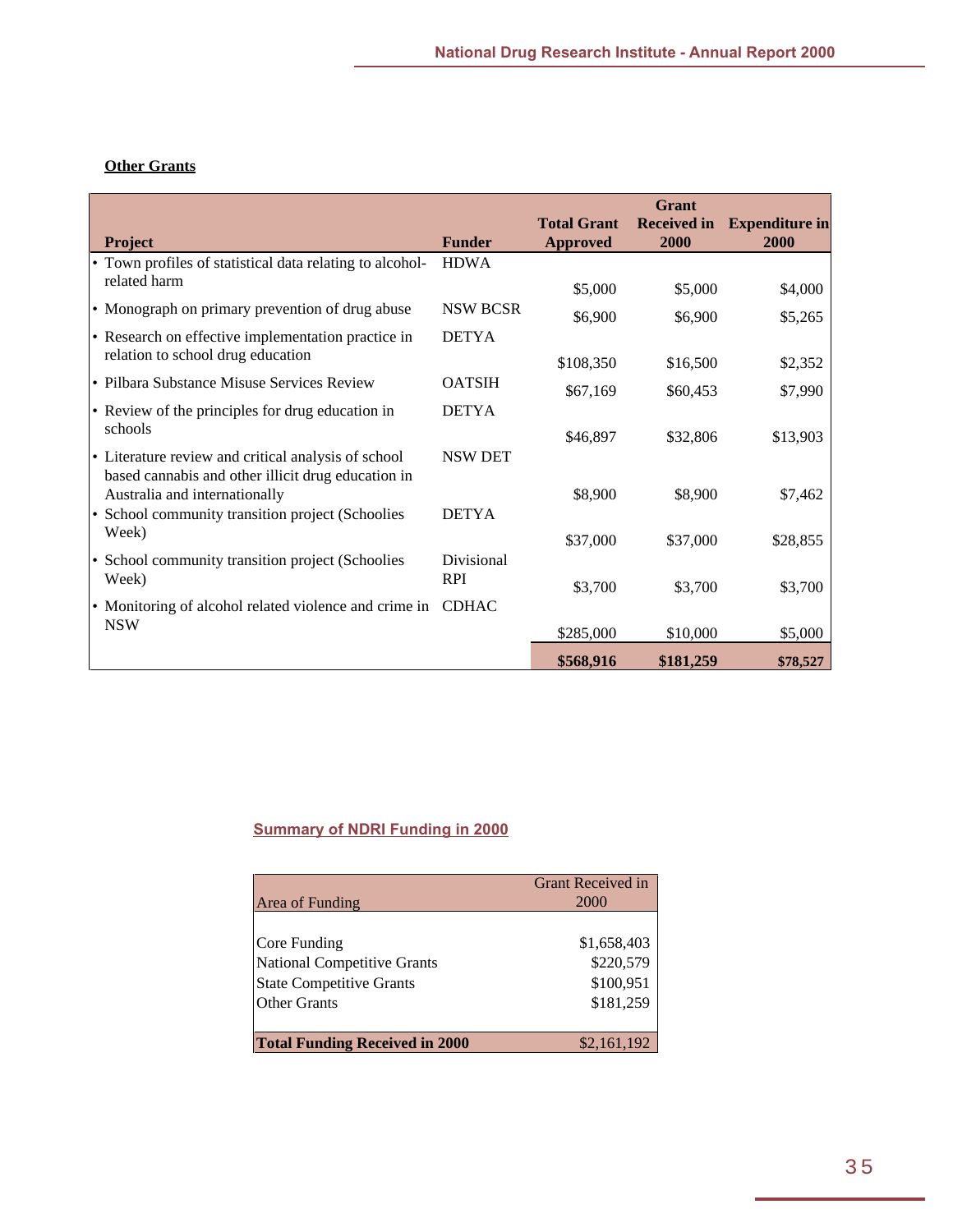# <span id="page-39-0"></span>**Dissemination Publications and Presentations**

### **Journal Articles**

- Farringdon, F., McBride, N. and Midford, R. (2000). Conducting research in schools: Lessons learnt from experience. Health Promotion Journal of Australia, 10, (1), pp. 63-68. [RJ329]
- Farringdon, F., McBride, N. and Midford, R. (2000). The fine line: Students perceptions of drinking, having fun and losing control. Youth Studies Australia, 19, (3), pp. 33-38. [RJ345]
- Gray, D. (2000). Indigenous Australians and liquor licensing restrictions. Invited and refereed editorial. Addiction, 95, (10), pp. 1469-1472. [RJ332]
- Gray, D. and Chikritzhs, T. (2000). Regional variation in alcohol consumption in the Northern Territory. Australian and New Zealand Journal of Public Health, 24, (1), pp. 35-38. [RJ297]
- Gray, D., Saggers, S., Atkinson, D., Sputore, B. and Bourbon, D. (2000). Beating the grog: an evaluation of the Tennant Creek liquor licensing restrictions. Australian and New Zealand Journal of Public Health, 24, (1), pp. 39-44. [RJ307]
- Heale, P., Hawks, D.V. and Lenton, S. (2000). Public Awareness, knowledge and attitudes regarding the CEN system in South Australia. Drug and Alcohol Review, 19, (3), pp. 271-280. [RJ351]
- Hulse, G.K., Saunders, R., Roydhouse, R.M., Stockwell, T.R. and Basso, M.R. (2000). Screening for hazardous alcohol use and dependence in psychiatric inpatients using the AUDIT questionnaire. Drug and Alcohol Review, 19, (4), pp. 291-298. [RJ316]
- Lenton, S. (2000). Cannabis policy and the burden of proof: Is it now beyond reasonable doubt that cannabis prohibition is not working? Drug and Alcohol Review, 19, (1), pp. 95-100. [RJ324]
- Lenton, S. and Hargreaves, K. (2000). Editorial: A trial of naloxone for peer administration has merit, but

will the lawyers let it happen? Drug and Alcohol Review, 19, (4), pp. 365-369. [RJ353]

- Lenton, S. and Hargreaves, K. (2000). Should we conduct a trial of distributing naloxone to heroin users for peer administration to prevent fatal overdose? Medical Journal of Australia, 173, (4), pp. 260-263. [RJ326]
- Lenton, S. and Heale, P. (2000). Arrest, court and social impacts of conviction for a minor cannabis offence under strict prohibition. Contemporary Drug Problems, 27 (4) pp. 805-833. [RJ328]
- Lenton, S., Humeniuk, R., Heale, P. and Christie, P. (2000). Infringement versus conviction: the social impact of a minor cannabis offence in South Australia and Western Australia. Drug and Alcohol Review, 19, (3), pp. 257-264. [RJ350]
- Lenton, S., Kerry, K., Loxley, W., Tan-Quigley, A. and Greig, R. (2000). Citizens who inject drugs: the 'Fitpack' study. The International Journal of Drug Policy, 11, (4), pp. 285-297. [RJ292]
- Loxley, W. (2000). Doing the possible: harm reduction, injecting drug use and blood borne viral infections in Australia. International Journal of Drug Policy, 11, (6), pp. 407-416. [RJ337]
- Loxley, W. (2000). Double risk: young injectors and sexual relationships. Sexual and Relationship Therapy, 15, (3), pp. 297 - 310. [RJ331]
- McBride, N. (2000). The Western Australian School Health Project: Evaluating the impact of a high intensity intervention and a low intensity intervention on organisational support for school health promotion. Health Education Research: theory and Practice, 15, (1), pp. 59-72. [RJ330]
- McBride, N., Farringdon, F. and Midford, R. (2000). What harms do young Australians experience in alcohol use situations. Australian and New Zealand Journal of Public Health, 21, (1), pp. 54-59. [RJ321]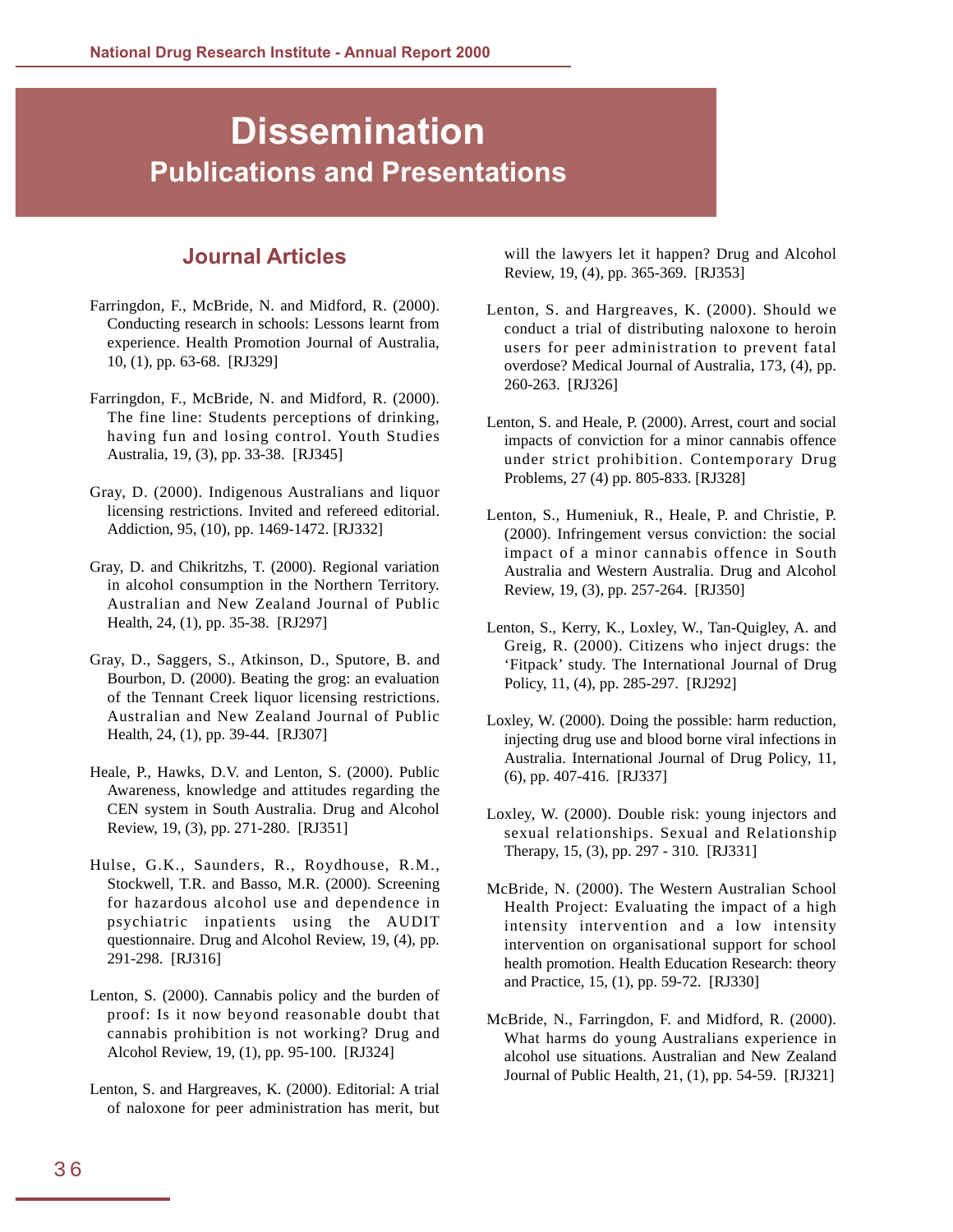- <span id="page-40-0"></span>McBride, N., Midford, R. and Farringdon, F. (2000). Alcohol harm reduction education in schools: Planning an efficacy study in Australia. Drug and Alcohol Review, 19, (1), pp. 83-93. [RJ284]
- McBride, N., Midford, R., Farringdon, F. and Phillips, M. (2000). Early results from a school alcohol harm minimisation study. Addiction, 95, (7), pp. 1021- 1042. [RJ300]
- Midford, R. (2000). Does Drug Education Work. Drug and Alcohol Review, 19, (4), pp. 441-446. [RJ335]
- Midford, R., McBride, N. and Farringdon, F. (2000). The impact of a Youth Alcohol Forum: What changes for the participants? International Journal of Health Promotion & Education, 38, (2), pp. 65-70. [RJ322]
- Stockwell, T.R. (2000). A bridge across the prevention/treatment divide. Comments on Smart & Mann's "The impact of programs for high-risk drinkers on population levels of alcohol problems". Addiction, 95, (1), pp. 57-58. [RJ317]
- Stockwell, T.R. (2000). Alcohol and cardiovascular disease: still a research priority? Medical Journal of Australia, 173, (3), pp. 116-117. [RJ339]
- Stockwell, T.R., Chikritzhs, T. and Brinkman, S.A. (2000). The role of social and health statistics in measuring harm from alcohol. Journal of Substance Abuse,12,(1-2) pp. 139-154. [RJ341]
- Swift, W., Copeland, J. and Lenton, S. (2000). Cannabis and harm reduction. Drug and Alcohol Review, 19, (1), pp. 101-112. [RJ323]

### **Unrefereed Articles**

- Councillor, L. (2000). Information at Your Fingertips: Indigneous Austalian Alcohol and Other Drugs Database. Aboriginal and Islander Health Worker Journal, 24, (5), pp. 13. [UJ88]
- Gray, D. (2000). Comment on 'Dollars Made from Broken Spirits'. National Drug Research Institute, Curtin University of Technology, Perth. [UP10]

### **Monographs, Books and Chapters**

- Boots, K. and Midford, R. (2000). Mass Media Marketing and Advocacy to Prevent Harm. In Heather, N., Peters, T. and Stockwell, T.R. International Handbook of Alcohol Dependence and Problems. John Wiley and Sons Ltd, UK. [In Press] [CH89]
- Brinkman, S.A., Chikritzhs, T., Stockwell, T.R. and Mathewson, P. (2000). An indicator approach to the measurement of alcohol-related violence. In Williams, P. Alcohol young people and Violence, Australian. Australian Institute of Criminology, Research and Public Policy, Canberra. [CH81]
- Heather, N., Peters, T. and Stockwell, T.R. (2000). International Handbook of Alcohol Dependence and Problems. John Wiley and Sons Ltd, UK. [In Press] [M23]
- Lenton, S., Heale, P., Erickson, P., Single, E., Lang, E. and Hawks, D.V. (2000). The regulation of cannabis possession, use and supply: a discussion document prepared for the Drugs and Crime Prevention Committee of The Parliament of Victoria. Monograph No. 3. National Drug Research Institute, Perth, Western Australia. ISBN: 1863428569 [M25]
- McKetin, R., Darke, S., Humeniuk, R., Dwyer, R. and Hargreaves, K. (2000). Australian drug trends 1999 IDRS: Findings from the Illicit Drug Reporting System. NDARC Monograph No. 43. National Drug and Alcohol Research Centre, Sydney, NSW. ISBN: 0 7334 0706 4 [M29]
- Midford, R. and McBride, N. (2000). Alcohol Education in Schools. In Heather, N., Peters, T. and Stockwell, T.R. International Handbook of Alcohol Dependence and Problems. John Wiley and Sons Ltd, UK. [In Press] [CH90]
- Midford, R., Lenton, S. and Hancock, L. (2000). School-based Cannabis and Other Illicit Drug Education Programs: A Critical Review and Analysis. New South Wales Department of Education and Training, Sydney. [In Press] [M30]
- Stockwell, T.R. (2000). Non-medical detoxification. In Carson-DeWitt, R., Carroll, K.M., Fagan, J. and Kranzler, H. Encyclopedia of Drugs, Alcohol, and Addictive Behaviour, revised edition. MacMillan Reference, USA. [In Press] [CH92]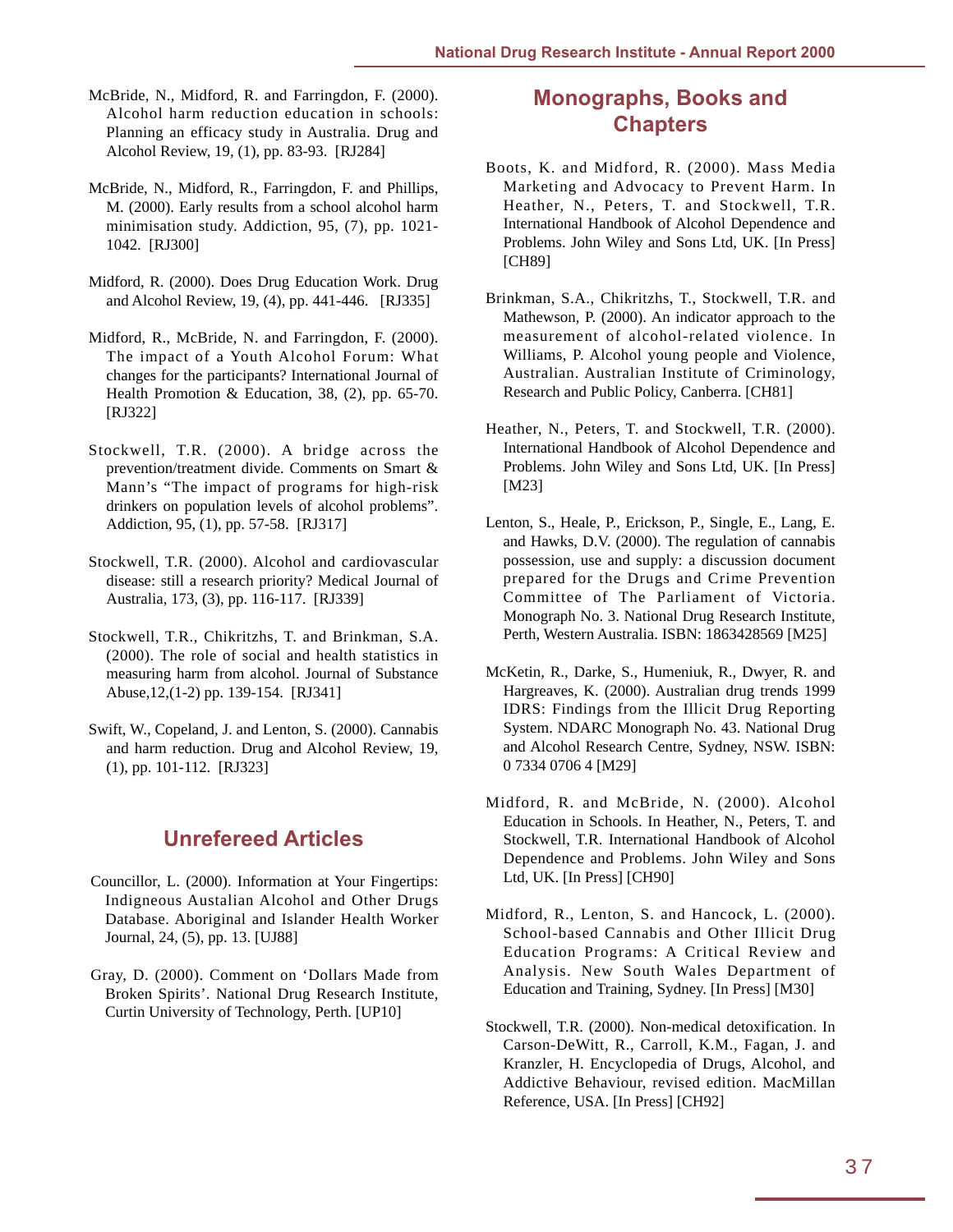- <span id="page-41-0"></span>Stockwell, T.R. (2000). Overview of section IV: drinking patterns and types of alcohol problems. In Heather, N., Peters, T. and Stockwell, T.R. International Handbook of Alcohol Dependence and Problems. John Wiley and Sons Ltd, UK. [In Press] [CH80]
- Stockwell, T.R. (2000). Overview of section VI: prevention of alcohol problems. In Heather, N., Peters, T. and Stockwell, T.R. International Handbook of Alcohol Dependence and Problems. John Wiley and Sons Ltd, UK. [In Press] [CH79]
- Stockwell, T.R. and Gruenewald, P. (2000). Controls on the physical availability of alcohol. In Heather, N., Peters, T. and Stockwell, T.R. International Handbook on Alcohol Problems and Dependence. John Wiley and Sons, Chichester, UK. [In Press] [CH78]
- Stockwell, T.R. and Lenton, S. (2000). Demand Reduction: A Glossary of Terms. United National Office for Drug Control and Crime Prevention, New York. ISBN: 92-1-148129-5 [M31]
- Stockwell, T.R., Chikritzhs, T., Dawson, D., Holder, H., Jernigan, D., Medina-Mora, M. and Single, E. (2000). International guide for monitoring alcoholrelated problems, consumption and harm. Prepared for the World Health Organisation, Geneva, Switzerland. [M24]
- Weatherburn, D., Topp, L., Midford, R. and Allsop, S. (2000). Drug Crime Prevention and Mitigation: A Literature Review and Research Agenda. NSW Bureau of Crime Statistics and Research, Sydney. [CH91]

### **Technical and Other Reports**

- Bogaards, T., Midford, R. and Farringdon, F. (2000). School Leavers' Celebrations on Rottnest Island: Formative Evaluation Report. National Drug Research Institute, Perth, Western Australia. [T102]
- Bogaards, T., Midford, R. and Farringdon, F. (2000). School Leavers' Celebrations: A Review of the Literature. National Drug Research Institute, Perth, Western Australia. [T103]
- Brinkman, S.A., Penna, F., Stockwell, T.R., O'Ferrall, I., Catalano, P. and McDonald, C. (2000). Western Australian liquor licensing demonstration project, final report. A report prepared for the Health Department of Western Australia. [In Press] [R100]
- Chikritzhs, T., Jonas, H., Heale, P., Stockwell, T.R., Dietze, P. and Hanlin, K. (2000). National Alcohol Indicators Project Technical Report No. 1: Alcoholcaused deaths and hospitalisations in Australia, 1990-1997. National Drug Research Institute. Curtin University of Technology, Perth,Western Australia. ISBN: 1 86342 907 7 [T100]
- Chikritzhs, T., Stockwell, T.R., Heale, P., Dietze, P. and Webb, M. (2000). National Alcohol Indicators Project Technical Report No. 2: Trends in alcoholrelated road injury, 1990-1997. National Drug Research Institute. Curtin University of Technology, Perth, Western Australia. ISBN: 1-86342-927-1 [T104]
- Chikritzhs, T., Stockwell, T.R., Heale, P., Dietze, P. and Webb, M. (2000). Trends in alcohol-related road injury in Australia, 1990-1997.National Alcohol Indicator Project, Bulletin No. 2. National Drug Research Institute, Curtin University of Technology, Perth, Western Australia. [R107]
- Farringdon, F. (2000). Healthway Research Starter Grant Final Report: SHAHRP 2000: An alcohol education program for senior secondary school students. National Drug Research Institute, Curtin University of Technology, Perth, Western Australia. [R95]
- Hargreaves, K. and Lenton, S. (2000). WA Drug Trends 1999 - Findings from the Illicit Drug Reporting System. NDARC Monograph. National Drug and Alcohol Research Centre, Sydney, NSW. [T105]
- Heale, P., Stockwell, T.R., Dietze, P., Chikritzhs, T. and Catalano, P. (2000). Patterns of alcohol consumption in Australia, 1998. National Alcohol Indicators Project, Bulletin No. 3. National Drug Research Institute, Curtin University of Technology, Perth, Western Australia. [R108]
- Loxley, W., Davidson, P., Heale, P. and Sullivan, P. (2000). Drawing Blood: injecting drug users, blood borne viruses, testing and vaccination. National Drug Research Institute, Curtin University of Technology, Perth, Western Australia. [T93]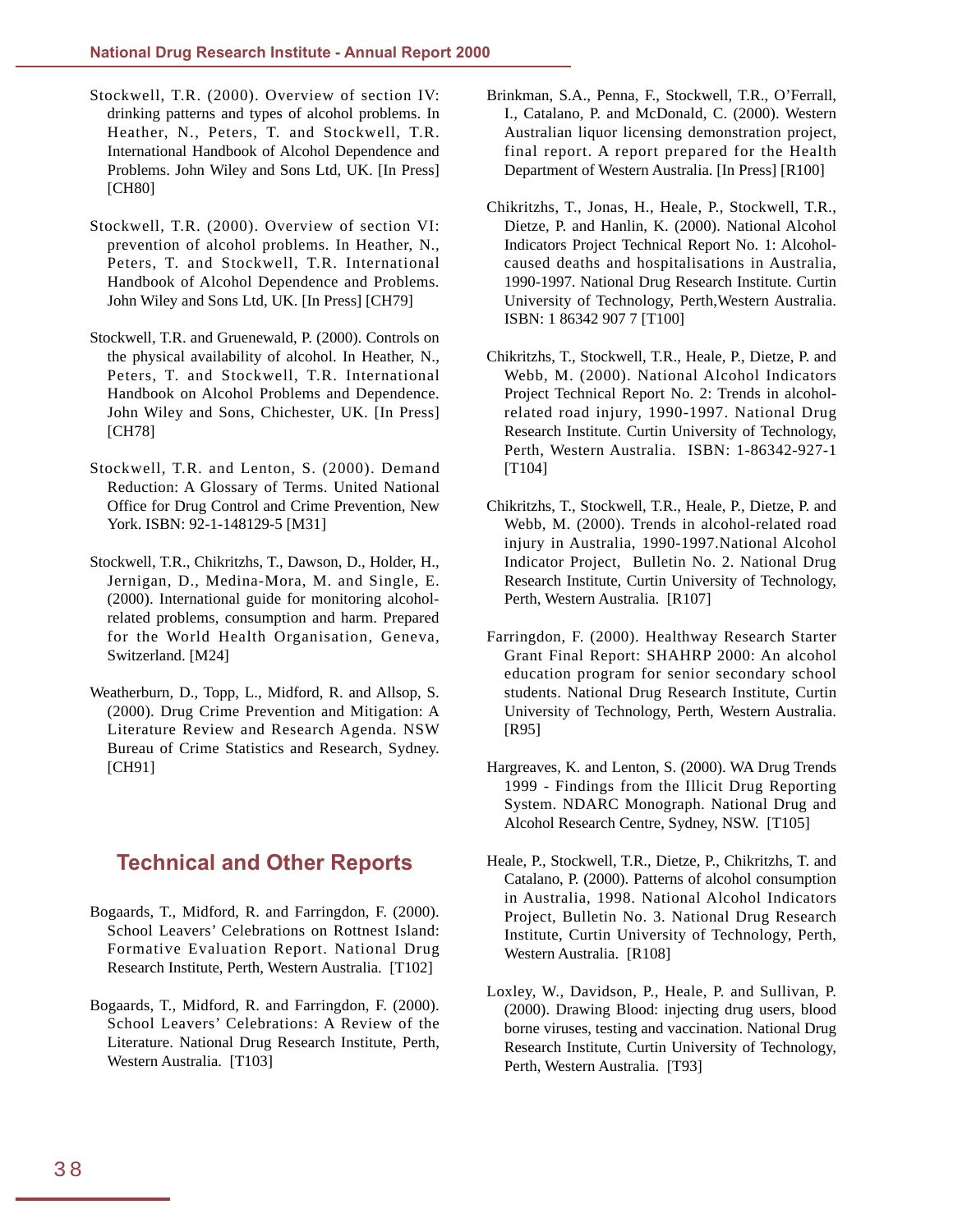- <span id="page-42-0"></span>Loxley, W., Stockwell, T.R., Gray, D., Midford, R., Lenton, S., McBride, N. and Carruthers, S.J. (2000). Submission to House of Representatives, Standing Committee on Family and Community Affairs; Current Inquiry: Substance Use in Australian Communities, July. [R99]
- McBride, N. and Farringdon, F. (2000). SHARHP 2000. Alcohol Education Program for Secondary School Students. Annual Report 2000. National Drug Research Institute, Perth, Western Australia. [T106]
- McBride, N., Farringdon, F. and Midford, R. (2000). School Health and Alcohol Harm Reduction Project: Annual Report 1999. Report to the Western Australian Health Promotion Foundation. National Drug Research Institute, Curtin University of Technology, Perth, Western Australia. [R96]
- McLeod, R., Stockwell, T.R., Stevens, M. and Phillips, M. (2000). The influence of alcohol and drug use, setting and activity on the risk of injury - A casecontrol study. National Drug Research Institute. Curtin University of Technology, Perth, WA. ISBN: 1-86342-904-2 [T101]
- Midford, R. and Sputore, B. (2000). Submission to the Drugs and Crime Prevention Committee, Parliament of Victoria - Inquiry into Public Drunkeness. NDRI, Curtin University of Technology. [R102]
- Sputore, B. and Gray, D. (2000). Stage Two of the Evaluation of Kununurra-Waringarri Aboriginal Corporation's Alcohol Projects. National Drug Research Institute, Division of Health Sciences, Curtin University of Technology, Perth, Western Australia. [Completed] [T107]
- Sputore, B., Gray, D. and Sampi, C. (2000). Review of the services provided by Jungarni-Jutiya Alcohol Action Council Aboriginal Corporation. National Drug Research Institute, Curtin University of Technology, Perth. ISBN: 1-86342-851-8 [T94]
- Stockwell, T.R. (2000). Acute alcohol-related harm in Australia: what do we know and what do we need to know? A discussion paper prepared for the National Workshop on Alcohol Research Priorities. A report commissioned by the Commonwealth Department of Health and Aged Care. [In Press] [R105]

### **Conference, Seminar and Workshop Presentations**

- Carruthers, S.J. (2000) Preventing hepatitis C in injecting. Presented at the Injecting Drugs: the prevention of blood borne viruses and overdose, City West, Perth, 4th August 2000.
- Chikritzhs, T. (2000) Estimating alcohol-caused deaths in Australia. Presented at the National Drug Research Institute Seminar: National indicators of alcohol-related harm, Curtin University of Technology, Perth, WA, 27th April 2000.
- Cooper, M. (2000) Mobilising a community mobilisation project: The case of Carnarvon, Western Australia. Presented at the Winter School in the Sun. "Global and Grassroots Strategies on Drugs", Brisbane, Qld, 3rd-6th July 2000.
- Farringdon, F. (2000) Finding Common Ground: A collaborative approach to developing an alcohol education program that was relevant to students and acceptable to teachers. Presented at the PHA Millenium Conference 2000, "People in Public Health", Palmerston North, 24th-26th July 2000.
- Farringdon, F. (2000) School health and alcohol harm reduction project 2000 intervention. Presented at the Teachers 1 day training workshop (2), City West Function Centre, Perth, WA, 5th May 2000.
- Farringdon, F. (2000) School health and alcohol harm reduction project 2000 intervention. Presented at the Teachers 1 day training workshop (3), NDRI, Perth, WA, 10th August 2000.
- Farringdon, F. (2000) SHAHRP and SHAHRP 2000. Presented at The School Drug Education Project Regional Organising Committee Forum, Perth, WA, 1st-2nd September 2000.
- Farringdon, F. (2000) SHAHRP and SHAHRP 2000 teacher workshop. Presented at the SHAHRP and SHAHRP 2000 teacher workshop, Underwater World, Perth, WA, 1st September 2000.
- Farringdon, F. (2000) The Fine Line: Students perceptions' of drinking, having fun and losing control. Presented at the PHA Millenium Conference 2000, "People in Public Health", Palmerston North, 24th-26th July 2000.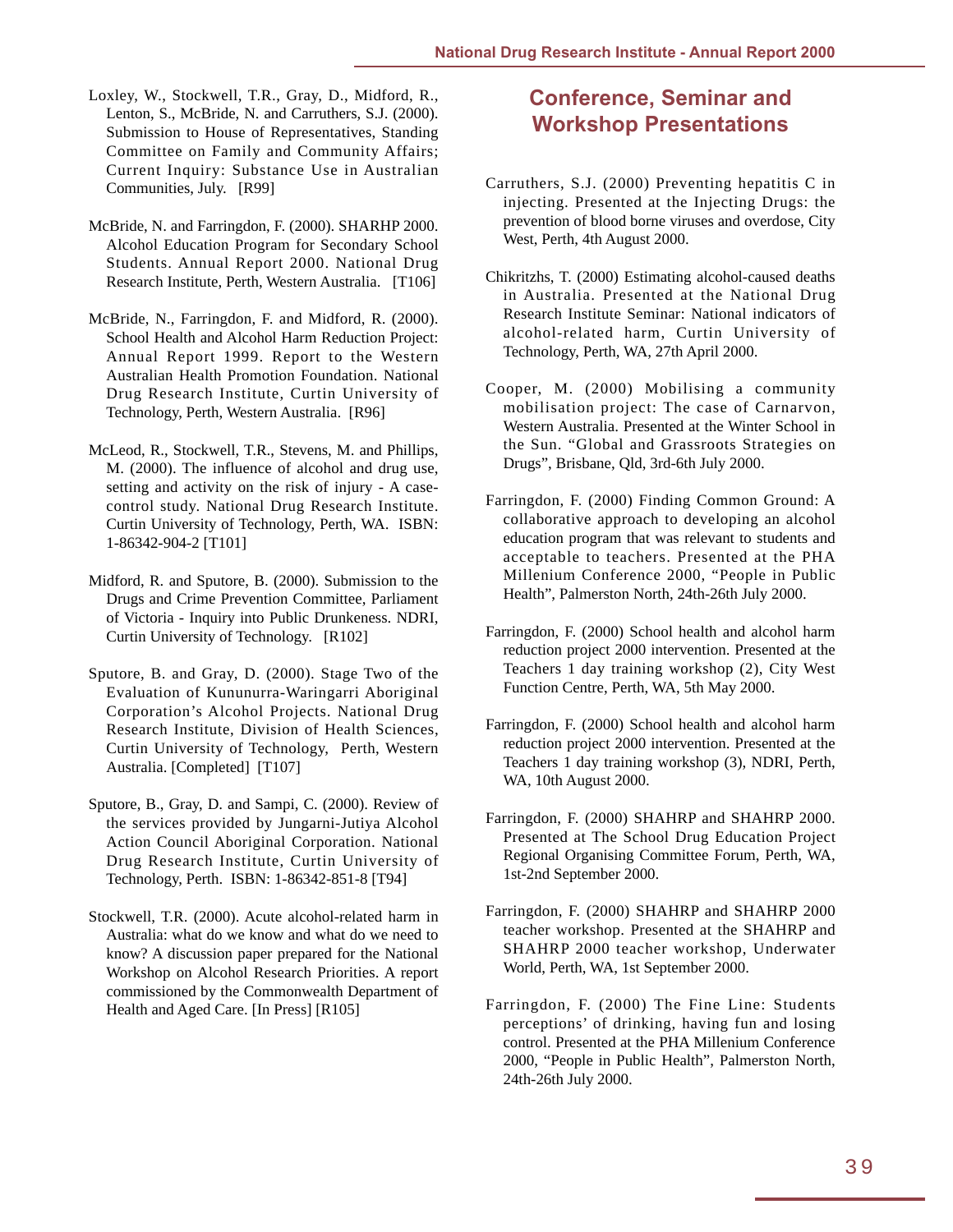- Gray, D. (2000) Indigenous Australian use of licensing legislation to reduce alcohol-related harm. Invited presentation at the Public Seminars on Aspects of Indigenous Health in Australia. Te Putahi-a-Toi School of Maori Studies, Palmerston North, 21st August 2000.
- Gray, D. (2000) Indigenous Australian use of licensing legislation to reduce alcohol-related harm. Presented at the Public Health Association of New Zealand 2000, Centennial Convention Centre, Palmerston North, 24th-26th July 2000.
- Gray, D. and Saggers, S. (2000) Indigenous drinking: the contestation of anthropological and public health perspectives. Presented at the 'Anthropology: Visions and Futures' Australian Anthropological Society Annual Conference, The University of Western Australia, Nedlands, WA, 21st-23rd September 2000.
- Hargreaves, K. (2000) Drug trends in Western Australia. Invited presentation at the National Drug Trends Conference 2000, Sydney, NSW, 30th November 2000.
- Hawks, D.V. (2000) A brief history of Australian alcohol policy. Presented at the Global Alcohol Policy Advocacy Conference, New York, 2nd-6th August 2000.
- Jaeger, J. (2000) Mac, peer character project. Poster. Presented at the 12th National Health Promotion Conference: Inequities in health care, Melbourne, Vic, 29th October-2nd November 2000.
- Johnson, D. (2000) Recent drug use amongst a sample of detainees. Presented at The Combined APSAD and National Methadone Conference, The Sofitel, Melbourne, 20th-22nd November 2000.
- Lenton, S. (2000) A recommended model for the regulation of cannabis possession, use and supply in Victoria, Australia. Presented at the 11th International Conference on the Reduction of Drug Related Harm, Jersey, 9th-13th April 2000.
- Lenton, S. (2000) An evidence based model of legislation for cannabis possession, use and supply. Plenary presentation at the Winter School in the Sun. "Global and Grassroots Strategies on Drugs", Brisbane, Qld, 3rd-6th July 2000.
- Lenton, S. (2000) Beyond criminal penalties for minor cannabis offences - research, policy and alternatives. Invited, Keynote presentation at the Tasmanian Early Intervention and Diversion Forum, Hobart, Tas, 11th December 2000.
- Lenton, S. (2000) Heroin overdose: Will peer administered naloxone (Narcan) help? Paper presented at Injecting Drugs: held in Perth, 4 August, 2000. Presented at The Prevention of Blood Borne Viruses and Overdose. NDRI Symposium, City West Function Centre, West Perth, WA, 4th August 2000.
- Lenton, S. (2000) Should we conduct a trial to provide naloxone to heroin users for peer administration to prevent fatal overdose? Presented at the 11th International Conference on the Reduction of Drug Related Harm, Jersey, 9th-13th April 2000.
- Lenton, S. (2000) Why certain, swift and severe punishment doesn't work and what we can do about it. Presented at the Annual Conference of the Australian Professional Society on Alcohol and other Drugs (APSAD), Hotel Sofitel, Melbourne, VIC, 20th-22nd November 2000.
- Lindsay, F. (2000) What do Australians want to know about alcohol and other drugs and how do they get their information: survey findings from the Australian Drug Information Network (ADIN) Project. Presented at the Annual Conference of the Australian Professional Society on Alcohol and other Drugs (APSAD), Hotel Sofitel, Melbourne, VIC, 20th-22nd November 2000.
- Loxley, W. (2000) Hepatitis C and B in people who inject drugs: testing and vaccination – major opportunities for prevention. Invited presentation at The Prevention of Blood Borne Viruses and Overdose. NDRI Symposium, City West Function Centre, West Perth, WA, 4th August 2000.
- Loxley, W. and Bolleter, A. (2000) Preparing for the worst and picking up the pieces. Pre- and post-test counseling for people who inject drugs: how do we make it work for everyone? Presented at The Combined APSAD and National Methadone Conference, The Sofitel, Melbourne, 20th-22nd November 2000.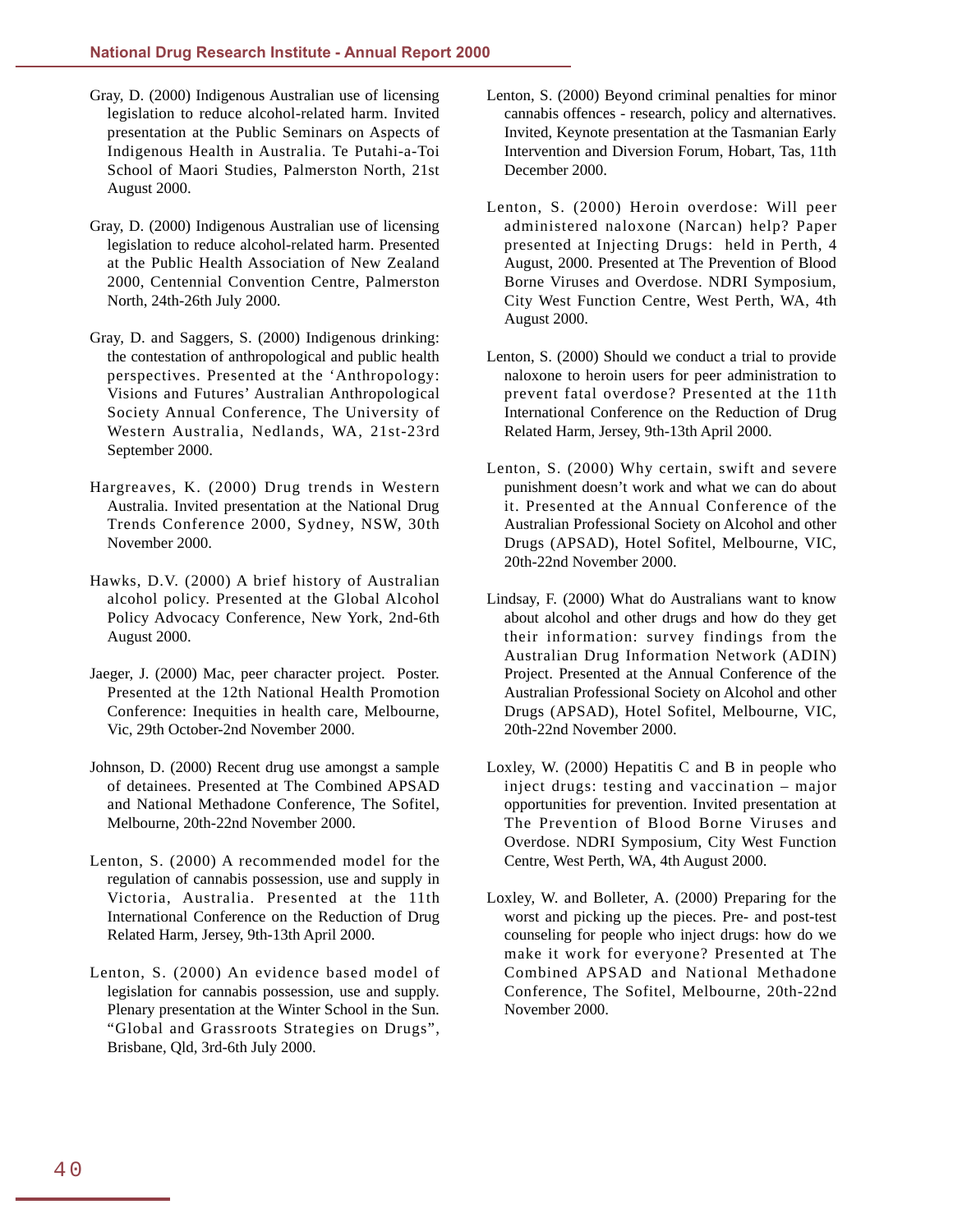- Loxley, W. (2000) The reliability of self-reported drug use by adult detainees: an analysis of Western Australian DUMA data. Presented at The Combined APSAD and National Methadone Conference, The Sofitel, Melbourne, 20th-22nd November 2000.
- McBride, N. (2000) Reducing alcohol-related harm in young people: The School Health and Alcohol Harm Reduction Project. Plenary presentation at the 11th International Conference on the Reduction of Drug Related Harm, Jersey, 9th-13th April 2000.
- Midford, R. (2000) Cops and the community: Establishing local illicit drug harm reduction structures in two Western Australian locations. Presented at the Annual Conference of the Australian Professional Society on Alcohol and other Drugs (APSAD), Hotel Sofitel, Melbourne, VIC, 20th-22nd November 2000.
- Midford, R. (2000) School leaver celebrations on Rottnest Island: Too much alcohol and too little to do. Presented at the Annual Conference of the Australian Professional Society on Alcohol and other Drugs (APSAD), Hotel Sofitel, Melbourne, VIC, 20th-22nd November 2000.
- Stockwell, T.R. (2000) A brief history of the use of local data sets at NDRI. Presented at the in-house seminar on local alcohol data, NDRI Boardroom, 22nd August 2000.
- Stockwell, T.R. (2000) Environmental approaches to reducing alcohol-related harm. Invited presentation at the Reducing harm from alcohol and drugs: making the research, policy and practice connections, The Polish Hearth Club, South Kensington, SW7, 7th April 2000.
- Stockwell, T.R. (2000) International guidelines for monitoring alcohol consumption and harm. Invited presentation at the Measuring drinking patterns, alcohol problems and their connection: an international research conference, Stockholm, 3rd-7th April 2000.
- Stockwell, T.R. (2000) The health and economic benefits of the Northern Territory's alcohol harm reduction levy. Presented at the Reducing Criminality: Partnerships and best practice, Novotel Langley Hotel, Perth, 31st July-1st August 2000.
- Stockwell, T.R. (2000) The history and current strategic directions of NDRI. Invited presentation at the Centre for Research into Aged Care Services Strategic Planning Workshop, Curtin Club Boardroom 1, Perth, 30th November 2000.
- Stockwell, T.R. (2000) The public health and safety benefits of the Northern Territory's Living With Alcohol Program. Presented at The Combined APSAD and National Methadone Conference, The Sofitel, Melbourne, 20th-22nd November 2000.
- Stockwell, T.R. (2000) The public health impact of an alcohol levy in the Northern Territory. Presented at the National Drug Research Institute Seminar: National indicators of alcohol-related harm, Curtin University of Technology, Perth, WA, 27th April 2000.
- Stockwell, T.R. and Chikritzhs, T. (2000) The role of social and health statistics in measuring harm from alcohol. Invited presentation at the Measuring drinking patterns, alcohol problems and their connection: an international research conference, Stockholm, 3rd-7th April 2000.
- Ulrik, J. (2000) Loss and its consequences among town camp dwellers in Alice Springs: the role of alcohol and other drugs. Presented at the PhD Candidacy Seminar - Jane Ulrik, NDRI Boardroom, Perth, 28th November 2000.